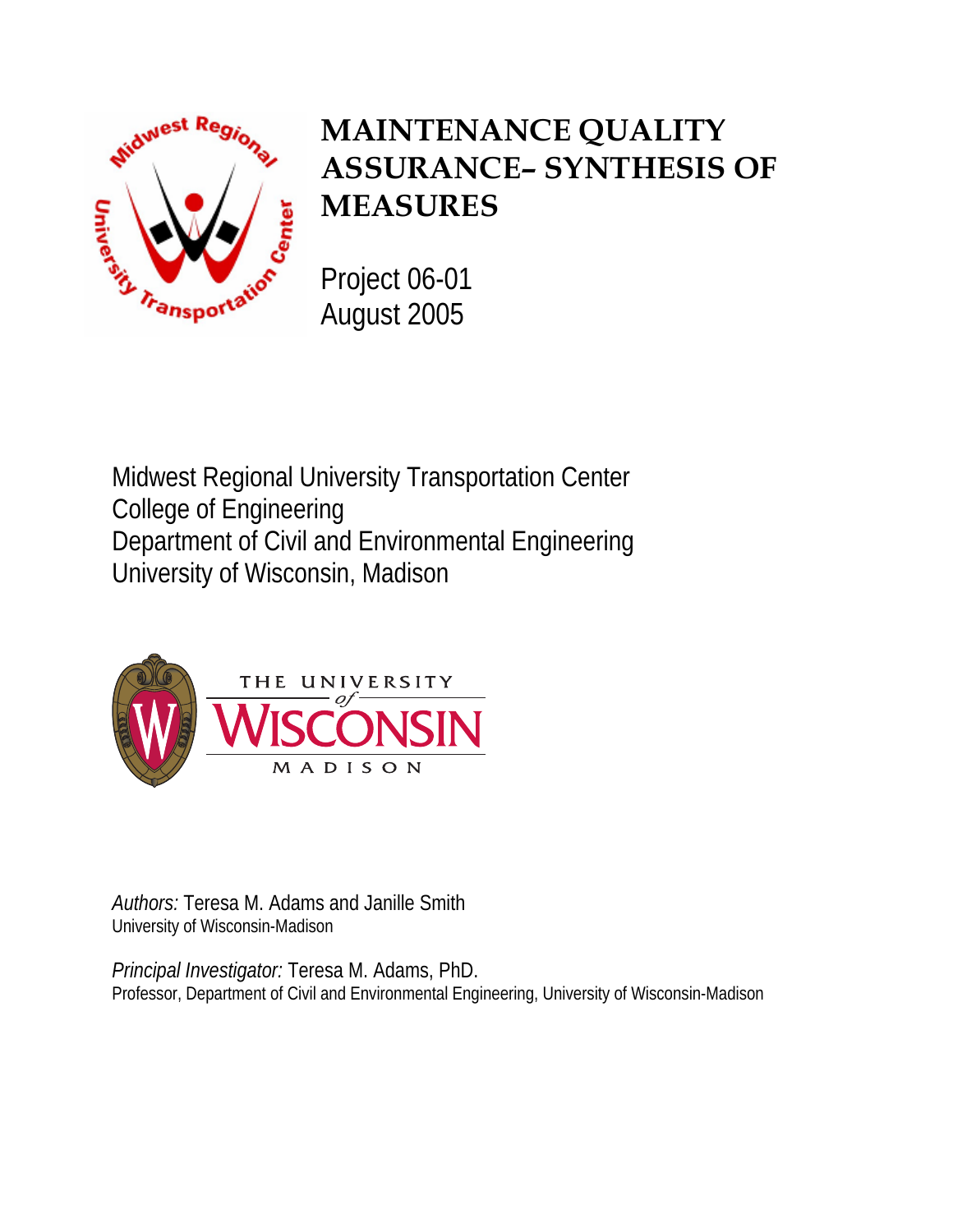## <span id="page-1-0"></span>**TECHNICAL REPORT DOCUMENTATION PAGE**

| 1. Report No.                                                                                                                                                                                                                                                                                                                                                                                                                                                                                                                                                                                                                                                                                                                                                                                                                                                                                                                                                                                                                                                                                                                                                                                                                                                                                                                                                                                                                                                                                                                                                                                                   | 2. Government Accession No.                                                                                                                                                                                               | 3. Recipient's Catalog No.      |                                       |  |  |  |  |  |  |
|-----------------------------------------------------------------------------------------------------------------------------------------------------------------------------------------------------------------------------------------------------------------------------------------------------------------------------------------------------------------------------------------------------------------------------------------------------------------------------------------------------------------------------------------------------------------------------------------------------------------------------------------------------------------------------------------------------------------------------------------------------------------------------------------------------------------------------------------------------------------------------------------------------------------------------------------------------------------------------------------------------------------------------------------------------------------------------------------------------------------------------------------------------------------------------------------------------------------------------------------------------------------------------------------------------------------------------------------------------------------------------------------------------------------------------------------------------------------------------------------------------------------------------------------------------------------------------------------------------------------|---------------------------------------------------------------------------------------------------------------------------------------------------------------------------------------------------------------------------|---------------------------------|---------------------------------------|--|--|--|--|--|--|
|                                                                                                                                                                                                                                                                                                                                                                                                                                                                                                                                                                                                                                                                                                                                                                                                                                                                                                                                                                                                                                                                                                                                                                                                                                                                                                                                                                                                                                                                                                                                                                                                                 |                                                                                                                                                                                                                           | <b>CFDA 20.701</b>              |                                       |  |  |  |  |  |  |
| 4. Title and Subtitle                                                                                                                                                                                                                                                                                                                                                                                                                                                                                                                                                                                                                                                                                                                                                                                                                                                                                                                                                                                                                                                                                                                                                                                                                                                                                                                                                                                                                                                                                                                                                                                           |                                                                                                                                                                                                                           | 5. Report Date August 2005      |                                       |  |  |  |  |  |  |
| Maintenance Quality Assurance - Synthesis of Measures                                                                                                                                                                                                                                                                                                                                                                                                                                                                                                                                                                                                                                                                                                                                                                                                                                                                                                                                                                                                                                                                                                                                                                                                                                                                                                                                                                                                                                                                                                                                                           |                                                                                                                                                                                                                           | 6. Performing Organization Code |                                       |  |  |  |  |  |  |
| 7. Author/s<br><b>Teresa M. Adams and Janille Smith</b><br><b>University of Wisconsin-Madison</b>                                                                                                                                                                                                                                                                                                                                                                                                                                                                                                                                                                                                                                                                                                                                                                                                                                                                                                                                                                                                                                                                                                                                                                                                                                                                                                                                                                                                                                                                                                               |                                                                                                                                                                                                                           | <b>MRUTC 06-01</b>              | 8. Performing Organization Report No. |  |  |  |  |  |  |
| 9. Performing Organization Name and Address                                                                                                                                                                                                                                                                                                                                                                                                                                                                                                                                                                                                                                                                                                                                                                                                                                                                                                                                                                                                                                                                                                                                                                                                                                                                                                                                                                                                                                                                                                                                                                     |                                                                                                                                                                                                                           | 10. Work Unit No. (TRAIS)       |                                       |  |  |  |  |  |  |
| <b>Midwest Regional University Transportation Center</b>                                                                                                                                                                                                                                                                                                                                                                                                                                                                                                                                                                                                                                                                                                                                                                                                                                                                                                                                                                                                                                                                                                                                                                                                                                                                                                                                                                                                                                                                                                                                                        |                                                                                                                                                                                                                           |                                 |                                       |  |  |  |  |  |  |
| <b>University of Wisconsin-Madison</b><br>1415 Engineering Drive, Madison, WI 53706                                                                                                                                                                                                                                                                                                                                                                                                                                                                                                                                                                                                                                                                                                                                                                                                                                                                                                                                                                                                                                                                                                                                                                                                                                                                                                                                                                                                                                                                                                                             | 11. Contract or Grant No.<br>WISDOT 0092-05-19                                                                                                                                                                            |                                 |                                       |  |  |  |  |  |  |
| 12. Sponsoring Organization Name and Address                                                                                                                                                                                                                                                                                                                                                                                                                                                                                                                                                                                                                                                                                                                                                                                                                                                                                                                                                                                                                                                                                                                                                                                                                                                                                                                                                                                                                                                                                                                                                                    | U.S. Department of Transportation                                                                                                                                                                                         |                                 |                                       |  |  |  |  |  |  |
| 400 7 <sup>th</sup> Street, SW                                                                                                                                                                                                                                                                                                                                                                                                                                                                                                                                                                                                                                                                                                                                                                                                                                                                                                                                                                                                                                                                                                                                                                                                                                                                                                                                                                                                                                                                                                                                                                                  | Research and Special Programs Administration<br>Washington, DC 20590-0001                                                                                                                                                 |                                 |                                       |  |  |  |  |  |  |
| 15. Supplementary Notes<br>Project completed for the Midwest Regional University Transportation Center with support from the Wisconsin<br>Department of Transportation through the Transportation Asset Management Pooled Fund Research Program.                                                                                                                                                                                                                                                                                                                                                                                                                                                                                                                                                                                                                                                                                                                                                                                                                                                                                                                                                                                                                                                                                                                                                                                                                                                                                                                                                                |                                                                                                                                                                                                                           |                                 |                                       |  |  |  |  |  |  |
| 16. Abstract<br>Constrained budgets and reduced funding are causing state transportation agencies to re-evaluate spending and<br>allocations for maintenance. Much attention is being placed on accounting for maintenance expenditures and justifying<br>maintenance budgets. One approach is to relate highway maintenance to highway performance through maintenance<br>quality assurance (MQA). MQA programs help decision-makers understand maintenance conditions, set priorities, and<br>document the relationship between dollars spent and outcomes.<br>specific quantitative measures for maintenance quality. States that already have programs are interested in<br>communication with others on how programs are used to improve expenditure decision and justify budgets.<br>Additionally, states interested in establishing an MQA program want to know what measures to use and what others are<br>doing.<br>of terms for communication about MQA, and a lack of consensus on a set of commonly recognized maintenance<br>features, characteristics and measures of maintenance performance. This report defines the essential terms necessary to<br>discuss the concepts of highway maintenance quality assurance and presents a synthesis of the measures for<br>maintenance quality assurance used by 26 state transportation agencies. It is expected that common terms and measures<br>will enable agencies to better evaluate their own programs, the performance of their highways, improve communication<br>among agencies and provide a basis for further development of MQA programs. | There are guidelines available to assist in the creation of MQA programs, but no comprehensive resources on<br>Two critical barriers for establishing and maturing MQA programs are the lack of a commonly understood set |                                 |                                       |  |  |  |  |  |  |
| 17. Key Words<br><b>Maintenance, Maintenance quality</b><br>assurance (MQA), performance<br>measures, asset management                                                                                                                                                                                                                                                                                                                                                                                                                                                                                                                                                                                                                                                                                                                                                                                                                                                                                                                                                                                                                                                                                                                                                                                                                                                                                                                                                                                                                                                                                          | 18. Distribution Statement<br>No restrictions. This report is available through the Transportation<br><b>Research Information Services of the National Transportation</b><br>Library.                                     |                                 |                                       |  |  |  |  |  |  |
| 19. Security Classification (of this report)<br><b>Unclassified</b>                                                                                                                                                                                                                                                                                                                                                                                                                                                                                                                                                                                                                                                                                                                                                                                                                                                                                                                                                                                                                                                                                                                                                                                                                                                                                                                                                                                                                                                                                                                                             | 20. Security Classification (of this page)<br>Unclassified                                                                                                                                                                | 21. No. Of Pages<br>45          | 22. Price<br>-0-                      |  |  |  |  |  |  |

Form DOT F 1700.7 (8-72) Reproduction of form and completed page is authorized.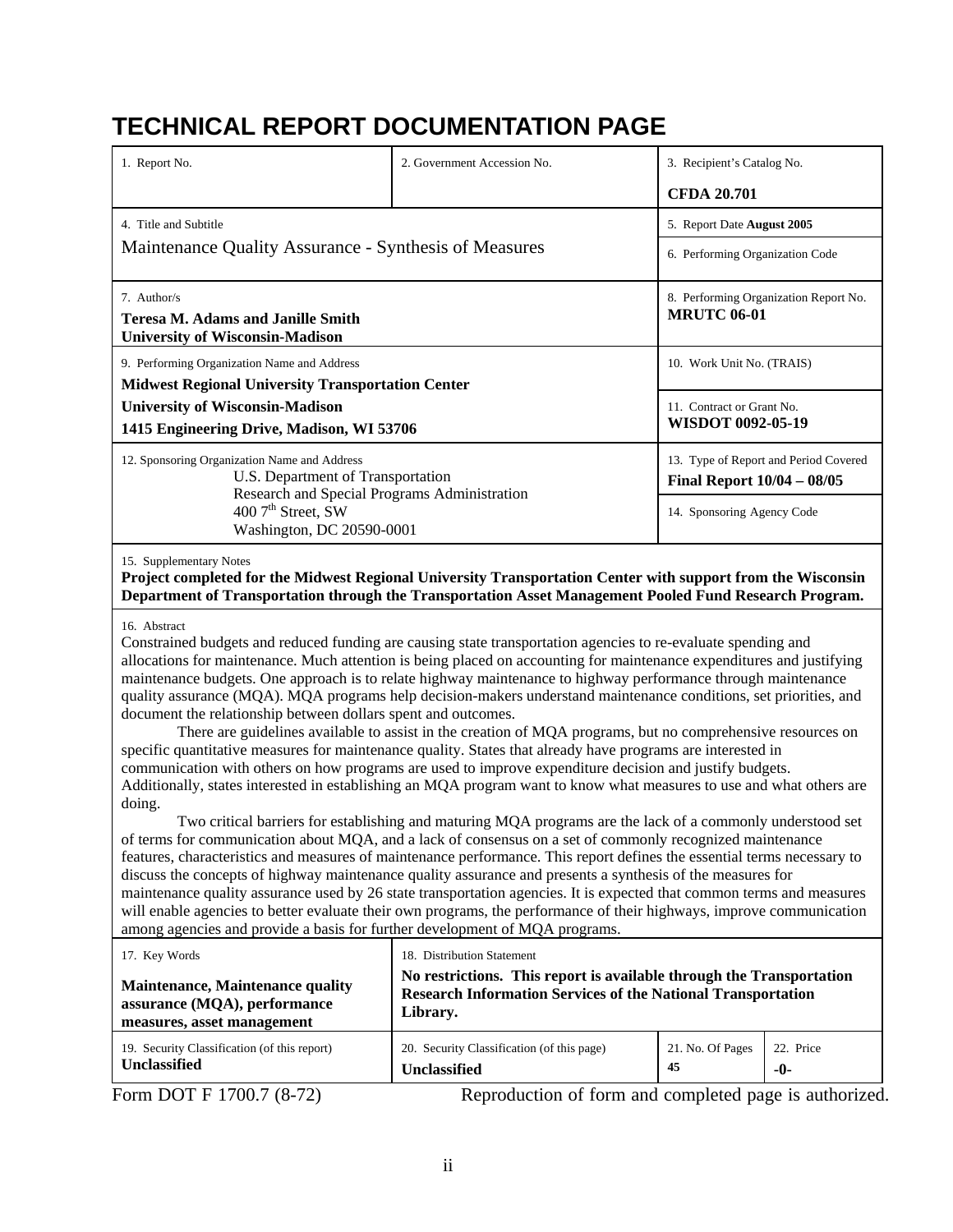#### <span id="page-2-0"></span>DISCLAIMER

This research was funded by the Midwest Regional University Transportation Center through the Transportation Asset Management Pooled Fund Research Program administered by the Wisconsin Department of Transportation and the Federal Highway Administration. The contents of this report reflect the views of the authors, who are responsible for the facts and the accuracy of the information presented herein. This document is disseminated under the sponsorship of the U.S. Department of Transportation, University Transportation Centers Program, in the interest of information exchange. The U.S. Government assumes no liability for the contents or use thereof. The contents do not\ necessarily reflect the official views of the Midwest Regional University Transportation Center, the University of Wisconsin, the Wisconsin Department of Transportation or the Federal Highway Administration at the time of publication.

The United States Government assumes no liability for its contents or use thereof. This report does not constitute a standard, specification, or regulation.

The United States Government does not endorse products or manufacturers. Trade and manufacturers names appear in this report only because they are considered essential to the object of the document.

### **ACKNOWLEDGEMENTS**

This report is the result of a study funded by the Transportation Asset Management Pooled Fund Research Program in conjunction with the National MQA Peer Exchange held in Madison, Wisconsin in October 2004. The program committee for the National MQA Peer Exchange served as the project advisory committee: Alison Lebwohl, Chair, Wisconsin Department of Transportation; Al Bailey, California Department of Transportation; Rico Baroga, Washington State Department of Transportation; Jason Bittner, University of Wisconsin-Madison; Mike Bousliman, Montana Department of Transportation; Jennifer Brandenburg, North Carolina Department of Transportation; James Carney, Missouri Department of Transportation; Celso Gatchalian, Federal Highway Administration; Howard Rosen, University of Wisconsin– Madison; Lee Smithson, American Association of State Highway and Transportation Officials; James Sorenson, Federal Highway Administration; and Steve Wilcox, New York Department of Transportation. In addition, the authors acknowledge contributions by Frank Richards, Alaska Department of Transportation.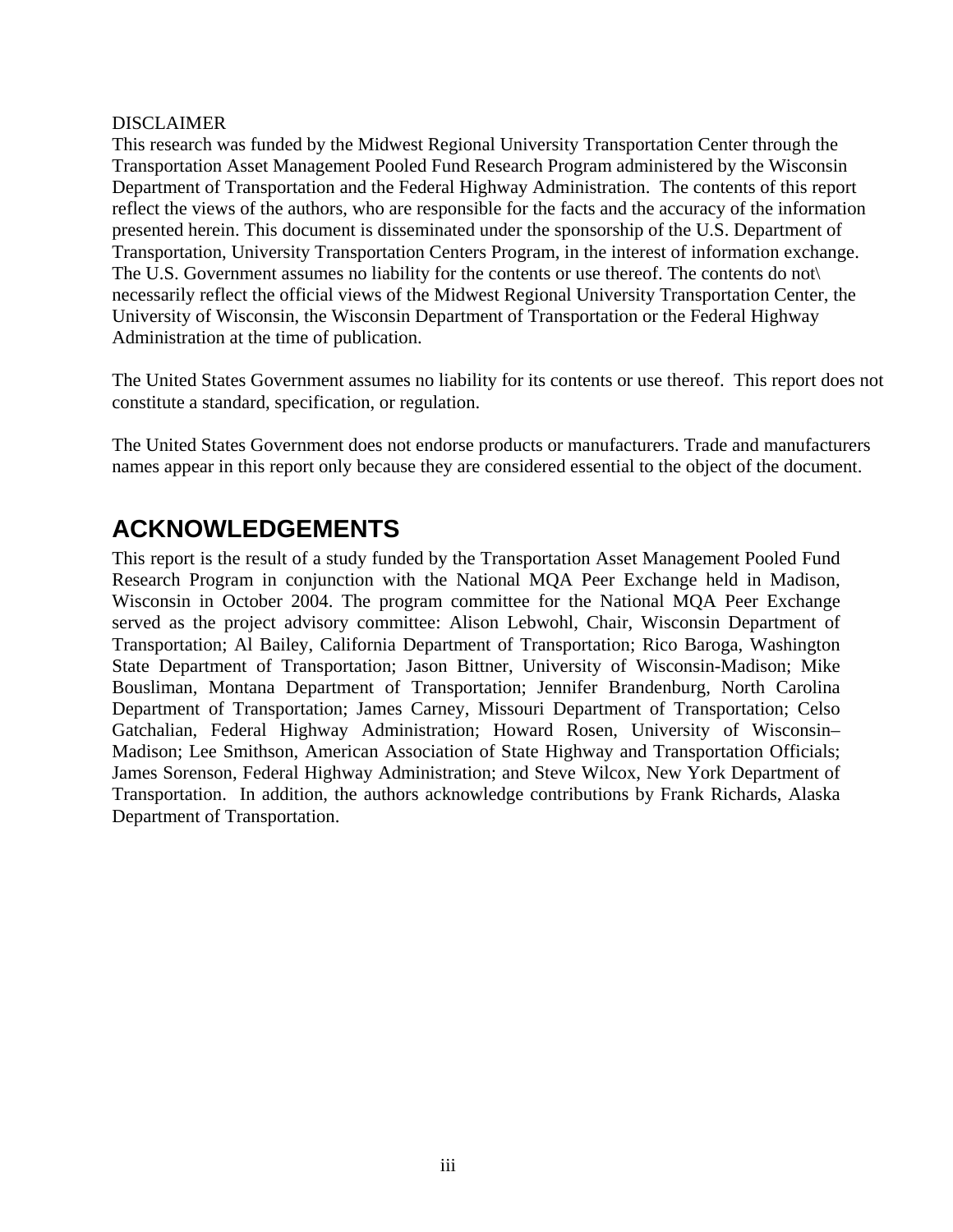| MAINTENANCE QUALITY ASSURANCE- SYNTHESIS OF MEASURES i                     |
|----------------------------------------------------------------------------|
| <b>DISCLAIMER</b>                                                          |
|                                                                            |
|                                                                            |
|                                                                            |
|                                                                            |
| 1.1                                                                        |
| 1.2                                                                        |
| 1.3                                                                        |
| 1.4                                                                        |
| $\overline{2}$                                                             |
| MAINTENANCE CATEGORIES, CHARACTERISTICS, AND FEATURES  7<br>$\overline{3}$ |
| 3.1                                                                        |
| 3.2                                                                        |
| 3.3                                                                        |
| 3.4                                                                        |
| 3.5                                                                        |
| 3.6                                                                        |
| 3.7                                                                        |
| 4                                                                          |
| 5                                                                          |
| 6                                                                          |
|                                                                            |
|                                                                            |

#### Table of Contents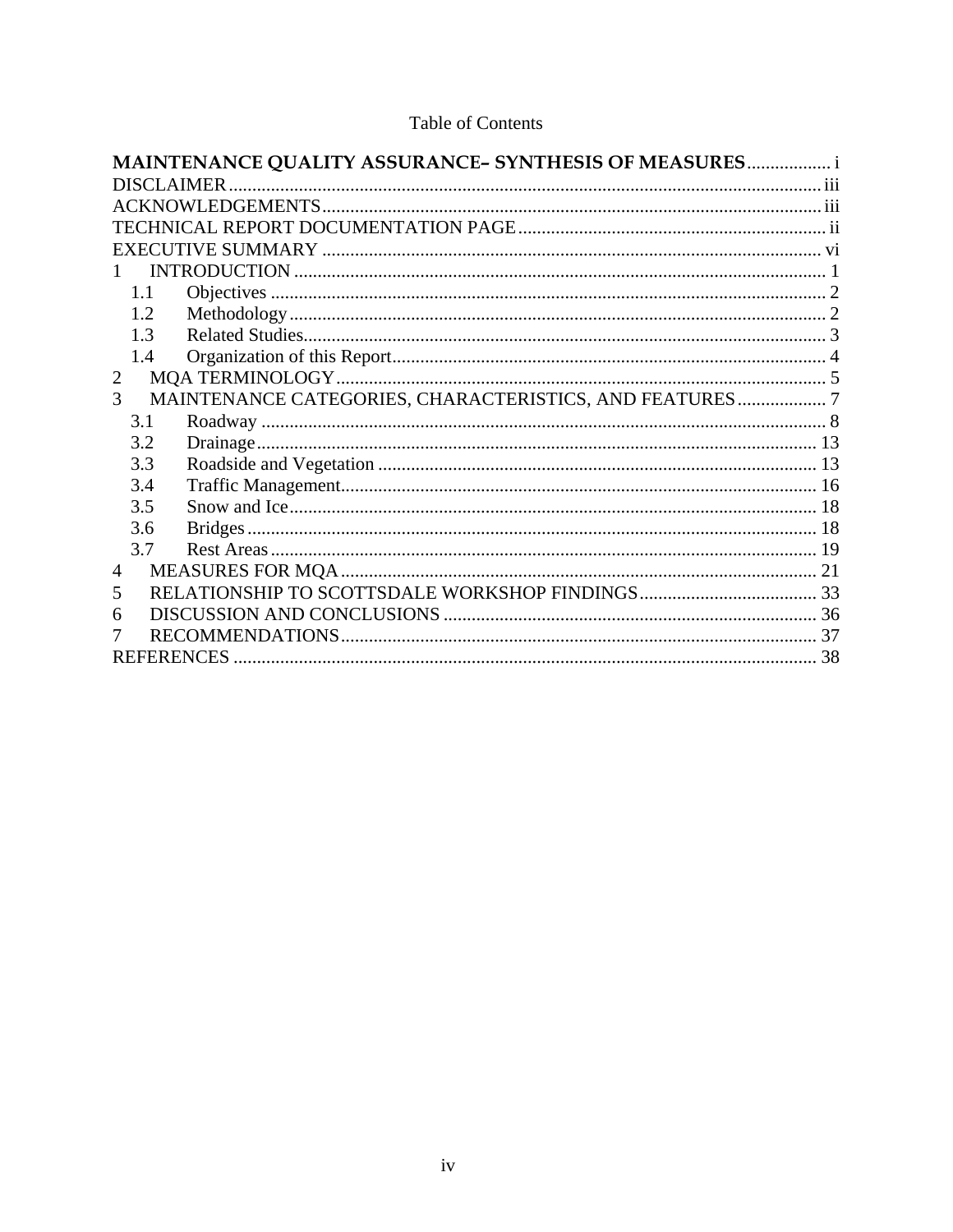#### Table of Tables

| Table 2. Inventory of Characteristics for Flexible and Rigid Roadway Pavement Feature  10 |  |
|-------------------------------------------------------------------------------------------|--|
|                                                                                           |  |
|                                                                                           |  |
|                                                                                           |  |
|                                                                                           |  |
|                                                                                           |  |
|                                                                                           |  |
|                                                                                           |  |
| Table 10. Measures for Roadway Flexible Pavement Maintenance Quality 21                   |  |
|                                                                                           |  |
|                                                                                           |  |
|                                                                                           |  |
|                                                                                           |  |
|                                                                                           |  |
|                                                                                           |  |
|                                                                                           |  |
|                                                                                           |  |
|                                                                                           |  |

### Table of Figures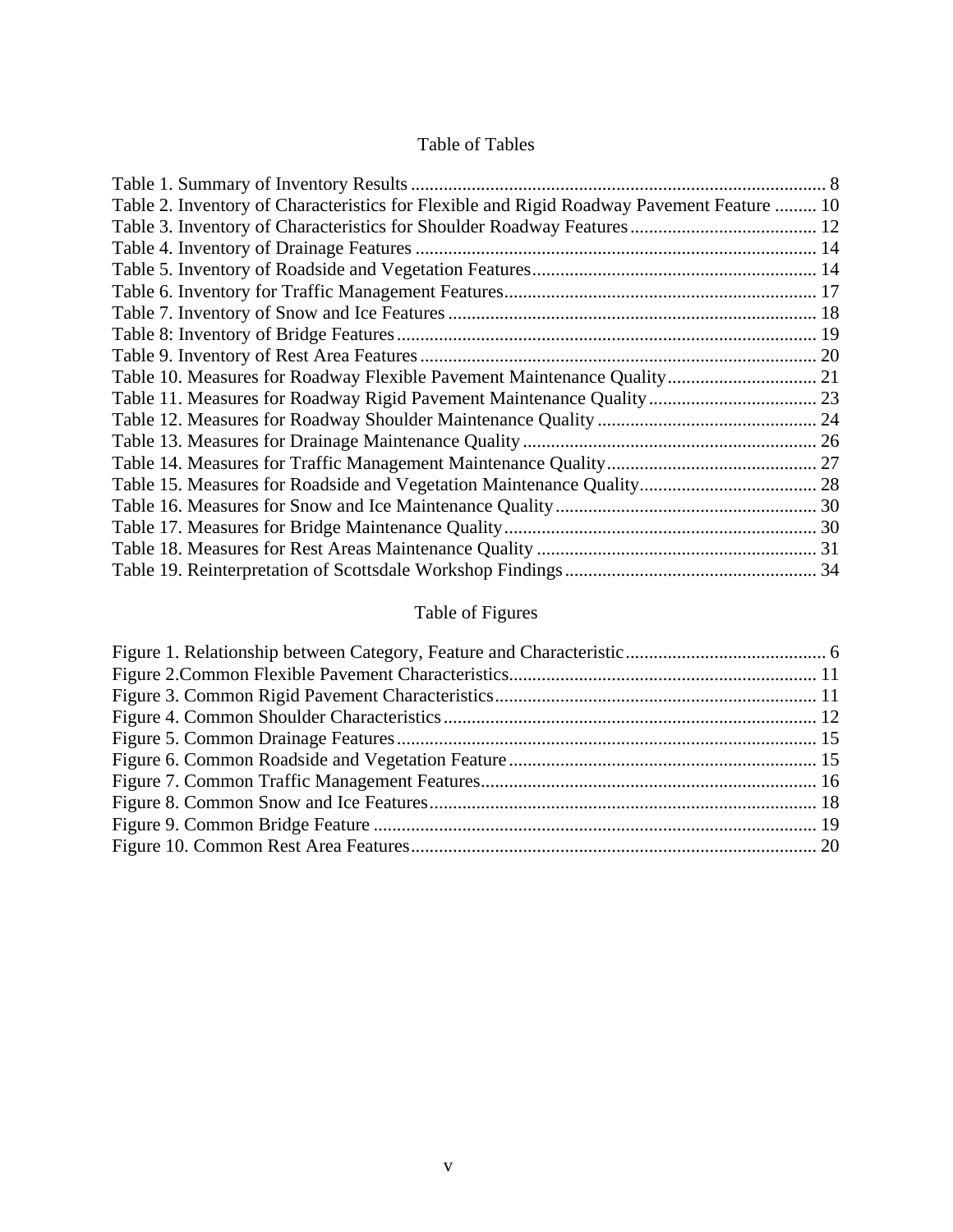## <span id="page-5-0"></span>**EXECUTIVE SUMMARY**

Constrained budgets and reduced funding have caused states to re-evaluate spending and allocations for maintenance. Much attention is being placed on accounting for maintenance expenditures and justifying maintenance budgets. One approach is to relate highway maintenance to highway performance through maintenance quality assurance (MQA). MQA programs help decision-makers to understand maintenance conditions, set priorities, and to document the relationship between dollars and outcomes.

This report provides a synthesis of the measures for maintenance condition as used in maintenance quality assurance programs. The goals of this report are to provide a comprehensive list of measures used to quantify maintenance performance, and to highlight needs and next steps in the development of MQA programs.

The development of MQA programs comes in the midst of a national shift towards using measures to manage government. States practicing MQA want to know what other states are doing, what measures are being used, and what works. It is the expectation that a common understanding of MQA and measures will enable states to better evaluate their own programs, the performance of their highways, and improve state-to-state communication about MQA program development and the effectiveness of maintenance strategies.

This report is the result of a study funded by the Transportation Asset Management Pooled Fund Research Program. The study was completed in conjunction with the National MQA Peer Exchange held in Madison, Wisconsin in October 2004, and co-hosted by the Wisconsin DOT (WisDOT) and the Midwest Regional University Transportation Center (MRUTC) at the University of Wisconsin-Madison. The study began in December 2004 and concluded in August 2005. Representatives from the sponsoring states and the program committee for the National MQA Peer Exchange served as the advisory project committee.

The MQA Documents and Materials Library (<http://www.mrutc.org/outreach/MQA/library/>) was the primary source of information about MQA programs at state transportation agencies. The website has a comprehensive collection of field guides, rating manuals, reports, and field checklists that were submitted by many of the agencies that participated in the National Maintenance Quality Assurance Peer Exchange. Thirty-three transportation agencies including two Canadian provinces submitted documents to the library. The website is being updated and maintained by the MRUTC as agencies submit new documents. The contents of this report are limited to information available in December 2004.

The study accomplished two main objectives. The first was to assemble of set of common measures for maintenance quality by reviewing and synthesizing the measures used by individual agencies. The second objective was to evaluate consensus and evolution of maintenance quality measurement since the National Workshop on Commonly Recognized Measures for Maintenance held in Scottsdale Arizona in 2000.

As the work progressed it became clear that agencies use different and sometimes conflicting terms to describe aspects of their MQA programs. To facilitate communication and development of MQA program concepts and analysis, this report presents and defines a set of essential terms for MQA. The terms refine, extend and are consistent with terms defined in the glossary of the NCHRP Report 422 Maintenance QA Program Implementation Manual. The MQA terms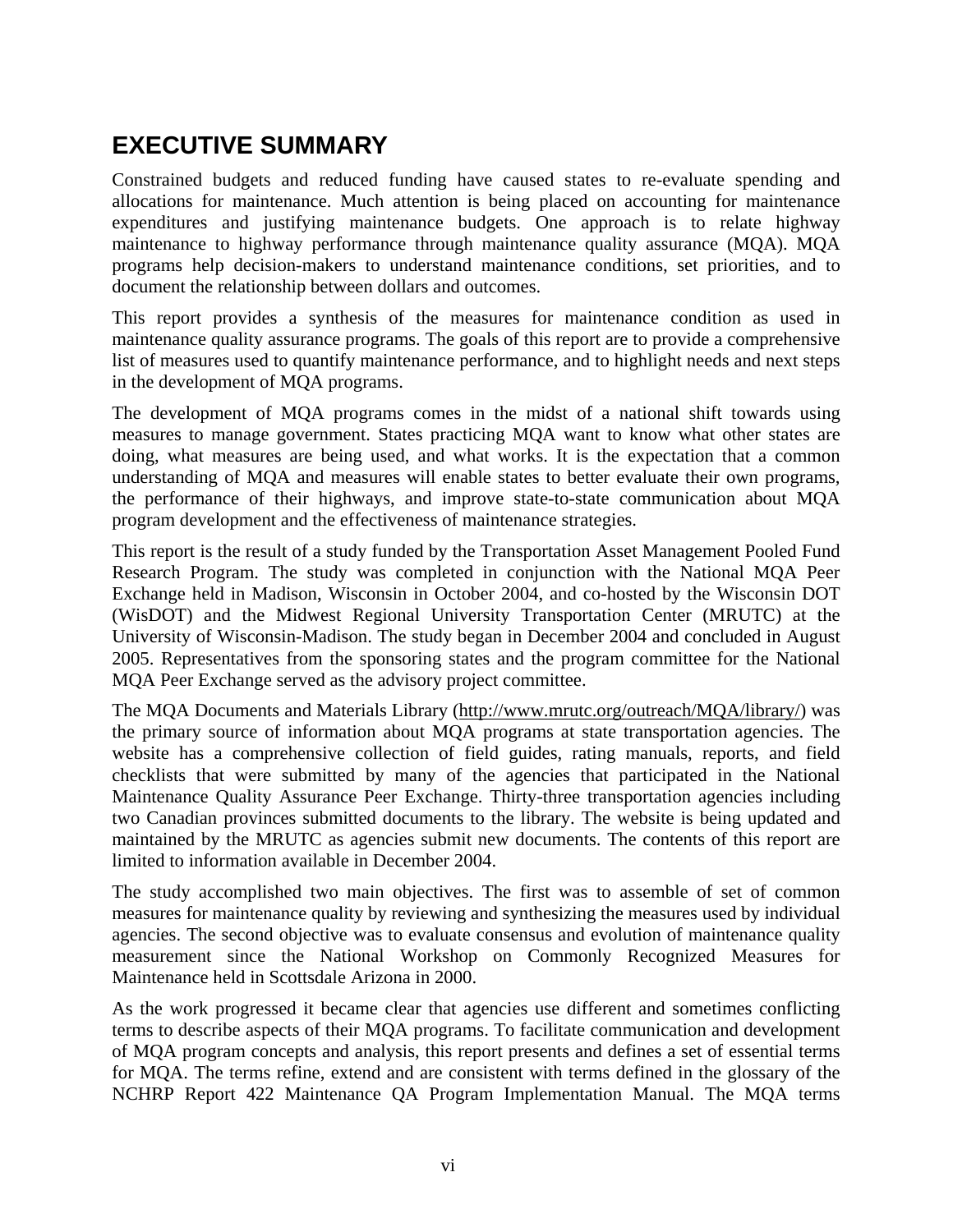presented herein are the key scholarly contribution of this research effort. Clear and commonly understood definitions of terms like feature, characteristic, standard, measure, threshold, and target are essential for effective communication.

The process for identifying measures involved several steps. The first was to identify maintenance categories –logical groups of maintenance features based on their location or function along a highway. The second was to assemble an inventory of maintenance features – physical assets or activities whose condition is measured in the field, and maintenance characteristics –specific qualities/defects in a maintenance feature that are condition evaluated. In the third step, similar categories, features, and characteristics with different names were combined. Finally, measures and standards were identified for each feature and characteristic.

Overall states use very similar categories for organizing maintenance features and characteristics but not enough agreement exists on features and characteristics to allow for the identification of a set of common measures for each category. The reason for good agreement on maintenance categories (e.g. roadway, drainage, traffic management and bridges etc.) is that they are tied to maintenance budgeting and work activities. There is little agreement among the states on what particular features or characteristics are important to measure in each category.

When compared to results of Scottsdale meeting in 2000, MQA programs have evolved considerably. MQA is becoming a recognized business function at state transportation agencies. Terminology for MQA analysis and business has evolved significantly but no standard exists.

It is expected that the findings of this report will have far reaching implications in the area of highway maintenance. An agency beginning a program could use this to design measures; for agencies with established programs, this information can be used to expand their program to include new measures or to improve existing measures or to eliminate measures. The broader maintenance community can ultimately use these findings to launch the discussion about developing consensus on and adopting a set of common measures for MQA.

This report is available online at the MRUTC website [\(http://www.mrutc.org/outreach/MQA/](http://www.mrutc.org/outreach/MQA/)). Notification of the report's availability was disseminated to the participants of the MQA Peer Exchange via email. The report was submitted to the AASHTO Transportation Asset Management Today website [\(http://assetmanagement.transportation.org/tam/aashto.nsf/home](http://assetmanagement.transportation.org/tam/aashto.nsf/home)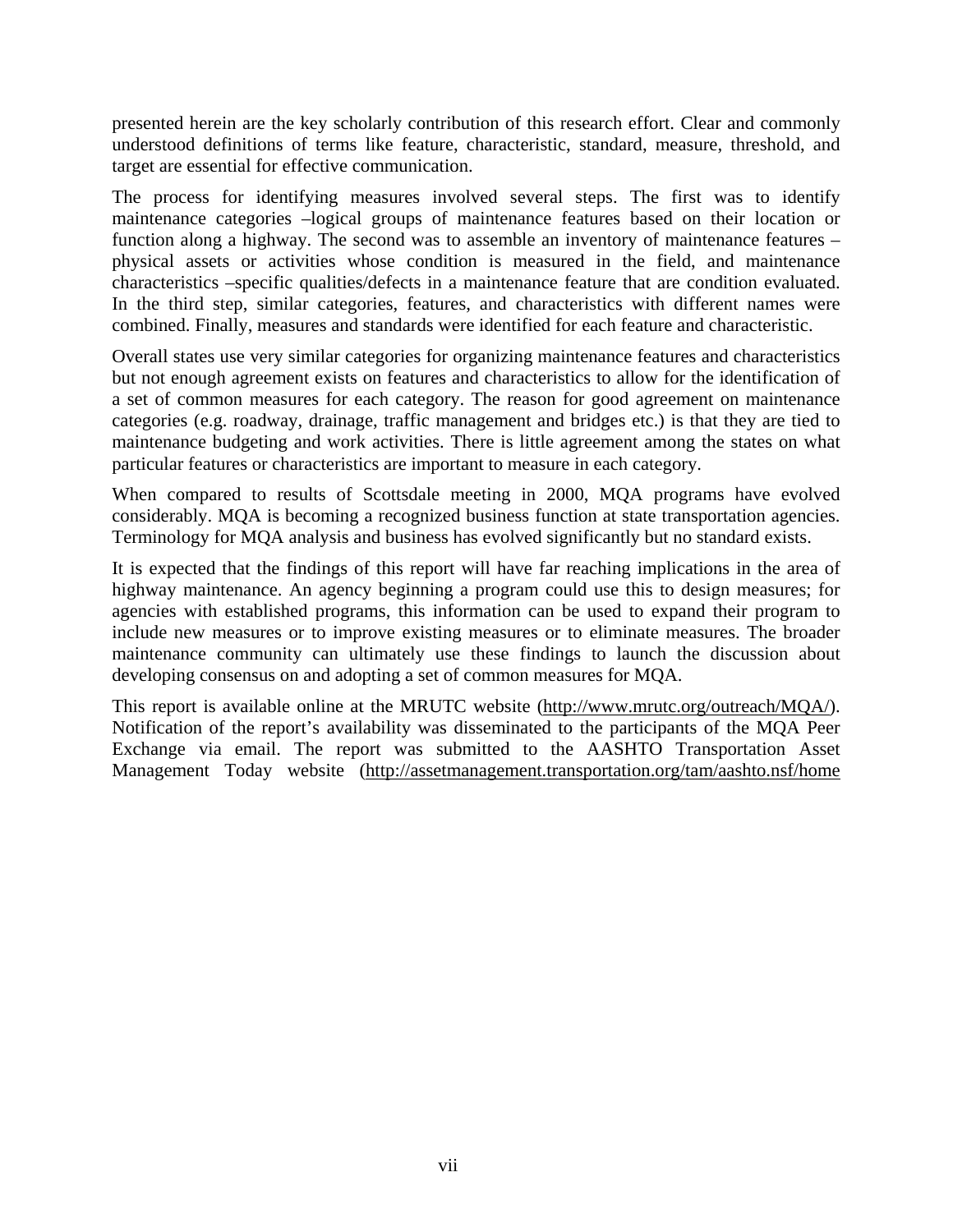## <span id="page-7-0"></span>**1 INTRODUCTION**

Constrained budgets and reduced funding have caused states to re-evaluate spending and allocations for maintenance. Much attention is being placed on accounting for maintenance expenditures and justifying maintenance budgets. One approach is to relate highway maintenance to highway performance through maintenance quality assurance (MQA).

The idea of quality in maintenance was first considered in the 1960's as a part of a maintenance management system concept (1). The notion of quality in highway maintenance has gained momentum in recent years as the national focus shifts from infrastructure design and construction to maintenance and rehabilitation (2). Performance measures are now being used in transportation maintenance to ensure quality, as is being done in other transportation fields such as transportation planning (3).

MQA is a process that uses quantitative quality indicators to assess the performance of maintenance programs. These programs are outcome based and provide statistically valid, reliable and repeatable measures of asset condition (4) Performance measures are at the foundation of an effective MQA program (5).

As the national focus shifts towards using measures to manage government, states are becoming increasingly interested in establishing MQA programs for a combination of reasons. The motivating drivers include legislative mandates, increased accountability, and improved maintenance program management. MQA data are being used for condition assessment, maintenance policy analysis, efficiency measurement, and/or maintenance funds allocation (6). Additional expectations from MQA programs are the detection of insufficient maintenance efforts, poor material performance, and incorrect maintenance procedures (1).

There are guidelines available to assist in the creation of MQA programs (1), but less on quantitative measures. States that already have programs are interested in communication with others on how programs are used to increase accountability and budget justification. Additionally, states interested in establishing an MQA program want to know what measures to use and what others are doing.

Two critical barriers for establishing and maturing MQA programs are the lack of a commonly understood set of terms for communication about MQA, and a lack of consensus on a set of commonly recognized maintenance features, characteristics and measures of maintenance performance. It is expected that common terms and measures will enable agencies to better evaluate their own programs, the performance of their highways, improve communication among agencies and provide a basis for further development of MQA programs.

This report is the result of a study funded by the Transportation Asset Management Pooled Fund Research Program and associated with the National MQA Peer Exchange held in Madison, Wisconsin in October 2004 that was co-hosted by the Wisconsin DOT (WisDOT) and the Midwest Regional University Transportation Center (MRUTC) at the University of Wisconsin-Madison. The study began in December 2004 and concluded in August 2005. Representatives from the sponsoring states and the program committee for the National MQA Peer Exchange served as the advisory project committee.

The MQA Documents and Materials Library (<http://www.mrutc.org/outreach/MQA/library/>) was the primary source of information about MQA programs at state transportation agencies. The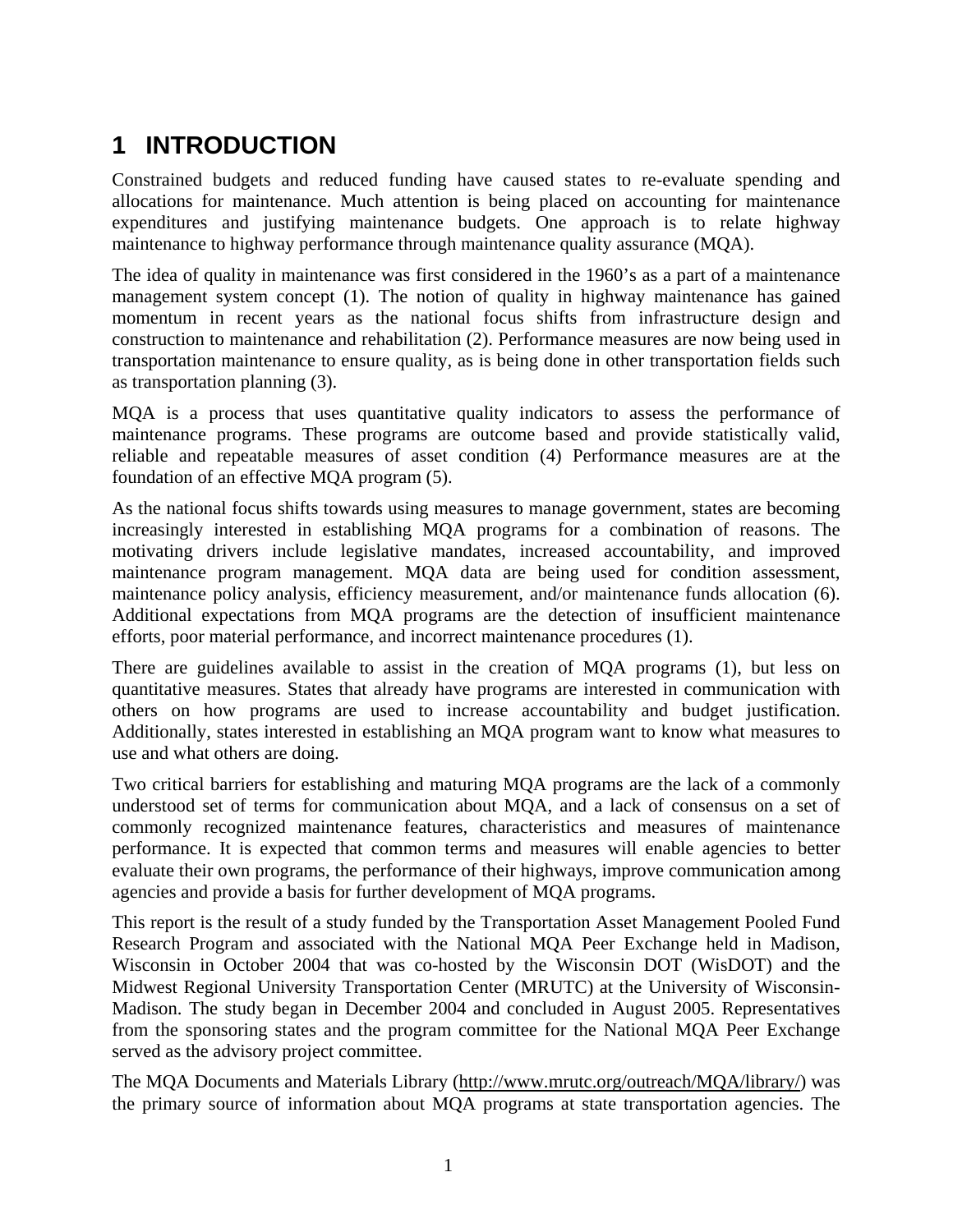<span id="page-8-0"></span>website has a comprehensive collection of field guides, rating manuals, reports, and field checklists that were submitted by many of the agencies that participated in the National Maintenance Quality Assurance Peer Exchange. Thirty-three transportation agencies including two Canadian provinces submitted documents to the library. The website is being updated and maintained by the MRUTC as agencies submit new documents. The contents of this report are limited to information available in December 2004.

### *1.1 Objectives*

This report provides a synthesis of the measures used to quantify maintenance condition. The goals are to provide a comprehensive list of measures for quantifying maintenance performance, to present a set of essential terms for communicating about MQA measures, and to identify needs and next steps in the development of MQA programs. In addition, this report presents an evaluation of consensus and evolution of maintenance quality measurement since the National Workshop on Commonly Recognized Measures for Maintenance in Scottsdale Arizona held in 2000.

### *1.2 Methodology*

The process for identifying measures for MQA involved several steps. The first step required that MQA programs at state transportation agencies be identified. Documents from 33 transportation agencies including 2 Canadian provinces were used to identify 26 agencies with MQA programs.

The second step was to compile an inventory of the maintenance categories, features and characteristics that are measured by each agency. Maintenance categories are logical groups of maintenance features and characteristics based on their location or function along a highway. Maintenance features are the physical assets or activities whose condition is measured in the field, and maintenance characteristics are the specific qualities/defects in a maintenance feature that are condition evaluated.

In the third step, similar categories, features, and characteristics with different names were combined. This step involved human judgment to match-up or distinguish between the words used to name the categories, features and characteristics in each agency's program. The descriptions and definitions in the agency's MQA documents were used in this step.

From the inventory of the maintenance categories, seven maintenance categories were identified as most frequently used to group maintenance features and characteristics. An inventory of maintenance features and characteristics was used to identify which are most frequently measured by agencies.

In the fourth step, measures and standards were identified for the features and characteristics in each maintenance category. The measures and standards reported are for the features and characteristics for which measures could be found in the state documents.

Finally, the categories, features, characteristics and measures compiled from the state agencies are compared to the ones identified in 2000 during the National Workshop on Commonly Recognized Measures for Maintenance held in Scottsdale, Arizona. The purpose of the comparison is to evaluate consensus among states and the evolution of MQA measures.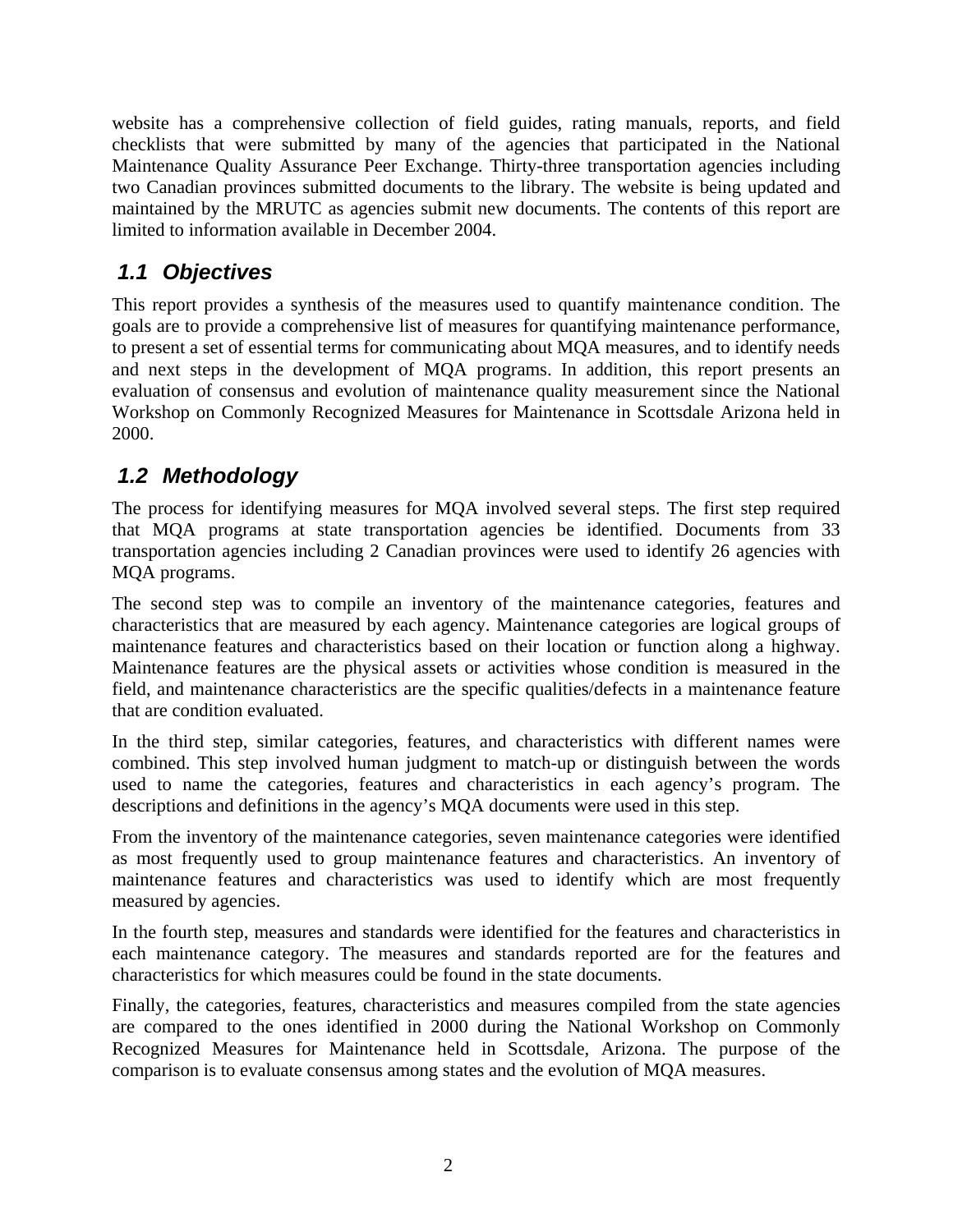#### <span id="page-9-0"></span>*1.3 Related Studies*

Several National Cooperative Highway Research Program (NCHRP) studies focus on related aspects of MQA. These studies focus on the use of performance based decision making throughout the transportation industry, the development of maintenance quality assurance programs nationally, and benchmarking initiatives for MQA programs.

- NCHRP Project 8-32(2): Multimodal Transportation: Development of a Performance-Based Planning Process developed a framework for performance-based transportation planning. The framework provides guidance in the identification and selection of performance measures. The results of this project are available in NCHRP Report 446: A Guidebook for Performance-Based Transportation Planning (7).
- NCHRP Project 14-12: Highway Maintenance Quality Assurance created an implementation manual that contains guidance for highway agencies on how to develop and implement an MQA program. The results of this project can be found in NCHRP Report 422: Maintenance Quality Assurance Program Implementation Manual (1), and in NCHRP Web Document 8, http://www.nap.edu/books/nch008/html/index.html.
- NCHRP Project 14-13: Customer Driven Benchmarking for Highway Maintenance Activities recognizes that continuous improvement in maintenance management is achieved by providing guidance for the establishment of levels of service or threshold values for acceptable condition of the highway system and its components. This study addresses guidelines for the establishment of benchmarks. The results of this project are published in NCHRP Report 511: The Guide and Primer for Customer Driven Benchmarking of Maintenance Activities (5) and in NCHRP Web Document 58, http://trb.org/publications/nchrp/nchrp\_w58.pdf.

This report builds upon results of two National MQA conferences. The National Workshop on Commonly Recognized Measures for Maintenance held in Scottsdale, Arizona, 2000 is the first known effort to identify commonly used measures for MQA. The Scottsdale workshop (8) set the stage for commonly used measures by promoting the development of maintenance quality assurance programs and spurring the exchange of information on the process. The National MQA Peer Exchange held in Madison, Wisconsin in October 2004 brought transportation officials together to share information and ideas of current MQA programs and practices and to define a national agenda for MQA program development (4). The identification of common measures for MQA was identified in the Peer Exchange's national agenda. In addition, a conference held in Whitefish, Montana is mentioned frequently in the content of MQA program development however conference materials or proceedings are not publicly available.

A survey conducted prior to the Madison MQA peer exchange also revealed a clear need for further research focused on performance measures (6). Survey responses were received from 36/50 states, and 3 of 10 Canadian Provinces. Another related survey conducted by the American Association of State Highway and Transportation Officials (AASHTO) on Performance Measure is relevant to this study. The AASHTO Survey (9) was issued in 2002 with the goal of identifying common measures to facilitate benchmarking, asset management and the development of measurement equipment.

Many states are thinking beyond what data to gather; they are concentrating on using information in decision-making. MQA programs include statistical analysis, and states are experimenting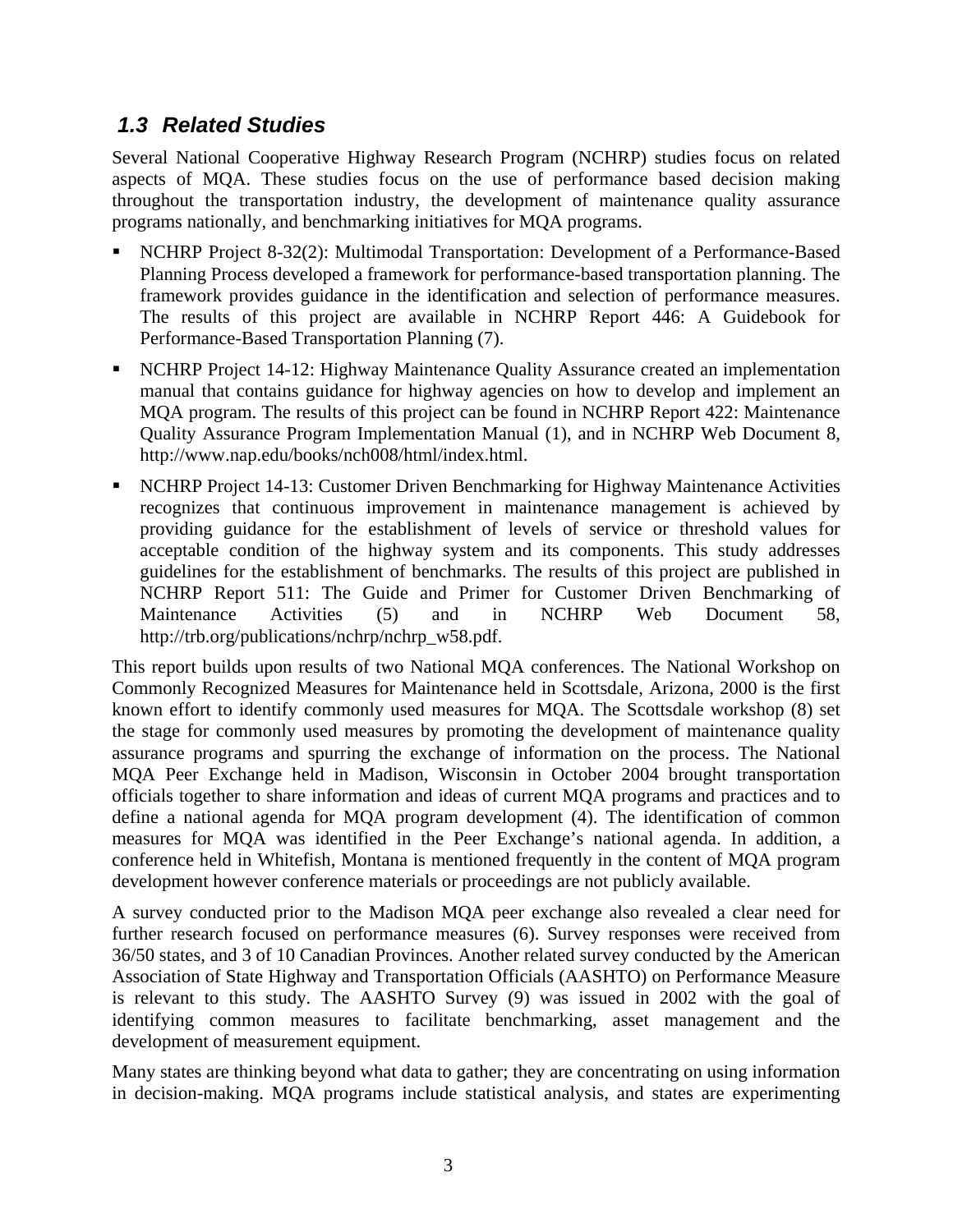<span id="page-10-0"></span>with alternate reporting formats to effectively communicate to legislatures and the public. States are interested in guidance for selecting sample sections, data integration between maintenance management and other systems, and the incorporation of winter maintenance in an MQA framework (10) (11), (12). Microsoft Excel workbooks are now being used in MQA to provide low-risk and high-performance products for use by DOTs (12). In addition, some MQA programs incorporate information to quantify the agency's performance on environmental stewardship (13).

### *1.4 Organization of this Report*

As the work progressed following the research steps described in Section 1.2, it became clear that agencies use different and sometime conflicting terms to describe aspects of their MQA programs. To facilitate communication and development of MQA program concepts and analysis, Chapter 2 presents and defines a set of essential terms for MQA. The terms refine, extend and are consistent with terms defined in the glossary of the NCHRP Report 422 Maintenance QA Program Implementation Manual. Clear and commonly understood definitions of terms like feature, characteristic, standard, measure, threshold, and target are essential for effective communication.

The other chapters in this report present results of research steps discussed in Section 1.2. Chapter 3 provides an indication of the states practicing MQA along with a detailed analysis of what is being measured. This chapter lists the categories, features and characteristics being measured in each agency's program. In addition, charts for each category indicate the frequency that features and characteristic are included in the MQA program.

Chapter 4 presents the actual measures that states use in the field to assess maintenance condition. The key findings of Chapter 4 are tabulated and presented in tables that provide a comprehensive resource on the current state of practice.

Chapter 5 of this report compares the findings in Chapters 3 and 4 to the results and outcomes of the National Workshop on Commonly Recognized Measures for Maintenance. The chapter includes a discussion on the progress and evolution of MQA terminology and measures since the Scottsdale Workshop in 2000.

Chapter 6 presents the findings and conclusions of this study. The chapter provides an overall picture of the state of practice and the common themes identified from program to program.

Chapter 7 provides recommendations for nest steps in the development of MQA concepts, programs and analysis.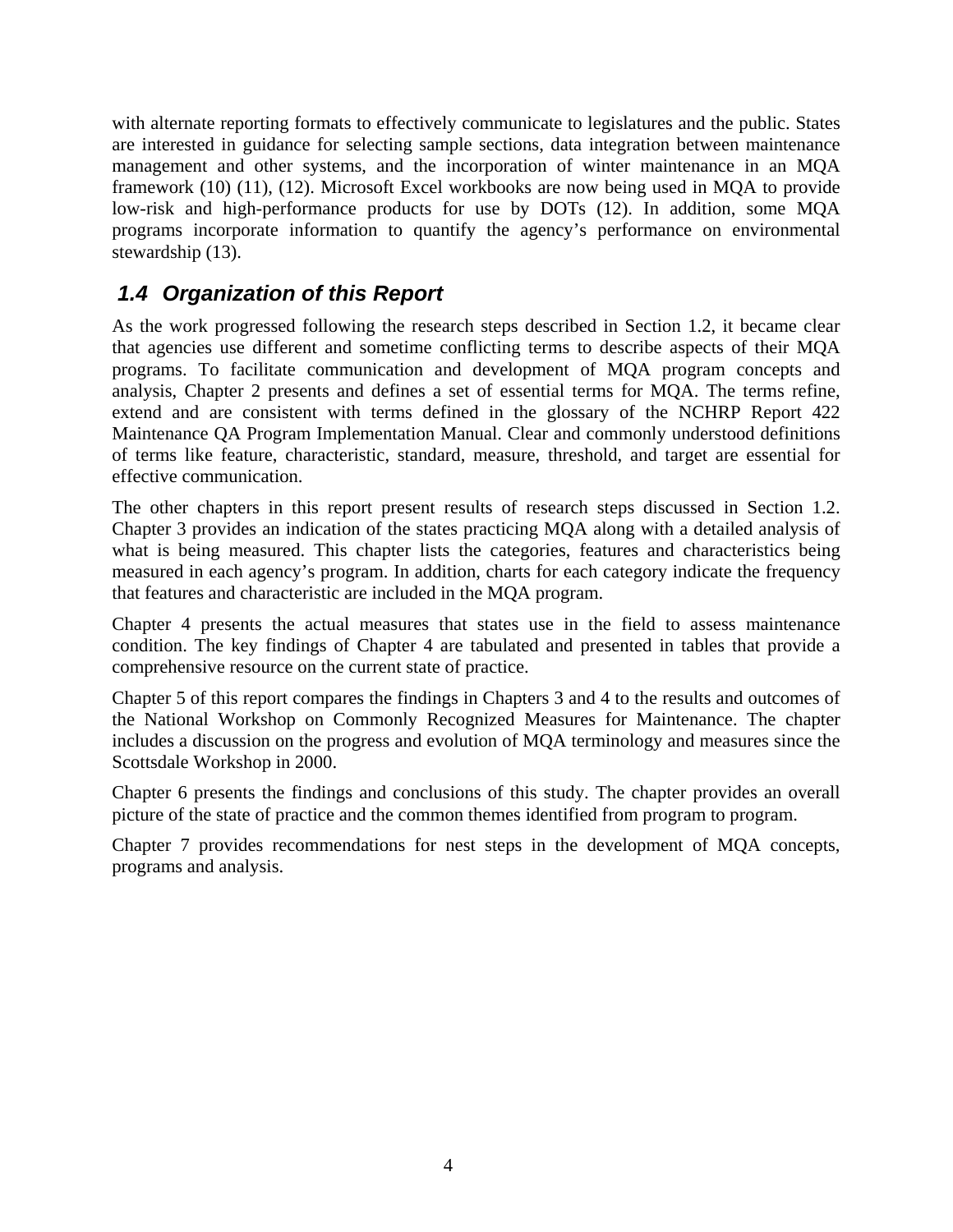## <span id="page-11-0"></span>**2 MQA TERMINOLOGY**

Based on review of individual agency documents, the terms used in the business of MQA are diverse and sometimes inconsistent. Many agencies use their own set of terms that are often poorly defined. Furthermore, among agencies, the same term is used to describe subtle but importantly different concepts. A lack of consensus on terminology makes it difficult for maintenance officials to communicate with themselves and with those outside the maintenance profession.

A set of terms for MQA were identified as part of NCHRP Project 14-12 (1). Some agencies have adopted those terms and the definitions in the NCHRP report provide an excellent basis for further development of a terminology for describing the artifacts and concepts of maintenance quality assurance. The following are a proposed set of terms and definitions for MQA. The definitions are consistent with yet refine and expand upon the definitions presented in the glossary of the NCHRP report on Highway MQA (1). In addition, the list includes definitions for terms like threshold and target that were not included in the NCHRP glossary. These definitions reflect the meaning of the terms used in this paper.

- 1) *Maintenance category* A maintenance category is a logical grouping of maintenance features based on their location or function along a highway. Examples include roadway, drainage and traffic management. Categories are made up of features whose condition is measured with respect to a particular characteristic.
- 2) *Maintenance feature* A maintenance feature is a physical asset or activity whose condition is measured in the field. There is one or more maintenance feature in each category. Collectively the maintenance features describe the maintenance quality of a maintenance category.
- 3) *Maintenance characteristic* A specific quality/defect in a maintenance feature that is condition evaluated (example: signs can be evaluated with respect to retroreflectivity, appearance, sign height and other characteristics/deficiencies).
- 4) *Standards*  A tolerance level or criterion that helps to identify when a feature is not 'functioning as intended'; a tolerance level or criterion that helps to identify whether a characteristic requires maintenance attention or a characteristic's condition is unacceptable. A standard indicates when maintenance is needed.
- 5) *Measures* Measures describe how to quantify the deficiency of a maintenance feature or characteristic. For example linear feet, percentage area, amount of deficiency.
- 6) *Thresholds* Thresholds are predetermined system-wide maintenance levels for features and categories. Thresholds can be thought of as a grading scale or LOS indicator for MQA. Thresholds indicate how much or what percentage of the system is with or without deficiency. Thresholds also relate measures to customer satisfaction.
- 7) *Targets* Targets relate thresholds to the maintenance budget. The target represents the expected threshold level that is attainable given the budget.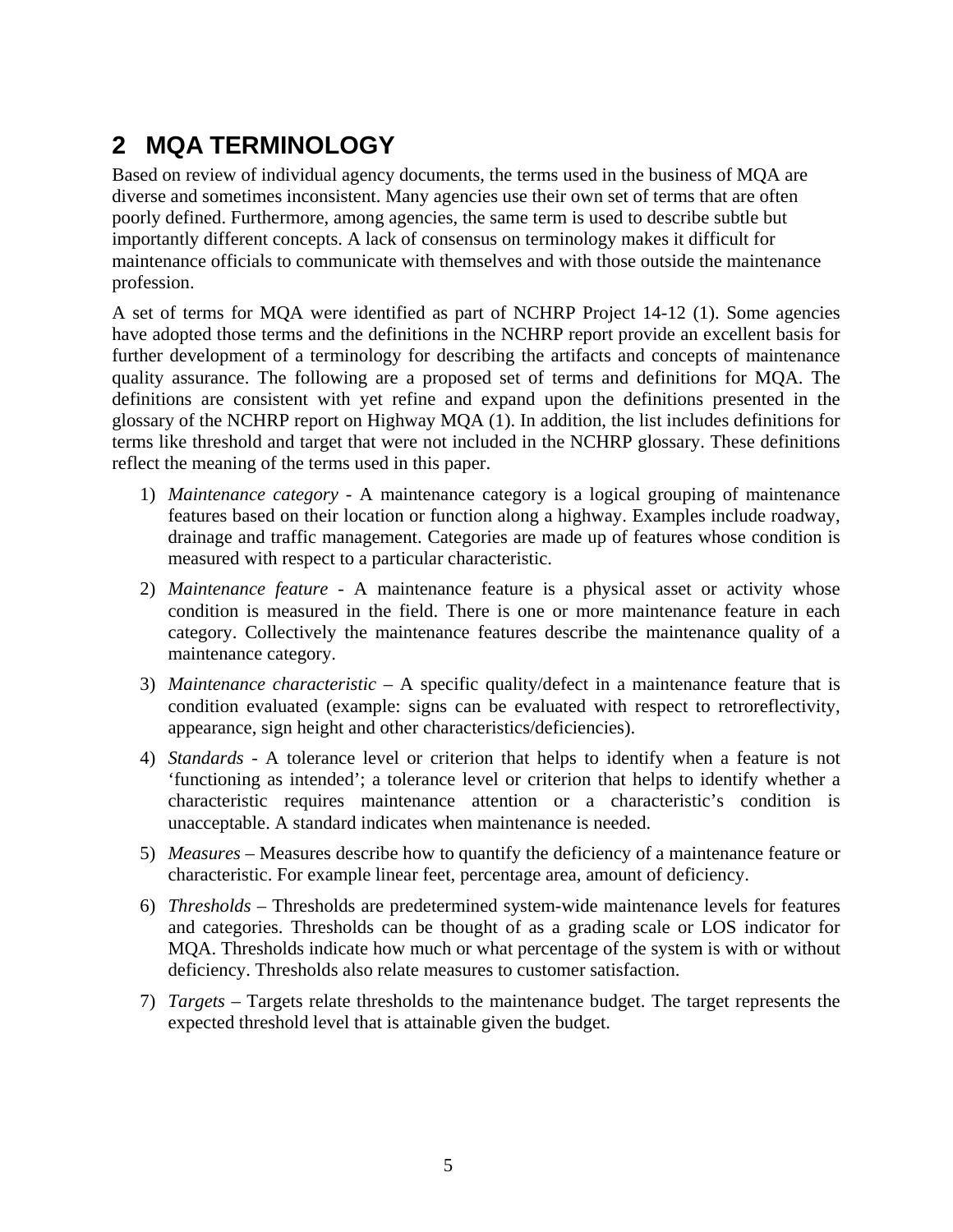<span id="page-12-0"></span>Figure 1 illustrates the hierarchical relationship between category, feature, and characteristic. A category is a group of related features. There are one or more characteristics for each feature. The distinction between feature and characteristic is important; features are physical assets while characteristics are the physical qualities or defects of the assets. Measures for maintenance quality are concerned with the physical quality of the assets. Yet maintenance quality measures tend to be defined for the feature. One must read the description of the measure to identify the particular characteristic of the feature that is being evaluated. The exception is for flexible pavement, rigid pavements and shoulder features. For these features agencies explicitly identify a set of characteristics and the corresponding measure for each.



Figure 1. Relationship between Category, Feature and Characteristic

For flexible pavements, rigid pavements and shoulder features. Extensive condition assessment databases already exist. Agencies tend to take advantage of existing inventory and condition assessment databases for MQA. When these databases exist agencies tend to use the available condition information for multiple characteristics to assess the maintenance quality of a feature. For most features, inventory and condition data do not exist. It is thus necessary to collect data in order to assess maintenance quality. Agencies tend to use a random sampling strategy to collect data in the field. To minimize the workload agencies try to identify a single key measure for each feature.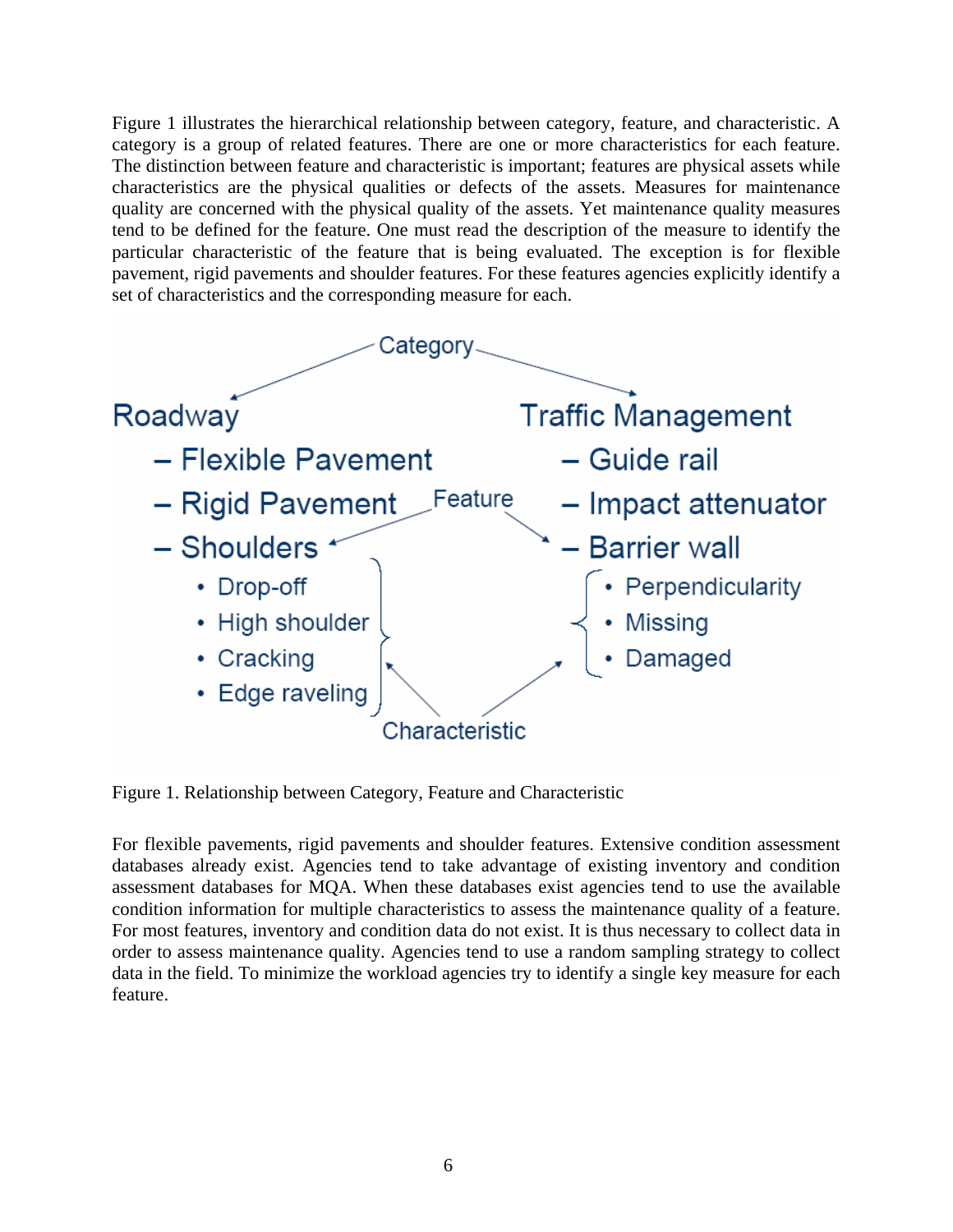### <span id="page-13-0"></span>**3 MAINTENANCE CATEGORIES, CHARACTERISTICS, AND FEATURES**

This chapter presents a snapshot of the maintenance categories, features, and characteristics included in MQA programs and the states that measure them. Specifically, the chapter presents:

- The maintenance categories most often used to group features and characteristics;
- The maintenance features and characteristics most often measured;
- The features and characteristics for which measures could be identified; and
- Details on who is measuring what, and what is being measured by whom.

The chapter draws from MQA program materials available on the MQA documents library. Particularly useful are the rating manuals, reports, and field checklists from 26 agencies. The results of this inventory are solely based on the documents submitted to the MQA Library. Other agencies may have MQA programs and the agencies listed herein may measure other features or characteristics.

Before a list of commonly used measures can be assembled it is important to identify what is measured. A maintenance inventory was completed to provide a better understanding of the maintenance categories, features and characteristics being included in MQA programs.

Agencies tend to group features and characteristic into maintenance categories which are related to the budget leading to the ability to evaluate budget trade-offs. Seven categories were identified from the agency's documents:

- 1. Roadway
- 2. Drainage
- 3. Traffic management
- 4. Roadside and vegetation
- 5. Snow and ice
- 6. Bridges
- 7. Rest areas

There is good consistency among the agencies regarding the maintenance categories in their MQA programs. The reason for good agreement on maintenance categories (e.g. roadway, drainage, traffic management and bridges, etc.) is that many states use similar maintenance budgeting categories.

There is little consistency among states on what particular features or characteristics are important to measure in each category. As a result a large number of features and characteristics were identified. The use of different features and characteristics makes it difficult to identify measures.

Some categories are more developed than others as seen by the number of MQA programs including a feature or characteristic and the number of features or characteristics for which measures could be identified. Table 1 provides an overview of each category, showing the largest, smallest and average number of features or characteristics measured in each maintenance category. For example, a minimum of 1, maximum of 7, and average of 3.9 drainage features are measured by state MQA programs. The last column in Table 1 identifies the state MQA programs that measure the largest and second largest number of features/characteristics in a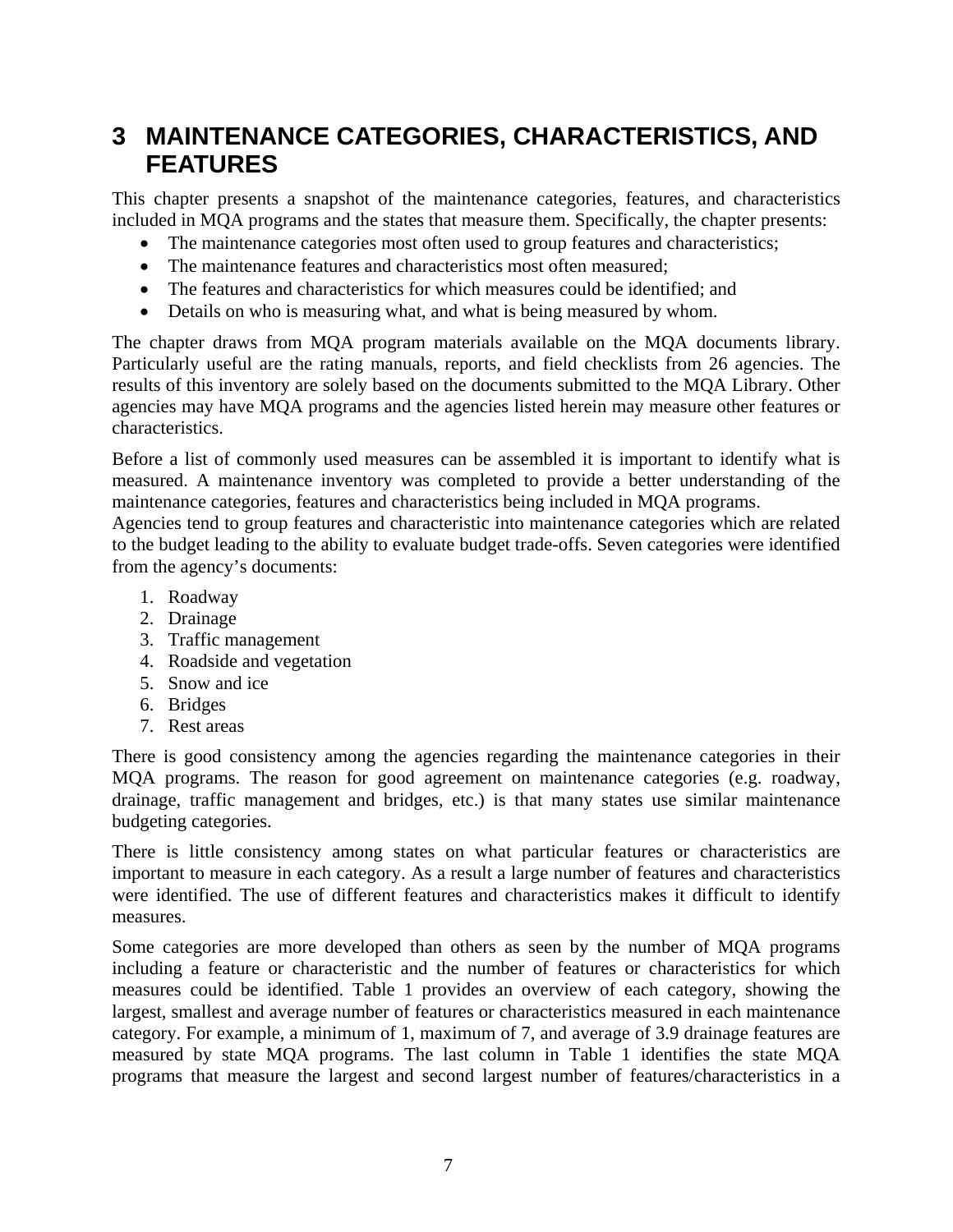<span id="page-14-0"></span>category. Traffic management tops the list of most often included categories followed by roadside and vegetation.

| Category                  |                | Features/Characteristics |         | States Measuring most Features & |
|---------------------------|----------------|--------------------------|---------|----------------------------------|
|                           | Min.           | Max.                     | Average | Characteristics                  |
| Roadway                   |                |                          |         |                                  |
| - Flexible Pavement       | 4              | 10                       | 6.6     | Iowa and Missouri                |
| - Rigid Pavement          | $\overline{2}$ |                          | 4.5     | Missouri and North Carolina      |
| - Shoulders               |                | 8                        | 4.3     | Maryland and Missouri            |
| Drainage                  |                |                          | 3.9     | Tennessee and Kansas             |
| <b>Traffic Management</b> |                | 10                       | 7.55    | Colorado, Washington D.C.        |
|                           |                |                          |         | Mississippi and Missouri         |
| Roadside and Vegetation   | 3              | 9                        | 5.9     | Tennessee, Texas and Wisconsin   |
| Snow and Ice              |                | 2                        | 1.2     | Tennessee                        |
| <b>Bridges</b>            |                | 4                        | 2.1     | Washington D.C. and Missouri     |
| <b>Rest Areas</b>         |                | 5                        | 3       | California, New York and South   |
|                           |                |                          |         | Dakota                           |

Table 1. Summary of Inventory Results

It is important to note that Table 1 counts only the features and characteristics for which measures could be identified. MQA documents include other features and characteristics but without clear indication of the associated measures.

The subsections that follow list the characteristics and features in each category. Each category includes five to twenty features or characteristics. Inventory tables, Tables  $2 - 9$ , show which features or characteristics are measured by each state. Bar charts, Figures 2 - 10 show the percentage of states that measure each characteristic or feature in a given category. It is important to note that the tables and charts include only the features and characteristics for which measures could be identified.

#### *3.1 Roadway*

The roadway category consists of three main features – flexible pavement, rigid pavement, and shoulders. To evaluate the maintenance quality of these roadway features, agencies tend to define measures for characteristics (quality defects that are condition assessed). These characteristics are measured in the field to determine the overall maintenance condition of each roadway feature. The roadway category is unique in this respect; for all other categories agencies tend to define measures for features.

Most, if not all states that assess maintenance quality of pavements use data from their pavement management programs. Consequently, for most states MQA of pavement maintenance is in documents other than those submitted to the MQA Document Library. As a result, not all states provided documents detailing pavement measures to this study.

[Table 2](#page-16-1) lists fourteen flexible pavement characteristics and eleven rigid pavement characteristics identified from ten state MQA programs. The number of flexible pavement characteristics ranges from four to ten; the number of rigid pavement characteristics ranges from three to seven. Missouri and North Carolina lead the way in measuring both the flexible and rigid pavement characteristics. Missouri measures 64% of the flexible pavement characteristics and 64% of the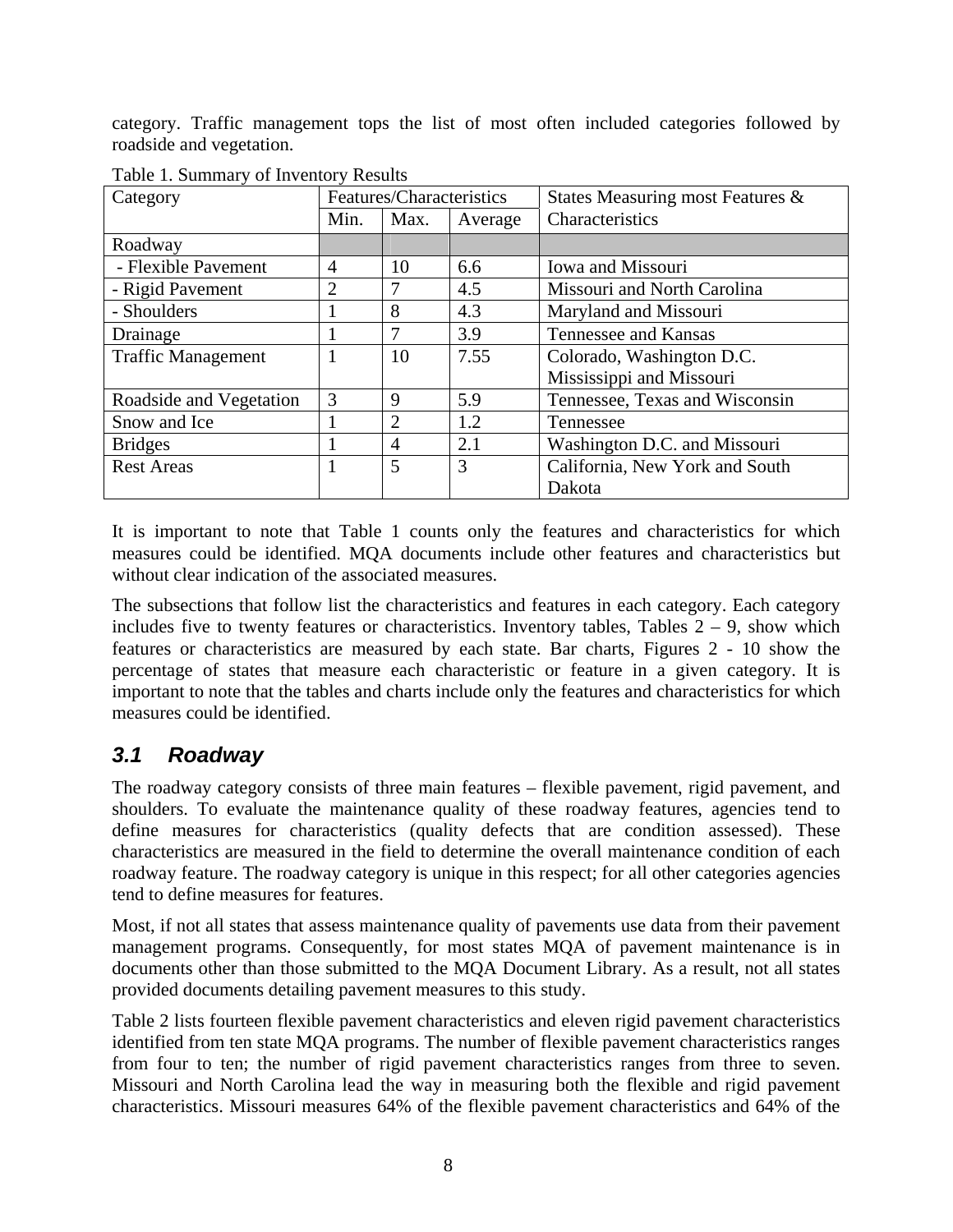rigid pavement characteristics. North Carolina measures 55% of the rigid pavement characteristics. Iowa measures 71% of the flexible pavement characteristics while Texas measures only 29% of the characteristics. Nevada measures only 18% of the rigid pavement characteristics.

[Figure 2](#page-17-1) and [Figure 3](#page-17-2) show the percentage of states measuring each of the flexible and rigid pavement characteristics. Potholes and cracks are among the most frequently measured characteristics of both the flexible and rigid pavement features. Among the flexible pavement characteristics, rutting is measured by 100% of the MQA programs. Potholes, cracking and surface raveling are each measured in 70% of the MQA programs inventoried, while surface oxidation and longitudinal cracks are only measured in 20% of the programs. Among the rigid pavement characteristics, spall/popouts and joints are each measured in 80% of the MQA programs. Cracking and potholes are measured in 70% and 60% of programs respectively, while rutting, ride quality and longitudinal cracks are only measured in 10% of the programs including rigid pavement.

As shown in [Table 3,](#page-18-1) nineteen of the MQA programs measure shoulders characteristics. These programs included one to eight of the ten characteristics listed. Missouri and Maryland each measure 80% of the shoulder characteristics. Wisconsin measures 70%, while Ohio and Mississippi each measure 10% of the shoulder characteristics. Shoulder drop-off was the most frequently measured shoulder characteristic; it is measured in 84% of the MQA programs. As in the flexible and rigid pavement features, cracking and potholes are measured most frequently, 63% and 58% respectively. The least measured shoulder characteristics are shoulder cross slope and vegetation growth.

Figure 4 shows the percentage of states measuring each shoulder characteristic. Shoulder dropoff is the most frequently measured shoulder characteristic; 85% of MQA programs measures shoulder drop-off. Portholes and cracking are each measured in approximately 65% of programs while vegetation growth and shoulder cross slope are only measured in approximately 25% of programs.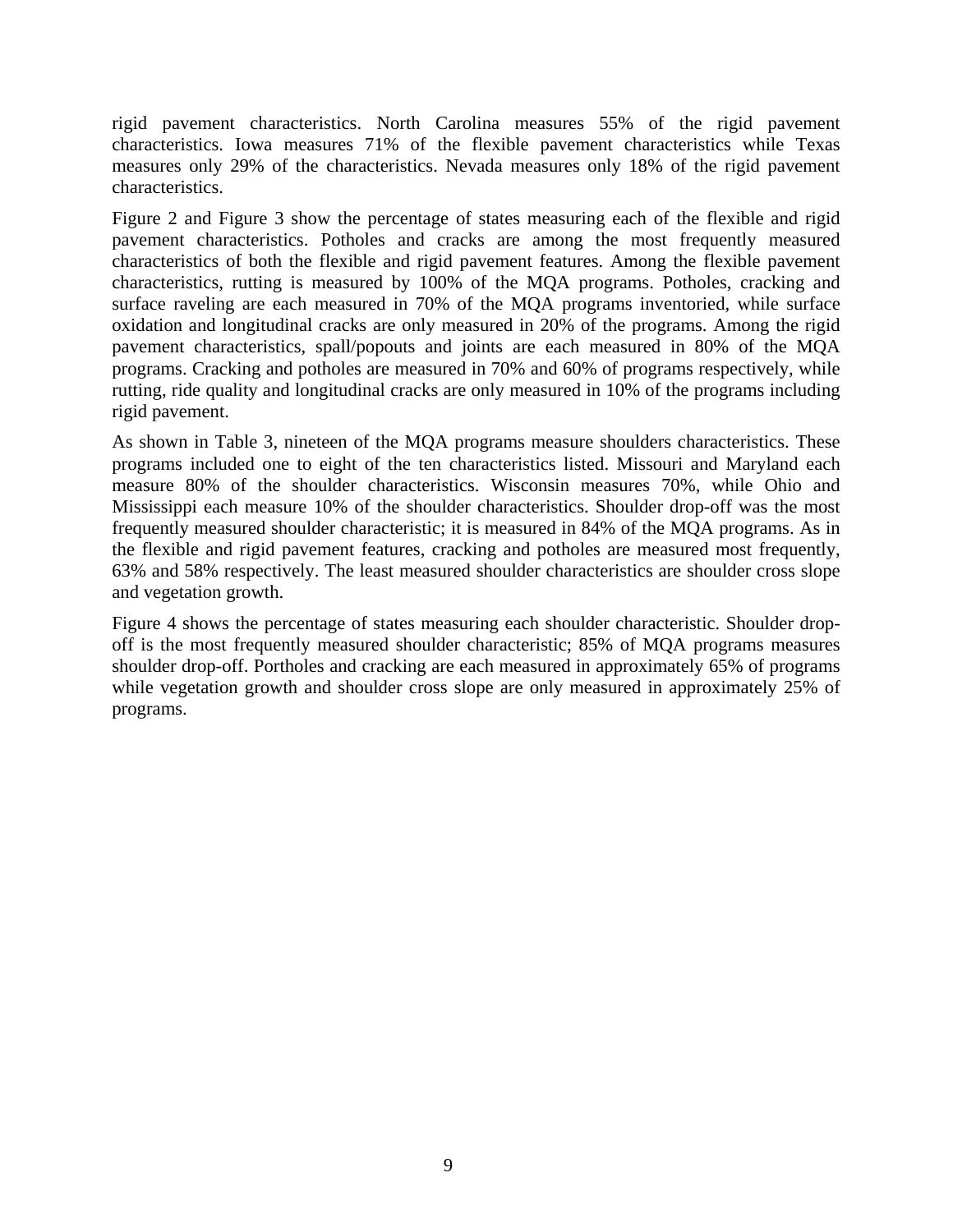|                     |                               |             |             |             |             |             | State       |                |             |             |             |
|---------------------|-------------------------------|-------------|-------------|-------------|-------------|-------------|-------------|----------------|-------------|-------------|-------------|
| Feature             | Characteristic                | CA          | IA          | IN          | <b>KS</b>   | <b>MD</b>   | <b>MO</b>   | N <sub>C</sub> | <b>NE</b>   | <b>TN</b>   | <b>TX</b>   |
|                     | <b>Alligator Cracks</b>       | $\mathbf X$ | $\mathbf X$ |             |             |             |             | $\mathbf X$    | $\mathbf X$ | $\mathbf X$ |             |
|                     | Bleeding/Flushing             | $\mathbf X$ | $\mathbf X$ |             |             | $\mathbf X$ | $\mathbf X$ | $\mathbf X$    |             | $\mathbf X$ |             |
|                     | Cracking                      | $\mathbf X$ |             | $\mathbf X$ | $\mathbf X$ | $\mathbf X$ | $\mathbf X$ |                |             | $\mathbf X$ | $\mathbf X$ |
|                     | Depressions/Bumps             |             | $\mathbf X$ | $\mathbf X$ | $\mathbf X$ |             | $\mathbf X$ |                |             |             |             |
|                     | Edge break up (edge raveling) |             | $\mathbf X$ | $\mathbf X$ |             |             | $\mathbf X$ |                |             |             |             |
|                     | <b>Longitudinal Cracks</b>    |             | $\mathbf X$ |             |             |             |             |                | $\mathbf X$ |             |             |
| Flexible<br>Roadway | Patching                      |             |             |             |             |             | $\mathbf X$ | $\mathbf X$    |             |             | $\mathbf X$ |
| Pavement            | Potholes                      | $\mathbf X$ | $\mathbf X$ | $\mathbf X$ | $\mathbf X$ | $\mathbf X$ | $\mathbf X$ |                |             | $\mathbf X$ |             |
|                     | Raveling/Stripping (surface)  |             | $\mathbf X$ | X           |             | $\mathbf X$ | $\mathbf X$ | $\mathbf X$    | $\mathbf X$ | $\mathbf X$ |             |
|                     | Rideability / Ride quality    | $\mathbf X$ |             |             |             |             |             | $\mathbf X$    |             |             | $\mathbf X$ |
|                     | Rutting                       | $\mathbf X$ | $\mathbf X$ | $\mathbf X$ | X           | $\mathbf X$ | $\mathbf X$ | $\mathbf X$    | $\mathbf X$ | $\mathbf X$ | $\mathbf X$ |
|                     | Shoving                       |             |             | $\mathbf X$ | $\mathbf X$ | $\mathbf X$ | $\mathbf X$ |                |             |             |             |
|                     | <b>Surface Oxidation</b>      |             | $\mathbf X$ |             |             |             |             | $\mathbf X$    |             |             |             |
|                     | <b>Transverse Cracks</b>      |             | $\mathbf X$ |             |             |             |             | $\mathbf X$    | $\mathbf X$ |             |             |
|                     | Cracking                      | $\mathbf X$ | $\mathbf X$ | $\mathbf X$ |             | $\mathbf X$ | $\mathbf X$ |                |             | $\mathbf X$ | $\mathbf X$ |
|                     | Depressions/Bumps             |             | $\mathbf X$ | $\mathbf X$ |             |             | $\mathbf X$ |                |             |             |             |
|                     | Faulting                      |             |             |             | $\mathbf X$ | $\mathbf X$ | $\mathbf X$ | $\mathbf X$    | $\mathbf X$ |             |             |
|                     | Joints (seal)                 | $\mathbf X$ | $\mathbf X$ | $\mathbf X$ | $\mathbf X$ | $\mathbf X$ | $\mathbf X$ | $\mathbf X$    |             | $\mathbf X$ |             |
| Rigid               | <b>Longitudinal Cracks</b>    |             |             |             |             |             |             | $\mathbf X$    |             |             |             |
| Roadway             | Patching                      |             |             |             |             |             | $\mathbf X$ | $\mathbf X$    |             |             | $\mathbf X$ |
| Pavement            | Potholes                      |             | $\mathbf X$ | $\mathbf X$ | $\mathbf X$ | $\mathbf X$ | $\mathbf X$ |                |             | $\mathbf X$ |             |
|                     | Rideability / Ride quality    |             |             |             |             |             |             |                |             |             | $\mathbf X$ |
|                     | Rutting                       |             |             |             |             |             |             |                |             |             | $\mathbf X$ |
|                     | Spalls/Popouts                | $\mathbf X$ | $\mathbf X$ | X           | X           | $\mathbf X$ | $\mathbf X$ | $\mathbf X$    |             | $\mathbf X$ |             |
|                     | <b>Transverse Cracks</b>      |             |             |             |             |             |             | $\mathbf X$    | $\mathbf X$ |             |             |

<span id="page-16-1"></span><span id="page-16-0"></span>Table 2. Inventory of Characteristics for Flexible and Rigid Roadway Pavement Feature

\*AB, CO, DC, KY, MS, NY, OH, SC measure pavement characteristics but do not separate characteristics for flexible and rigid pavements.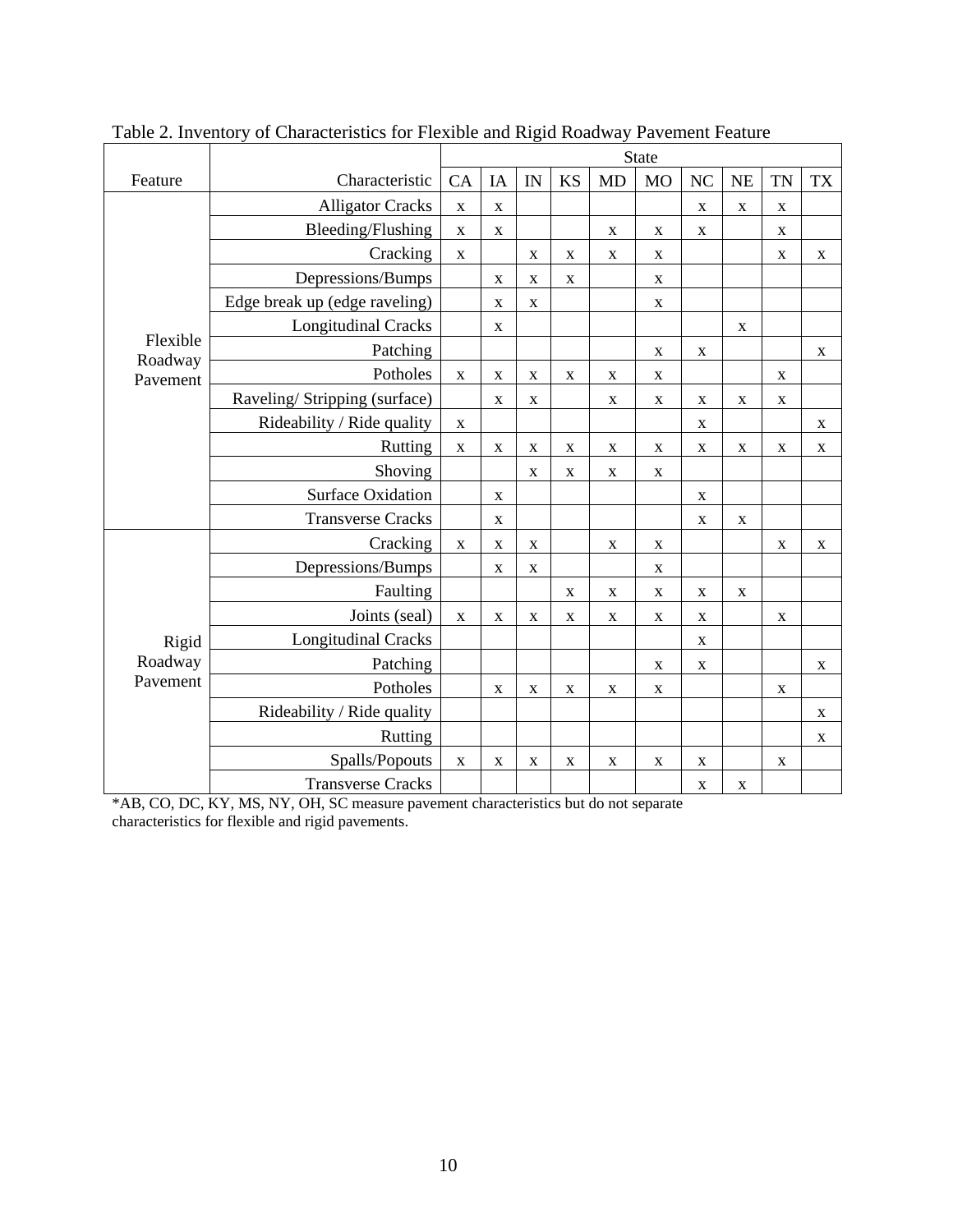<span id="page-17-1"></span><span id="page-17-0"></span>

Figure 2.Common Flexible Pavement Characteristics

<span id="page-17-2"></span>

Figure 3. Common Rigid Pavement Characteristics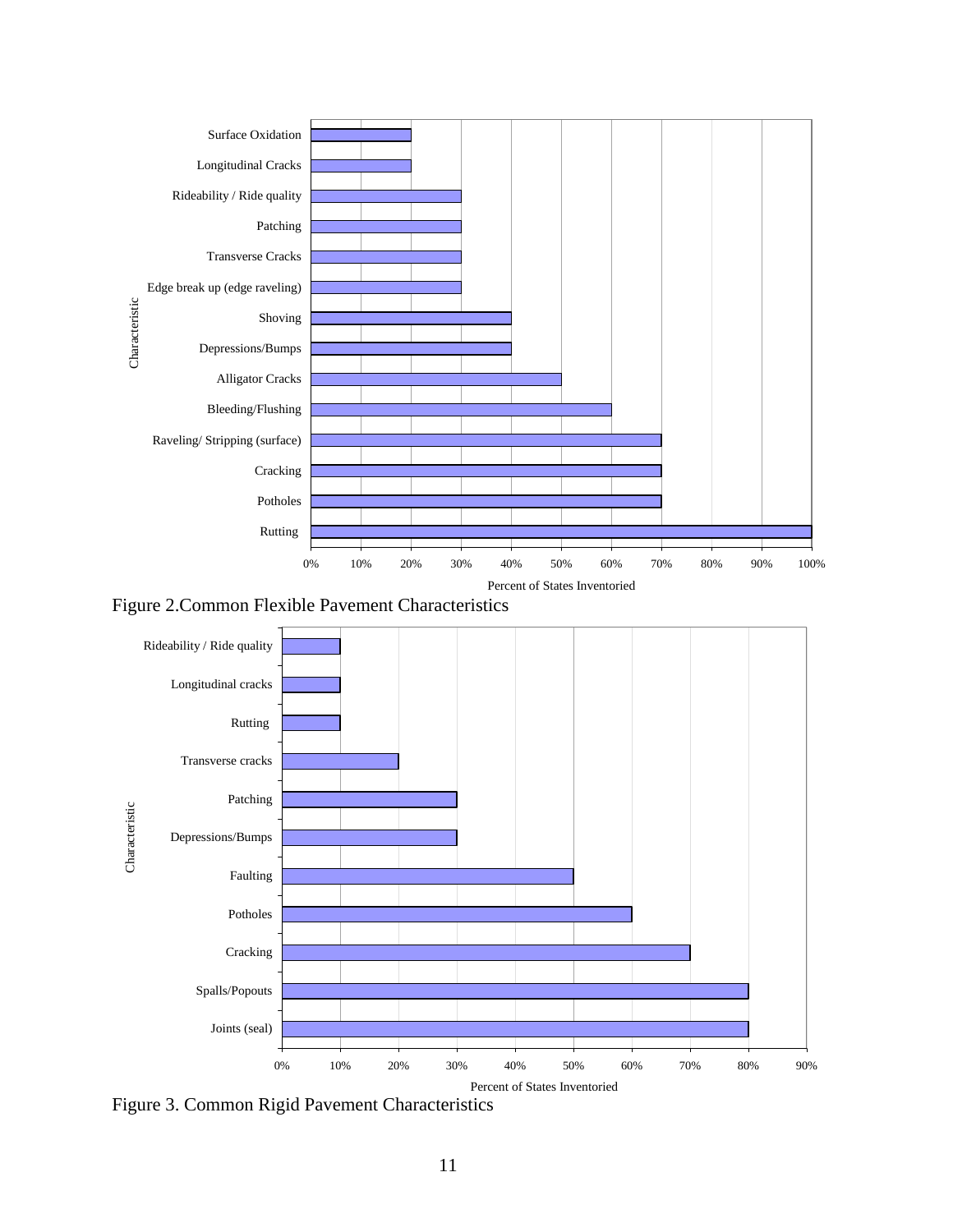|                                |                 | <b>State or Province</b> |             |              |                |              |             |             |                         |    |             |             |        |           |    |             |         |                 |                           |                             |
|--------------------------------|-----------------|--------------------------|-------------|--------------|----------------|--------------|-------------|-------------|-------------------------|----|-------------|-------------|--------|-----------|----|-------------|---------|-----------------|---------------------------|-----------------------------|
| Characteristic                 | $\overline{AB}$ | $\mathcal{L}$            | $\delta$    | $\Delta$     | $\overline{z}$ | KS           | KY          | $\Xi$       | $\overline{\mathbf{M}}$ | SM | $\Sigma$    | E           | $\sum$ | <b>FO</b> | SC | E           | $\rm X$ | $\triangledown$ | $\mathsf{W}^{\mathsf{A}}$ | $\overline{\triangleright}$ |
| Cracking                       | $\mathbf{X}$    | $\mathbf{X}$             |             | $\mathbf{X}$ | $\mathbf X$    | X            |             | X           | $\mathbf X$             |    |             | $\mathbf X$ |        |           |    | X           |         | X               | $\mathbf X$               | X                           |
| Distortion                     |                 |                          |             |              |                |              | X           | X           | $\mathbf X$             |    | X           |             |        |           | X  |             |         | X               |                           |                             |
| drainage                       |                 |                          |             |              | X              | $\mathbf X$  |             | X           | X                       |    |             | $\mathbf X$ |        |           |    | $\mathbf x$ |         |                 | X                         | $\mathbf X$                 |
| Pavement drop-off              |                 |                          |             |              |                |              |             |             |                         |    |             |             |        |           |    |             |         |                 |                           |                             |
| to shoulder                    |                 |                          | X           | X            | X              |              | $\mathbf X$ | $\mathbf X$ | X                       |    |             | X           |        | X         |    | X           | X       |                 |                           |                             |
| Potholes                       |                 | $\mathbf{x}$             |             | X            | X              | X            | X           | X           | X                       |    |             |             |        |           |    | X           | X       | X               | X                         | X                           |
| Rutting                        | $\mathbf X$     | X                        |             | X            |                | $\mathbf{X}$ |             |             |                         |    |             |             |        |           |    |             |         | X               |                           | $\mathbf{X}$                |
| Shoulder cross slope           |                 |                          |             | X            | X              |              |             |             |                         |    |             |             | X      |           |    |             |         |                 | X                         | X                           |
| Shoulder drop off to<br>ground |                 |                          | $\mathbf X$ | X            | X              | X            | X           | X           | X                       | X  | $\mathbf X$ | X           | X      |           | X  | X           |         | X               | X                         | X                           |
| Surface-edge<br>raveling       |                 | X                        |             |              |                |              |             | X           | $\mathbf X$             |    |             |             |        |           |    | X           |         | X               | X                         | X                           |
| Vegetation growth              |                 |                          |             |              |                | X            |             | $\mathbf X$ | X                       |    |             | X           |        |           |    |             |         |                 |                           |                             |

<span id="page-18-1"></span><span id="page-18-0"></span>Table 3. Inventory of Characteristics for Shoulder Roadway Features



Figure 4. Common Shoulder Characteristics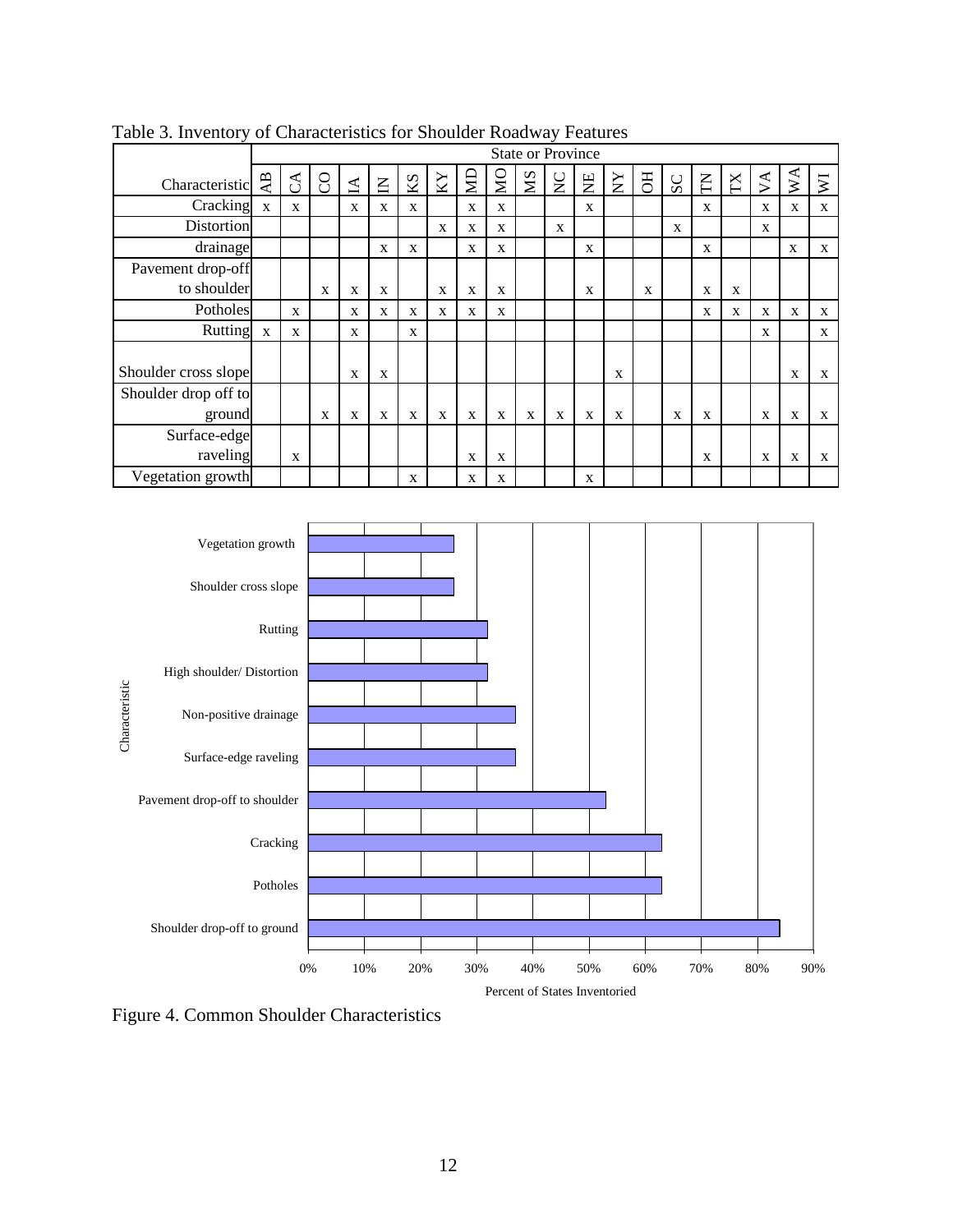#### <span id="page-19-0"></span>*3.2 Drainage*

Table 4 lists nine drainage features identified from twenty state MQA programs. The number of drainage features measured by an individual state MQA program ranges from one to seven. Tennessee leads the way in measuring the drainage features, measuring seven out of nine or 78%. Wisconsin and Kansas each measure 67% of the drainage features. Washington D.C., Iowa and Ohio each measure 22% of the drainage features. The Colorado MQA program measures the fewest number of drainage features, measuring 11% of features.

Figure 5 shows the percentage of states measuring each of the drainage features. Ditches are the most frequently measured drainage features. Among the drainage features, ditches are measured by 85% of the MQA programs. Curb and gutter, and drop inlets are each measured by 60% of programs. The least measured drainage features are pipes and storm drains, each measured by 20% of programs.

#### *3.3 Roadside and Vegetation*

Table 5 lists fourteen roadside and vegetation features identified from twenty-one state MQA programs. The number of roadside and vegetation features measured by an individual state MQA program ranges from three to nine. Tennessee, Texas and Wisconsin each measure 64% of the roadside and vegetation features. Missouri measures 47% of features, while Kentucky measures only 21% of the features.

Figure 6 shows the percentage of states measuring each of the roadside and vegetation features. Litter/debris is the most frequently measured roadside and vegetation feature. Liter/debris is measured by 76% of state MQA programs. Mowing and fences are each measured by 71% of programs, while brush and tree control is measured by 67% of programs. The least frequently measured features, hazardous debris/roadkill and curb trees/sidewalk edge, are measured by 9% and 14% of programs respectively.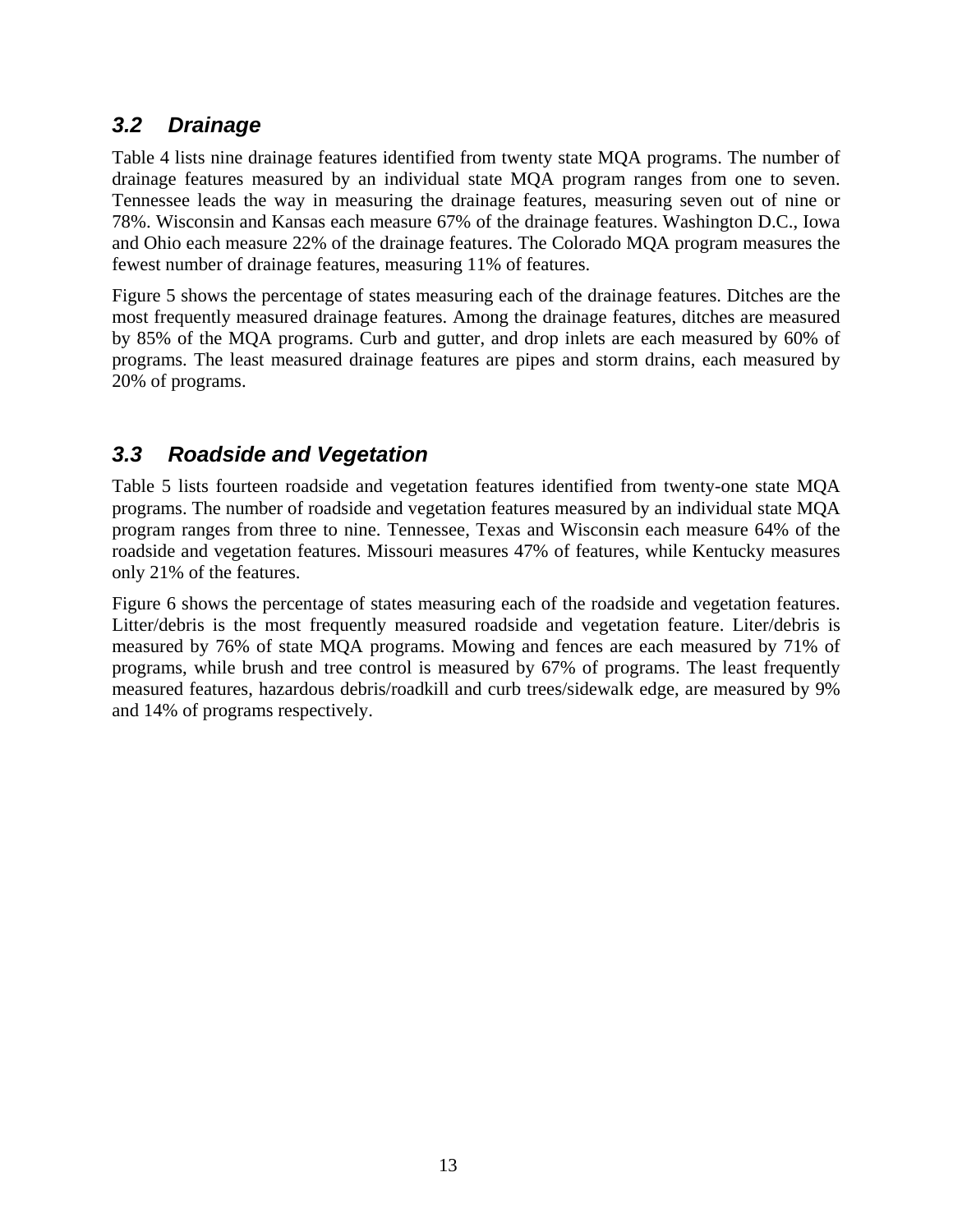|                           |              | <b>State</b> |    |                   |                   |                   |                           |                           |                           |                           |                   |                   |           |                           |                   |                           |                   |                   |                           |           |
|---------------------------|--------------|--------------|----|-------------------|-------------------|-------------------|---------------------------|---------------------------|---------------------------|---------------------------|-------------------|-------------------|-----------|---------------------------|-------------------|---------------------------|-------------------|-------------------|---------------------------|-----------|
| Feature                   | CA           | CO           | DC | IA                | IN                | KS                | KY                        | MD                        | <b>MO</b>                 | MS                        | MT                | NC                | <b>NY</b> | <b>OH</b>                 | <b>SC</b>         | <b>TN</b>                 | UT                | VA                | WA                        | WI        |
| Catch basins/ Drop inlets |              |              | X  |                   | X                 | $\mathbf{v}$<br>л |                           | $\mathbf{v}$<br>A         | X                         |                           |                   | $\mathbf{v}$<br>л |           |                           | X                 | $\mathbf{v}$<br>A         | $\mathbf{v}$<br>A | л                 | $\mathbf{v}$<br>A         | X         |
| Culverts                  |              |              |    | $\mathbf{v}$<br>A | X                 | v<br>A            | xr.<br>A                  | $\mathbf{v}$<br>A         | X                         |                           |                   |                   |           |                           |                   | X                         |                   |                   | $\mathbf{v}$<br>A         | A         |
| Curb/Gutter               |              |              |    |                   | X                 | $\mathbf{v}$<br>A | xr.<br>A                  | X                         | X                         |                           |                   | <b>XF</b><br>A    | X         |                           | $\mathbf{v}$<br>A | $\mathbf{v}$<br>A         | $\mathbf{v}$<br>A | л                 |                           | X         |
| Ditches                   | $\mathbf{X}$ |              |    |                   | $\mathbf X$       | $\mathbf{v}$<br>A | $\mathbf{v}$<br>$\Lambda$ | $\mathbf{v}$<br>A         | X                         | $\mathbf{v}$<br>$\Lambda$ | $\mathbf{v}$<br>A | $\mathbf{v}$<br>л | X         | $\mathbf{v}$<br>л         | $\mathbf{v}$<br>A | $\mathbf{v}$<br>A         | X                 | $\mathbf{v}$<br>A | $\mathbf{v}$<br>Λ         | $\Lambda$ |
| Drainage structure        |              |              | X  |                   |                   |                   | $\mathbf{v}$<br>A         |                           |                           | $\mathbf{v}$<br>$\Lambda$ | $\mathbf{v}$<br>л |                   | X         |                           |                   |                           |                   |                   |                           |           |
| Pipes                     |              |              |    |                   |                   |                   |                           |                           |                           |                           |                   | $\mathbf{v}$<br>A |           |                           | $\mathbf{v}$<br>Λ | $\mathbf{v}$<br>A         |                   | $\mathbf{v}$<br>л |                           |           |
| Slope failures/ Washouts  | X            | X            |    | X                 |                   | $\mathbf{v}$<br>A |                           |                           |                           | $\mathbf{v}$<br>$\Lambda$ | $\mathbf{v}$<br>A |                   |           |                           |                   |                           |                   |                   | $\mathbf{v}$<br>A         |           |
| Storm drains              |              |              |    |                   |                   |                   |                           |                           | $\mathbf{v}$<br>$\Lambda$ | $\mathbf{v}$<br>$\Lambda$ |                   |                   |           |                           |                   | $\mathbf{v}$<br>$\Lambda$ |                   |                   |                           | $\Lambda$ |
| Subsurface drainage       |              |              |    |                   | $\mathbf{v}$<br>A | $\mathbf{v}$<br>л |                           | $\mathbf{v}$<br>$\Lambda$ |                           |                           |                   |                   |           | $\mathbf{v}$<br>$\Lambda$ |                   | $\mathbf{v}$<br>$\Lambda$ |                   | <b>XF</b>         | $\mathbf{v}$<br>$\Lambda$ | л         |

Table 4. Inventory of Drainage Features

Table 5. Inventory of Roadside and Vegetation Features

<span id="page-20-0"></span>

|                                     |              |              |    |    |             |           |           |           |             |              | <b>State</b> |    |             |             |             |             |             |             |              |           |              |
|-------------------------------------|--------------|--------------|----|----|-------------|-----------|-----------|-----------|-------------|--------------|--------------|----|-------------|-------------|-------------|-------------|-------------|-------------|--------------|-----------|--------------|
| Feature                             | CA           | CO           | DC | IA | IN          | <b>KS</b> | <b>KY</b> | <b>MD</b> | <b>MO</b>   | <b>MS</b>    | <b>MT</b>    | NC | <b>NY</b>   | <b>OH</b>   | <b>SC</b>   | <b>TN</b>   | <b>TX</b>   | <b>UT</b>   | <b>VA</b>    | <b>WA</b> | WI           |
| Brush and tree<br>control           | $\mathbf{X}$ |              | X  | X  | X           | X         | X         | X         | X           |              |              | X  | $\mathbf X$ |             | X           |             | X           |             |              | X         | X            |
| Curb trees<br>/Sidewalk edge        |              |              | X  | X  |             |           |           |           |             | X            |              |    |             |             |             |             |             |             |              |           |              |
| Fences                              | $\mathbf{X}$ | X            | X  | X  | X           | X         | X         | X         | X           |              | X            |    | X           |             |             | $\mathbf X$ |             | X           | X            |           | $\mathbf{X}$ |
| Graffiti                            | $\mathbf{X}$ |              |    |    |             |           |           | X         | $\mathbf X$ |              |              |    |             |             |             | X           |             |             |              | X         | X            |
| Hazardous<br>debris/Roadkill        |              |              |    |    | X           |           |           |           |             |              |              |    |             |             |             | X           |             |             |              |           |              |
| Landscaping                         |              | $\mathbf{X}$ |    |    |             |           | X         | X         |             | $\mathbf{X}$ |              | X  |             | X           |             | X           | X           |             | $\mathbf{X}$ |           |              |
| Litter/Debris                       | $\mathbf{X}$ | X            |    | X  | X           | X         |           | X         | X           |              | X            | X  |             | X           | $\mathbf X$ | X           | X           | X           |              | X         | $\mathbf{X}$ |
| Litter removal<br>(vegetated areas) | $\mathbf{X}$ |              |    |    |             |           |           |           |             | $\mathbf X$  |              |    | X           | X           |             | X           | X           |             |              |           | X            |
| Mowing                              |              | X            | X  | X  | $\mathbf X$ |           |           | X         | X           | X            | X            | X  |             |             | X           | X           | $\mathbf X$ | $\mathbf X$ | $\mathbf{X}$ |           | X            |
| Noxious weed                        |              | X            |    | X  | $\mathbf X$ |           |           |           |             |              | X            |    | X           | $\mathbf X$ |             |             | X           |             |              | X         | X            |
| Retaining walls                     | $\mathbf X$  |              | X  |    |             |           |           |           |             |              |              |    |             |             |             |             | $\mathbf X$ |             |              |           | X            |
| Sidewalks/Curb                      |              |              | X  |    |             |           |           |           | X           |              | X            |    |             |             | X           | X           | $\mathbf X$ |             | $\mathbf X$  |           |              |
| <b>Slopes</b>                       |              |              |    |    |             | X         |           | X         | X           | X            | X            | X  |             | X           |             | $\mathbf X$ | X           | X           | X            | X         | X            |
| Turf condition                      |              |              |    |    |             |           |           |           | X           | X            |              | X  |             |             | $\mathbf X$ |             |             |             |              |           |              |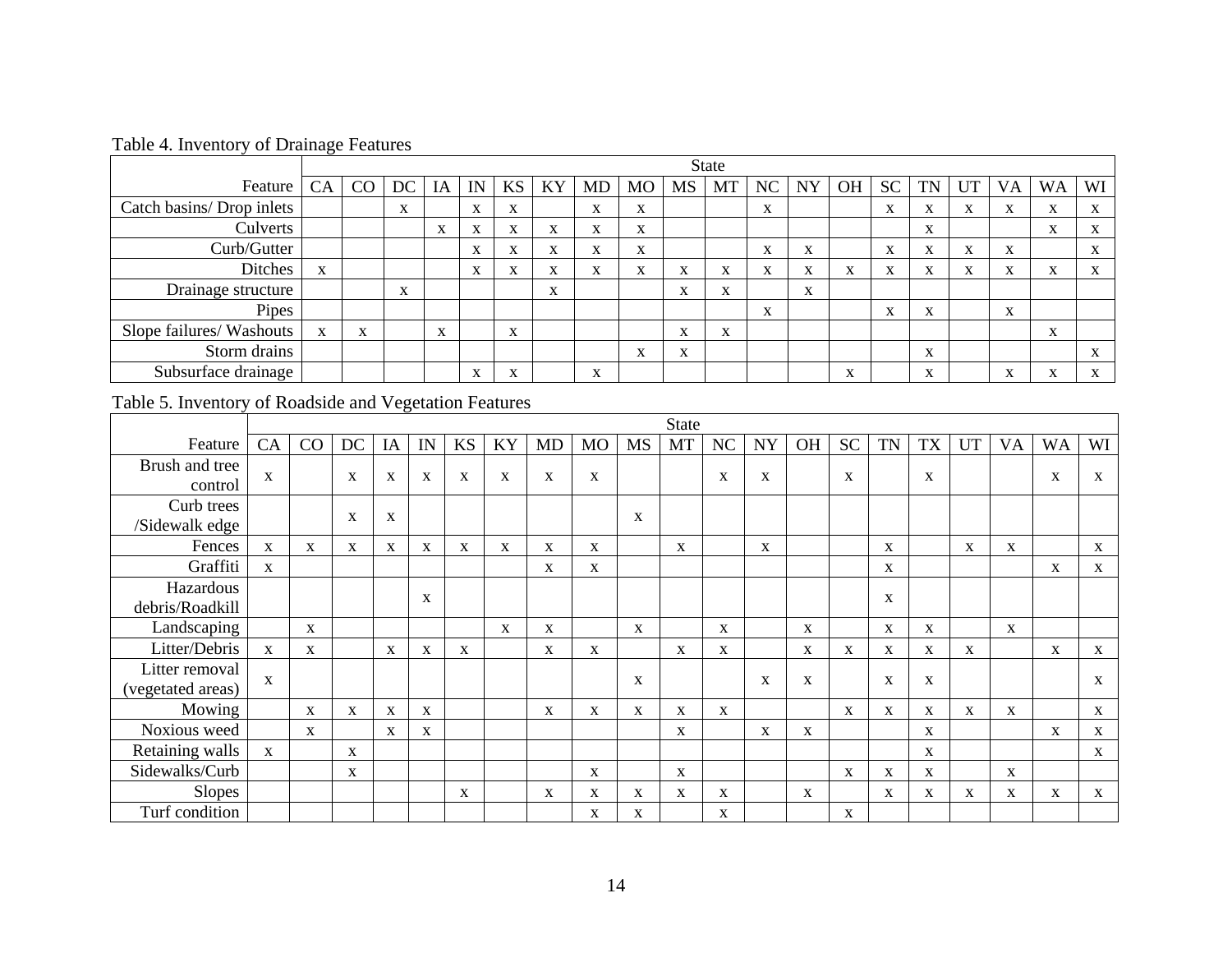<span id="page-21-0"></span>

Figure 5. Common Drainage Features



Figure 6. Common Roadside and Vegetation Feature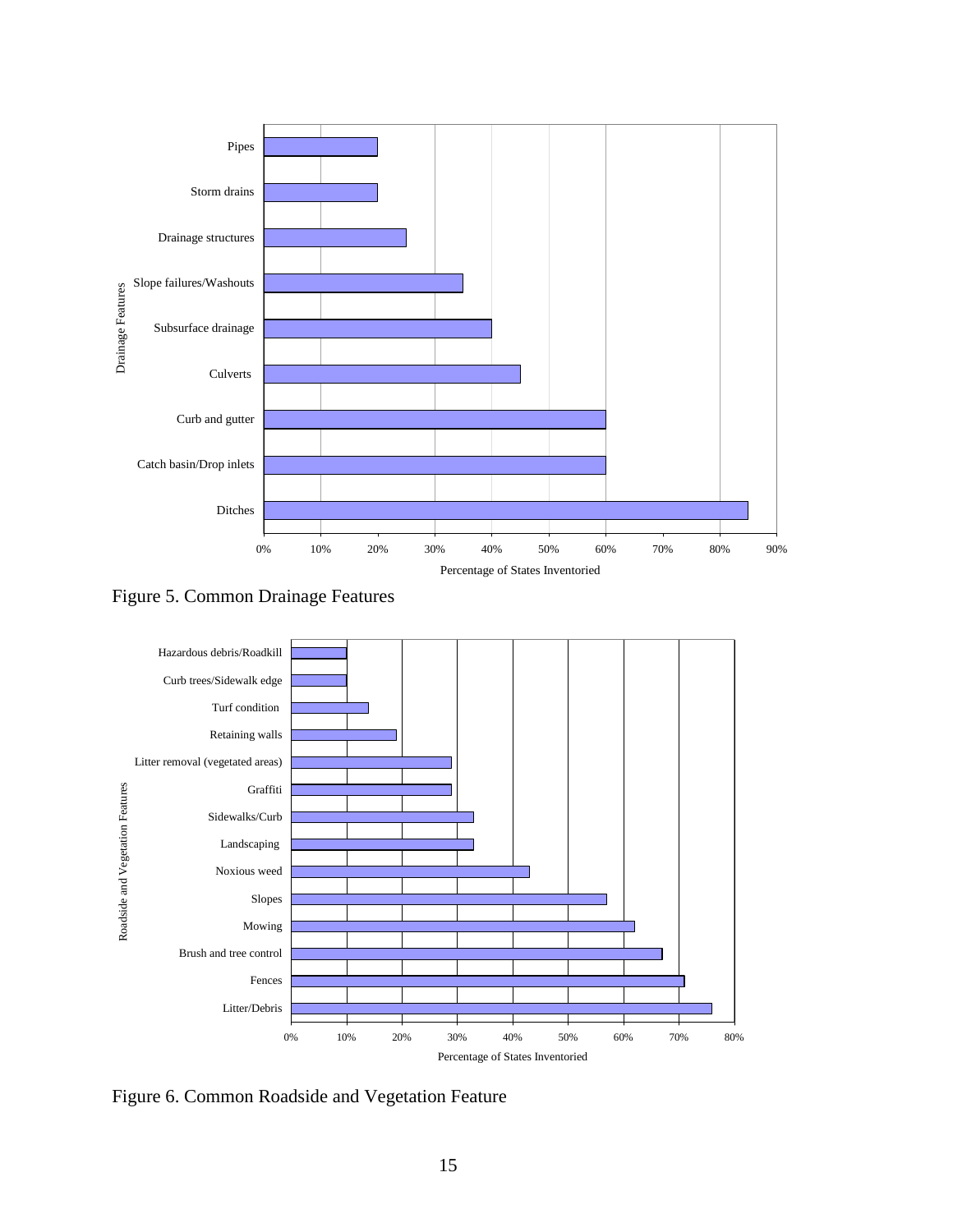#### <span id="page-22-0"></span>*3.4 Traffic Management*

Figure 7 shows the percentage of states measuring each of the traffic management features. Signs are the most frequently measured traffic management features. Signs are measured by 91% of state MQA programs. Guiderail/guardrail and pavement markings are each measured by 82% and 86% of states respectively. IT, object markers and traffic signals are measured by less than 15% of state MQA programs.

Table 6 lists fourteen traffic management features identified from twenty-one state MQA programs. The number of traffic management features ranges from one to ten. Colorado, Washington D.C., Missouri and Mississippi lead the way in measuring traffic management features, each measuring 71% of features. Five other state MQA programs measure 64% of traffic management features. Based on the documentation submitted, Washington State measures 21% of features while Minnesota measures 7% of the features.



Figure 7. Common Traffic Management Features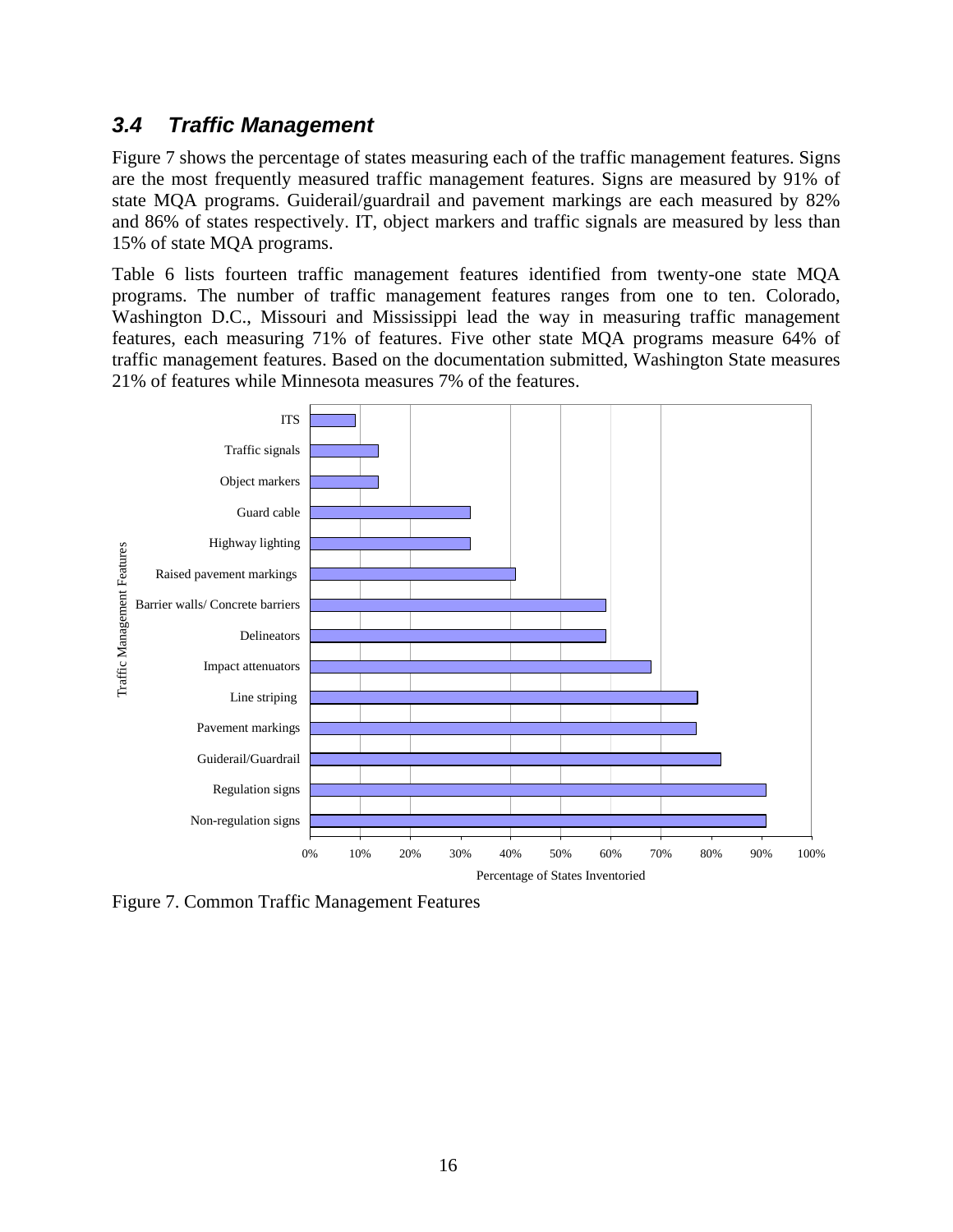<span id="page-23-0"></span>

|                       |              | <b>State</b> |              |              |              |              |              |              |             |              |              |              |              |              |             |              |              |              |              |             |             |              |
|-----------------------|--------------|--------------|--------------|--------------|--------------|--------------|--------------|--------------|-------------|--------------|--------------|--------------|--------------|--------------|-------------|--------------|--------------|--------------|--------------|-------------|-------------|--------------|
| Feature               | CA           | CO           | DC           | IA           | IN           | KS           | KY           | MD           | <b>MN</b>   | <b>MO</b>    | MS           | <b>MT</b>    | $\rm NC$     | <b>NY</b>    | OH          | <b>SC</b>    | TN           | <b>TX</b>    | <b>UT</b>    | <b>VA</b>   | <b>WA</b>   | WI           |
| <b>Barrier</b>        |              |              |              |              |              |              |              |              |             |              |              |              |              |              |             |              |              |              |              |             |             |              |
| wall/Concrete         | $\mathbf{X}$ |              | $\mathbf X$  | $\mathbf{X}$ | X            | $\mathbf{X}$ | $\mathbf{X}$ | X            |             | X            | $\mathbf X$  | $\mathbf X$  |              |              |             |              | $\mathbf X$  |              |              | X           |             | $\mathbf{X}$ |
| barriers              |              |              |              |              |              |              |              |              |             |              |              |              |              |              |             |              |              |              |              |             |             |              |
| Delineators           |              | $\mathbf{X}$ | $\mathbf{X}$ | $\mathbf{X}$ | $\mathbf X$  | $\mathbf{X}$ |              | $\mathbf{X}$ |             | $\mathbf{X}$ | $\mathbf{X}$ | $\mathbf{X}$ | $\mathbf{X}$ |              |             |              |              | $\mathbf X$  | $\mathbf{X}$ |             |             | $\mathbf X$  |
| Guard cable           |              |              |              | $\mathbf X$  |              |              |              |              |             | $\mathbf{X}$ |              |              |              | $\mathbf X$  | $\mathbf X$ | $\mathbf{X}$ |              |              |              | $\mathbf X$ |             | $\mathbf X$  |
| Guide /<br>Guard rail | $\mathbf X$  | $\mathbf X$  | $\mathbf{X}$ | $\mathbf{X}$ | $\mathbf X$  | $\mathbf{X}$ | $\mathbf{X}$ | $\mathbf X$  |             | $\mathbf X$  | $\mathbf X$  |              | $\mathbf X$  | X            | $\mathbf X$ | $\mathbf{X}$ | $\mathbf{X}$ | X            | $\mathbf X$  | X           | $\mathbf X$ |              |
| Highway<br>lighting   |              | $\mathbf{X}$ | $\mathbf X$  | $\mathbf{X}$ |              |              |              |              |             | $\mathbf{X}$ | $\mathbf X$  | $\mathbf X$  |              |              |             |              |              |              |              | X           |             |              |
| Impact<br>attenuators | $\mathbf X$  | $\mathbf X$  | $\mathbf{X}$ |              | $\mathbf{X}$ | $\mathbf{X}$ | $\mathbf X$  | $\mathbf X$  |             | $\mathbf X$  | $\mathbf X$  |              | $\mathbf X$  |              | $\mathbf X$ | $\mathbf{X}$ | $\mathbf X$  | $\mathbf X$  |              |             |             | $\mathbf{X}$ |
| <b>ITS</b> Systems    |              | $\mathbf{X}$ |              |              |              |              |              |              |             |              |              | $\mathbf{X}$ |              |              |             |              |              |              |              |             |             |              |
| Line striping         | $\mathbf{X}$ | $\mathbf X$  | $\mathbf{X}$ | $\mathbf X$  |              | $\mathbf X$  | $\mathbf X$  | $\mathbf X$  | $\mathbf X$ |              | $\mathbf X$  | $\mathbf X$  | $\mathbf X$  | $\mathbf X$  |             | $\mathbf X$  |              | $\mathbf X$  | $\mathbf X$  | $\mathbf X$ |             | $\mathbf X$  |
| Non-                  |              |              |              |              |              |              |              |              |             |              |              |              |              |              |             |              |              |              |              |             |             |              |
| regulation            | $\mathbf X$  | $\mathbf{X}$ | $\mathbf X$  | $\mathbf{X}$ | $\mathbf X$  | $\mathbf X$  | $\mathbf X$  | $\mathbf X$  |             | $\mathbf X$  | $\mathbf X$  | $\mathbf X$  | $\mathbf X$  | $\mathbf{X}$ | $\mathbf X$ | $\mathbf X$  | $\mathbf X$  | $\mathbf X$  | $\mathbf X$  | X           |             | $\mathbf{X}$ |
| signs                 |              |              |              |              |              |              |              |              |             |              |              |              |              |              |             |              |              |              |              |             |             |              |
| Object<br>markers     |              |              |              | $\mathbf{X}$ |              | $\mathbf X$  |              |              |             | $\mathbf X$  |              |              |              |              |             |              |              |              |              |             |             |              |
| Pavement<br>markings  | $\mathbf X$  | $\mathbf{X}$ | $\mathbf X$  |              | $\mathbf X$  | X            |              | X            |             | $\mathbf X$  | $\mathbf X$  | $\mathbf X$  | X            | $\mathbf X$  | $\mathbf X$ | $\mathbf X$  | $\mathbf{X}$ |              | X            | X           | $\mathbf X$ | $\mathbf{X}$ |
| Raised                |              |              |              |              |              |              |              |              |             |              |              |              |              |              |             |              |              |              |              |             |             |              |
| pavement              | $\mathbf X$  |              | $\mathbf{X}$ |              | X            |              |              |              |             |              | $\mathbf X$  |              |              |              |             | $\mathbf{X}$ |              | $\mathbf{X}$ |              | $\mathbf X$ | $\mathbf X$ | $\mathbf X$  |
| markings              |              |              |              |              |              |              |              |              |             |              |              |              |              |              |             |              |              |              |              |             |             |              |
| Regulation<br>Signs   | $\mathbf X$  | $\mathbf{X}$ | $\mathbf X$  | $\mathbf X$  | $\mathbf X$  | X            | $\mathbf X$  | $\mathbf X$  |             | $\mathbf X$  | $\mathbf X$  | $\mathbf X$  | X            | $\mathbf X$  | $\mathbf X$ | $\mathbf X$  | $\mathbf X$  | X            | X            | X           |             | $\mathbf{X}$ |
| Traffic<br>Signals    |              | $\mathbf X$  |              |              |              |              |              |              |             |              |              | X            |              |              |             |              | $\mathbf X$  |              |              |             |             |              |

Table 6. Inventory for Traffic Management Features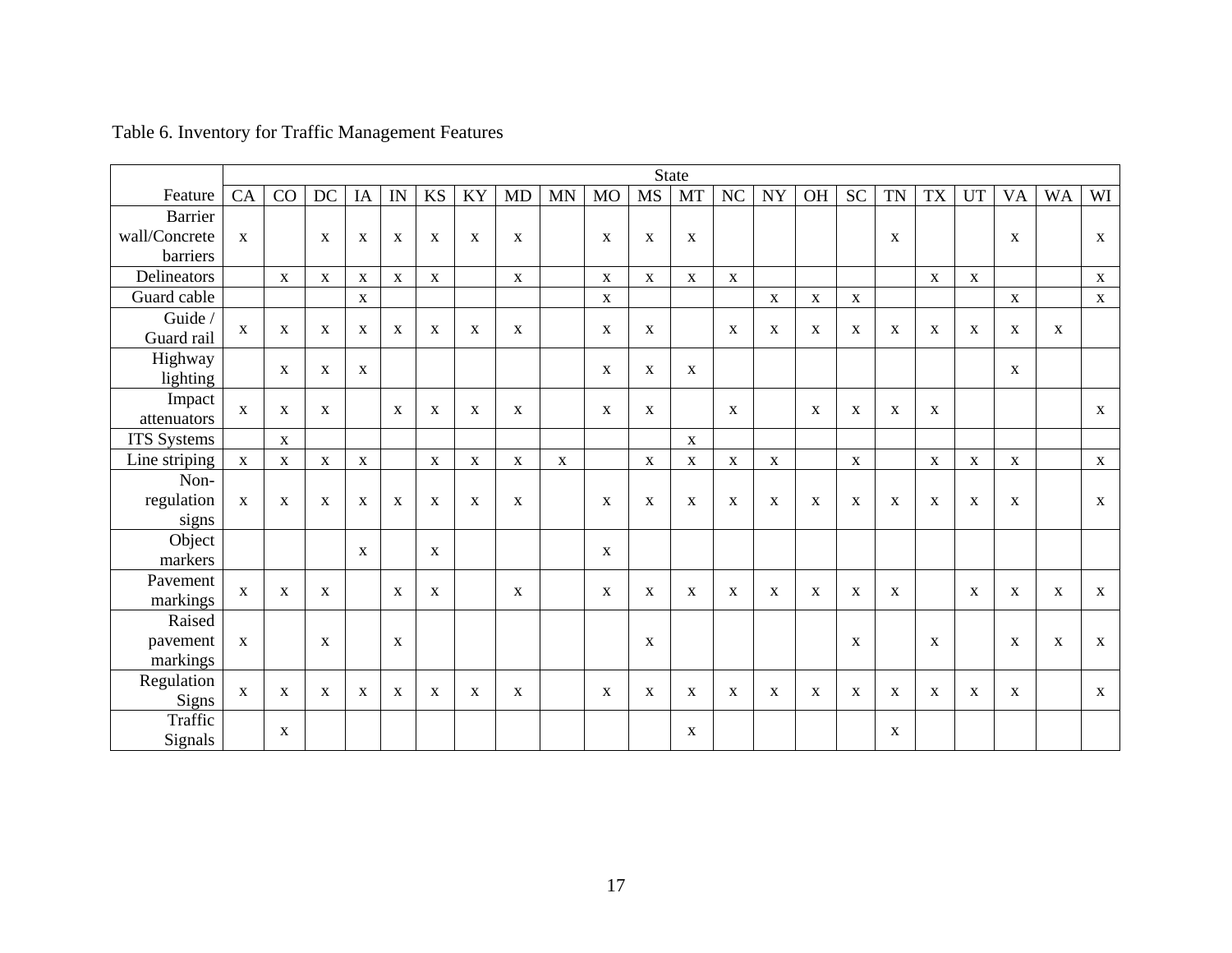#### <span id="page-24-0"></span>*3.5 Snow and Ice*

Table 7 lists three snow and ice features identified from six state MQA programs. The three features identified include – hours to bare lane, plowing activity and statewide salt usage. Each state MQA program with the exception of Tennessee measures 33% of the snow and ice features. Tennessee measures 67% of features.

Figure 8 shows the percentage of states measuring each snow and ice feature. Hours to bare lane is the most frequently measured feature. Five of six states measure hours to bare lane. 83% of state MQA programs measure hours to bare lane.





Figure 8. Common Snow and Ice Features

#### *3.6 Bridges*

Table 8 lists seven bridge features identified from nine state MQA programs. The number of bridge features measured by a given program ranges from one to four features. Approximately 50% of programs only measure a single feature. The other 50% of states measure three or more features.

Figure 9 shows the percentage of states measuring each of the bridge features. Bridge deck and bridge railing are the most frequently measured bridge features; each is measured by 44% of state MQA programs. Painting is only measured in 11% of MQA programs.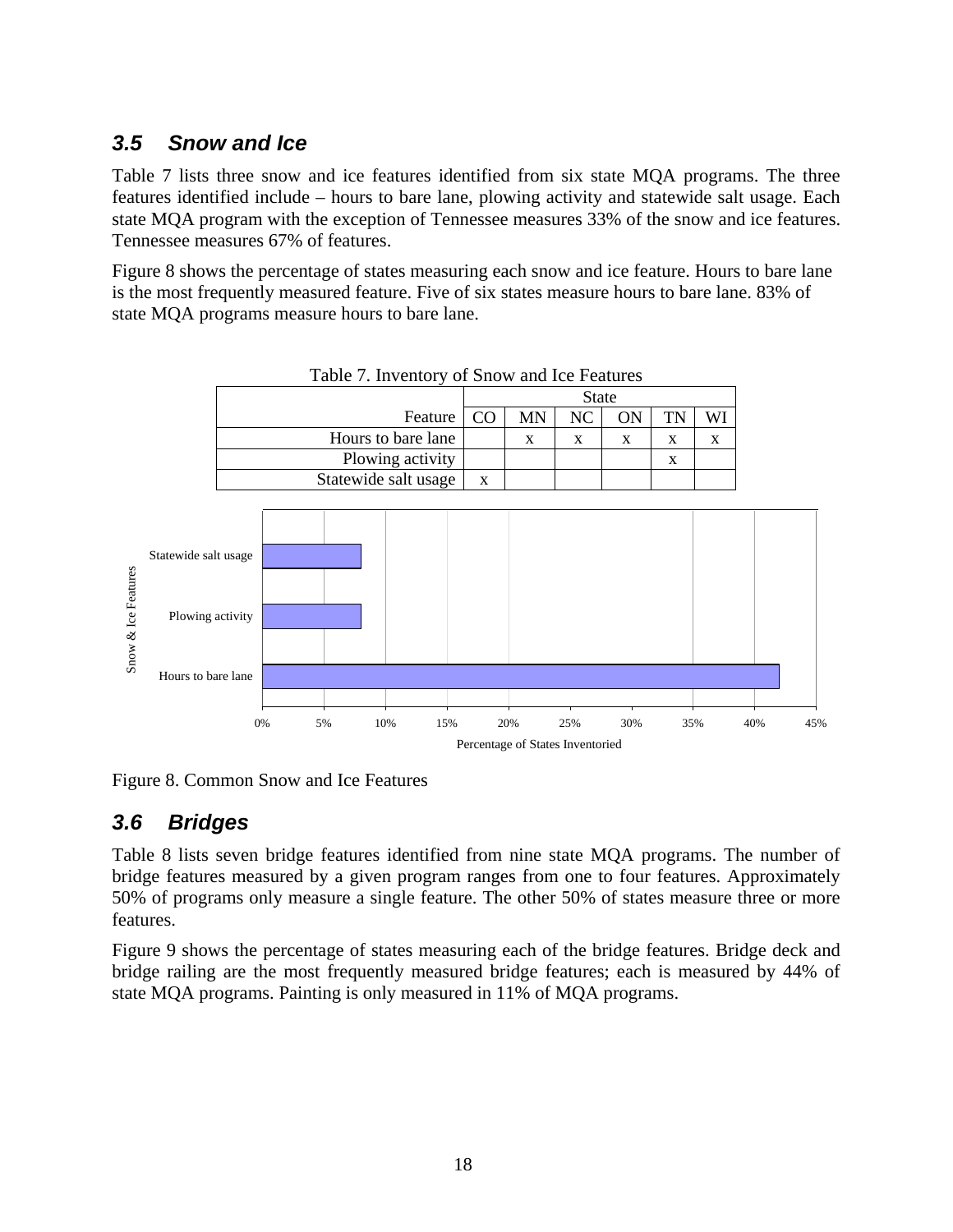

<span id="page-25-0"></span>Table 8: Inventory of Bridge Features

Figure 9. Common Bridge Feature

#### *3.7 Rest Areas*

Bridge Features

**Bridge Features** 

Table 9 lists five rest area features identified in eight state MQA programs. The number of rest area features measured by a given program ranges from one to five. California, New York and South Dakota, each measure 100% of the rest are features. Colorado measures 80% of the features while the remaining state MQA programs measure fewer than 40% of features.

Figure 10 shows the percentage of states measuring each of the rest area features. Parking area is the most frequently measured rest area feature. 88% of states measure parking area. All remaining features are measured in at least 38% of programs, but by no more than 63% of programs. Restroom interior, which is measured in 38% programs, is the least measured feature.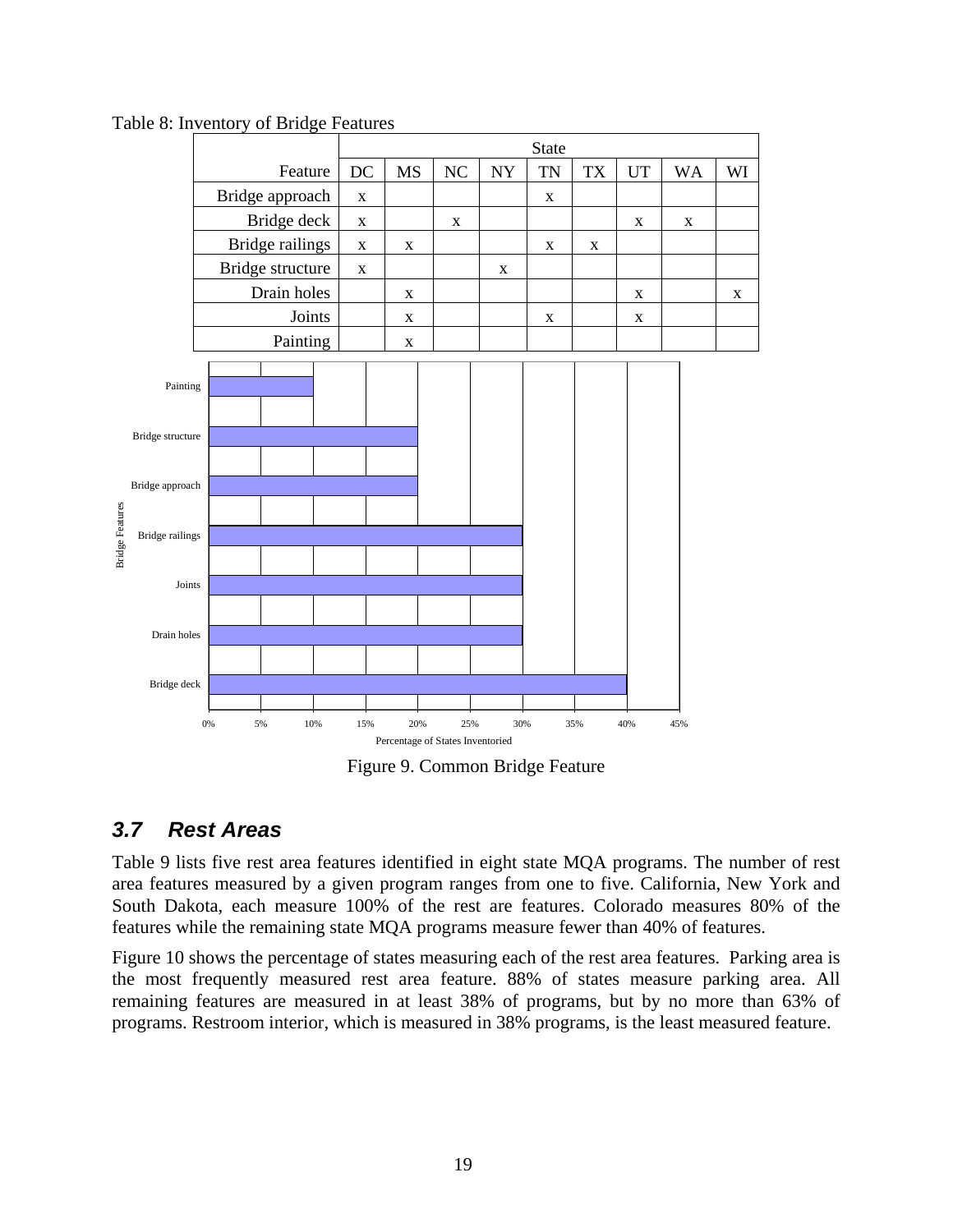|                           |           | <b>State</b> |    |           |           |    |    |    |  |  |  |
|---------------------------|-----------|--------------|----|-----------|-----------|----|----|----|--|--|--|
| Feature                   | <b>CA</b> | CO           | NY | <b>OH</b> | <b>SD</b> | TN | WA | WI |  |  |  |
| Condition of<br>buildings | X         | X            | X  |           | X         |    | X  |    |  |  |  |
| Condition of grounds      | X         | X            | X  |           | X         | X  |    |    |  |  |  |
| Condition of<br>restrooms | X         | X            | X  |           | X         |    |    |    |  |  |  |
| Parking area              | X         | $\mathbf x$  | X  | X         | X         |    | X  | X  |  |  |  |
| Restroom interior         | X         |              | X  |           | X         |    |    |    |  |  |  |

<span id="page-26-0"></span>Table 9. Inventory of Rest Area Features



Figure 10. Common Rest Area Features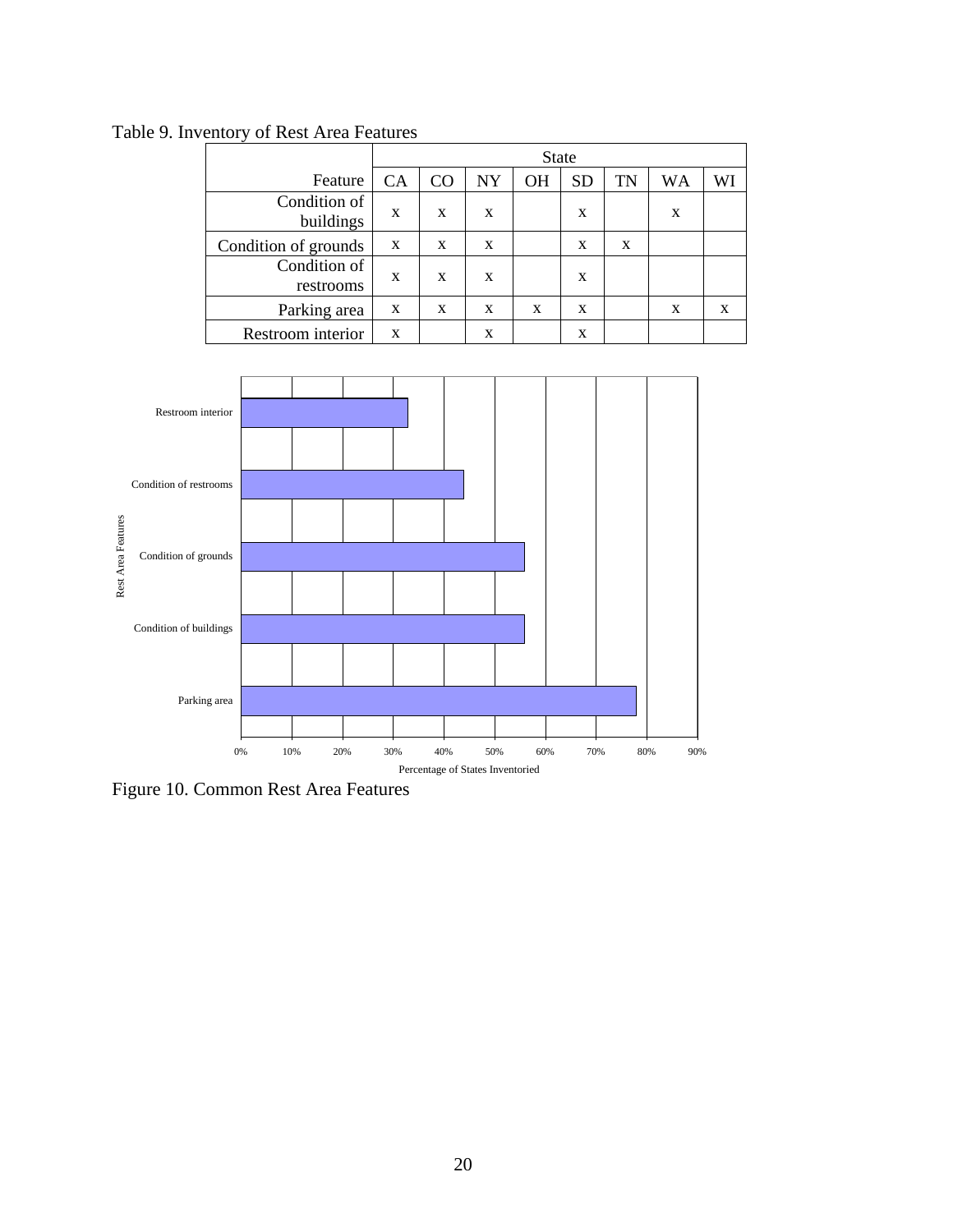## <span id="page-27-0"></span>**4 MEASURES FOR MQA**

This chapter presents measures and standards for evaluating the maintenance quality of the features and characteristics highlighted in chapter 3.

- A measure is a description of how to quantify the deficiency of a maintenance feature or characteristic;
- A standard is a tolerance level or criterion that helps to identify when a feature is not 'functioning as intended'; a tolerance level or criterion that helps to identify whether a characteristic requires maintenance attention or a characteristic's condition is unacceptable. A standard indicates when maintenance is needed.

The information presented herein is based on documents available in the MQA Library as of December 2004. The measures presented below are for features and characteristics for which measures could be identified. As a result, states may in fact include features and characteristics not listed in this section.

The measures identified are expressed in several ways including, as a total number, in terms of area, length, height and depth, or simply as a ratio. There is no consistency between states on how the maintenance of a specific feature is quantified or how a need for maintenance is determined. Tables 10 through 18 list multiple measures for most features and characteristics because many states use different measures and some states use more than one measure to express the deficiency of a single feature or characteristic. This lack of consistency even applies to features/characteristics that states measure commonly; standards and measures even tend to vary for these features/characteristics. Each state uses a different measure, and some states use more than one measure to express the deficiency of a single feature or characteristic. The use of different measures makes it difficult to compare and rank order states based on maintenance work and progress.

In addition, the tables list the standards or tolerance levels used to identify whether a feature is functioning as intended. States have different standards, even where they have similar features and characteristics. There is little or no consistency among the agencies on how the need for maintenance is determined. This makes it very challenging to compare.

The measures for characteristics of the three main roadway features – flexible pavement, rigid pavement, and shoulders are listed in Tables 10, 11, and 12. Agencies tend to define measures for characteristics (quality defects that are condition assessed) of roadway features. The roadway category is unique in this respect; for all other categories agencies tend to define measures for features. The most likely reason is that most, if not all states that assess maintenance quality of pavements use data from their pavement management programs. Pavement management programs include characteristics and measures that have been well developed.

| Characteristic | <b>Standards</b>                    | <b>Measures per Segment</b>     |
|----------------|-------------------------------------|---------------------------------|
| Rutting        | Ruts in excess of the allowed depth | Depth of ruts<br>$\blacksquare$ |
|                | require attention                   | Number of ruts                  |
|                |                                     | Average rut depth<br>п          |
| Potholes       | Potholes in excess of the allowed   | Area of potholes                |
|                | depth or area require attention     | Number of potholes<br>п         |
|                |                                     |                                 |

Table 10. Measures for Roadway Flexible Pavement Maintenance Quality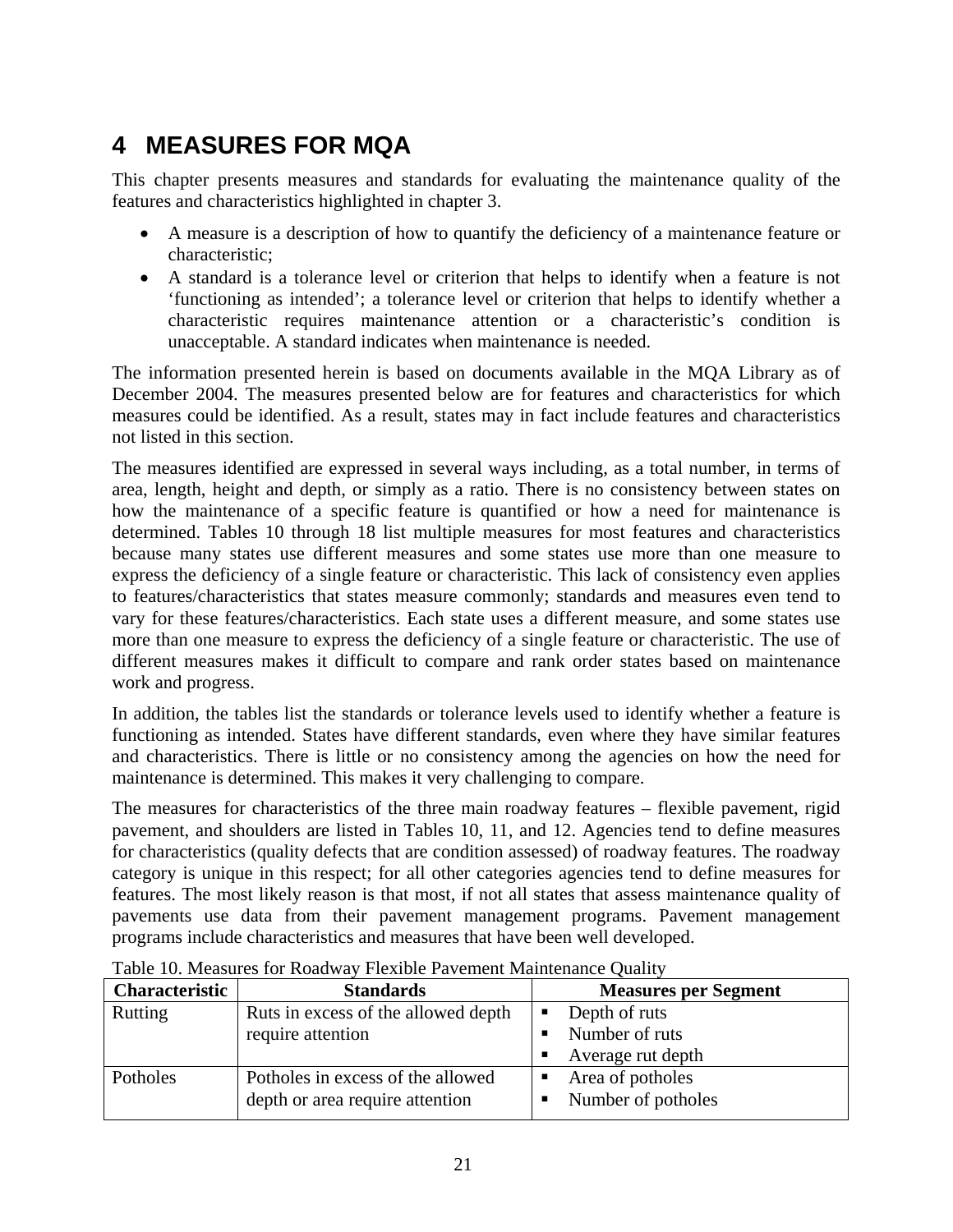| Characteristic | <b>Standards</b>                      | <b>Measures per Segment</b>             |
|----------------|---------------------------------------|-----------------------------------------|
| Cracking       | Cracks in excess of the allowed       | Length of cracks<br>п                   |
|                | width, depth or length require        | Number of unsealed cracks<br>п          |
|                | attention                             | Area of cracking<br>п                   |
|                |                                       | Percent of cracking<br>п                |
| Raveling/      | Any cumulative raveling greater the   | Percent of surface with raveling<br>п   |
| Surface        | allowed length or area requires       | Area of raveling<br>п                   |
| stripping      | attention                             |                                         |
| Bleeding/      | Bleeding/flushing in excess of        | Area of bleeding/flushing<br>Ξ          |
| Flushing       | allowed area requires attention       |                                         |
| Alligator      | Cracks in excess of the allowed       | Area of cracking<br>п                   |
| cracking       | length, depth or area in square feet  | Width of cracking<br>п                  |
|                | require attention                     | Percent surface with cracking<br>п      |
| Depressions/   | All areas of depressions/bumps in     | Height of depressions/bumps<br>п        |
| <b>Bumps</b>   | excess of the allowed size in square  | Width of depressions/bumps<br>п         |
|                | feet require attention                | Area of depressions/bumps<br>Е          |
| Shoving        | All shoving greater than the allowed  | Depth of shoving<br>п                   |
|                | depth requires attention              | Area of shoving<br>п                    |
| Edge break-up/ | Edge break up in excess of the        | Depth of break-up<br>П                  |
| Edge raveling  | allowed depth requires attention      | Length of break<br>п                    |
| Transverse     | Cracks in excess of the allowed       | Length of cracking<br>Ξ                 |
| cracks         | length dept or area require attention | Width of cracking<br>٠                  |
|                |                                       | Separation of blocks with cracking<br>ш |
|                |                                       | Percent of pavement with<br>٠           |
|                |                                       | transverse cracking                     |
|                |                                       | Number of unsealed cracks<br>П          |
|                |                                       | Number of slabs with cracking<br>п      |
| Patching       | All patches larger than the allowed   | Area needing repair<br>Ξ                |
|                | area in square feet must be repaired  | Number of patches per lane<br>п         |
| Ride ability / | Any travel way where it is<br>Ξ       | IRI (roughness) index<br>п              |
| Ride quality   | difficult to maintain speeds          |                                         |
| (composite)    | requires attention                    |                                         |
|                | Surfaces where cracks cause           |                                         |
|                | unevenness require repair             |                                         |
|                | Surfaces that are cracked, worn<br>٠  |                                         |
|                | or torn away require attention        |                                         |
| Longitudinal   | Cracks in excess of the allowed       | Length of cracking<br>Ξ                 |
| cracks         | length, depth or area require         | Width of cracking<br>ш                  |
|                | attention                             | Percent of pavement with cracking<br>п  |
|                |                                       | Number of slabs with cracking<br>п      |
| Surface        | Surfaces where texture is worn<br>п   | Percent of pavement surface with<br>Ξ   |
| oxidation      | by more than the allowed require      | unwanted deficiencies or oxidized       |
|                | repair                                | surface                                 |
|                | Surfaces with extensive large<br>٠    |                                         |
|                | popouts require attention             |                                         |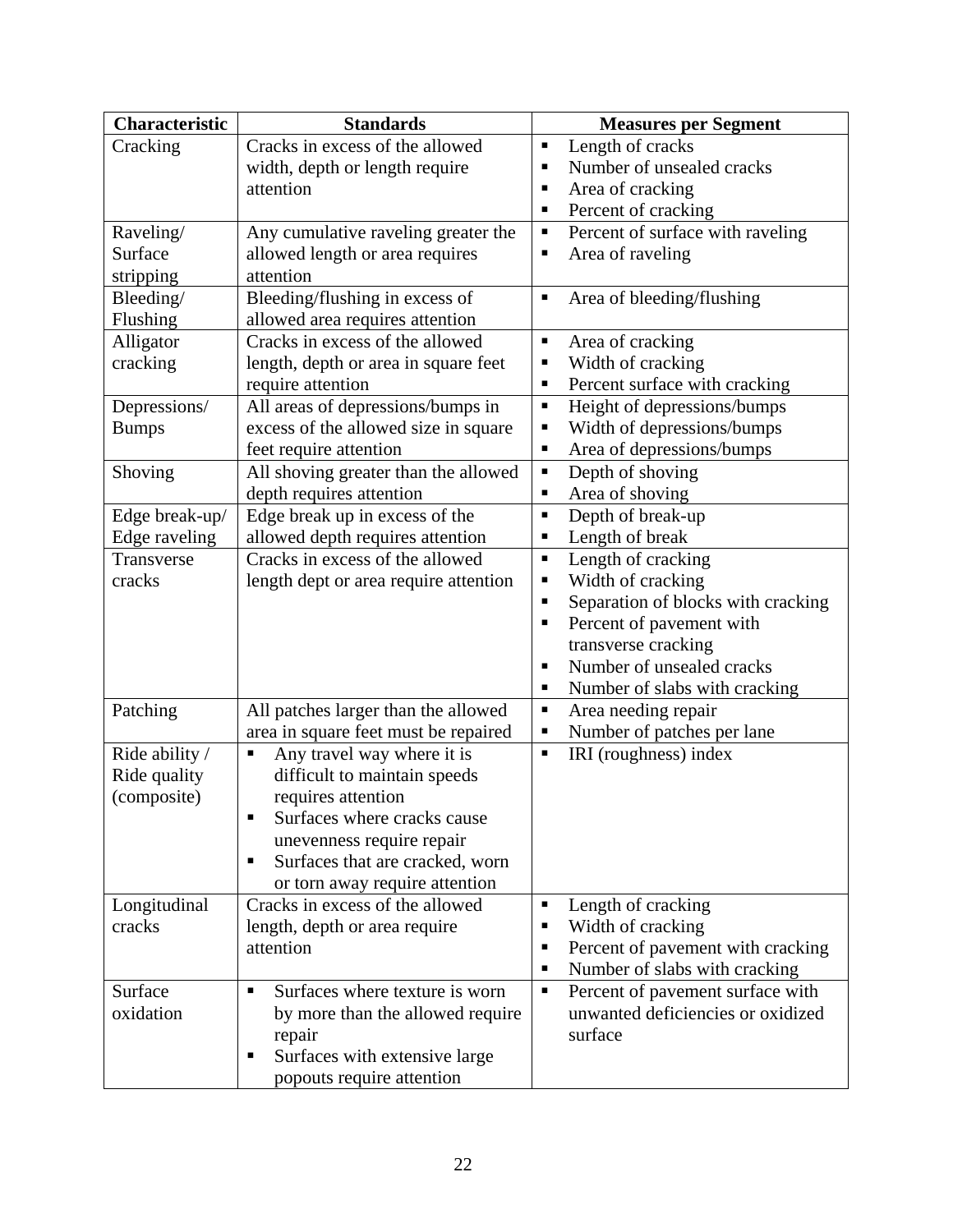| <b>Characteristic</b> | ruote 11. measures for froughly fugly I avenient manifematic Quanty<br><b>Standards</b> | <b>Measures per Segment</b>            |
|-----------------------|-----------------------------------------------------------------------------------------|----------------------------------------|
| Joints (seal)         | All unsealed joints require<br>$\blacksquare$                                           | Percent of joints not functioning as   |
|                       | attention                                                                               | intended                               |
|                       | Joints require attention if unable<br>п                                                 | Length of unsealed joints<br>п         |
|                       | to keep out water                                                                       |                                        |
| Spalls/               | Spalls/Popouts greater than a                                                           | Area of spalling<br>$\blacksquare$     |
| Popouts               | specified area in square feet or depth                                                  | Depth of spalls<br>Ξ                   |
|                       | require attention                                                                       | Number of slabs with spalls<br>п       |
| Cracking              | Cracks in excess of the allowed                                                         | Length of cracks<br>п                  |
|                       | length, depth or area require                                                           | Number of unsealed cracks<br>٠         |
|                       | attention                                                                               | Area of cracking                       |
|                       |                                                                                         | Percent of pavement with cracking<br>ш |
| Potholes              | Potholes in excess of the allowed                                                       | Area of potholes<br>п                  |
|                       | depth or area in square feet require                                                    | Number of potholes<br>Е                |
|                       | attention                                                                               |                                        |
| Faulting              | Faults greater than the allowed depth                                                   | Width of faulting<br>п                 |
|                       | require attention                                                                       | Average area of faulting<br>п          |
| Depressions/          | All areas of depressions/bumps in                                                       | Height of depressions/bumps<br>Ξ       |
| <b>Bumps</b>          | excess of the allowed size in square                                                    | Width of depressions/bumps<br>п        |
|                       | feet require attention                                                                  | Area of depressions/bumps<br>п         |
| Patching              | All patches larger than the allowed                                                     | Area needing repair<br>Ξ               |
|                       | must be repaired                                                                        | Number of patches per lane<br>п        |
| Transverse            | Cracks in excess of the allowed                                                         | Length of cracking<br>п                |
| cracks                | length, depth or area require                                                           | Width of cracking<br>п                 |
|                       | attention                                                                               | Separation of blocks with cracks<br>٠  |
|                       |                                                                                         | Percent of pavement with cracking<br>п |
|                       |                                                                                         | Number of slabs with cracking<br>п     |
| Rutting               | Ruts in excess of the allowed depth                                                     | Depth of rut<br>п                      |
|                       | require attention                                                                       | Number of ruts<br>٠                    |
|                       |                                                                                         | Average rut depth<br>п                 |
| Longitudinal          | Cracks in excess of the allowed                                                         | Length of cracking<br>п                |
| cracks                | length, depth or area require                                                           | Width of area of cracking<br>п         |
|                       | attention                                                                               | Percent of pavement with cracking<br>П |
|                       |                                                                                         | Number of slabs with cracking<br>Е     |
| Ride ability /        | Any travel way where it is<br>п                                                         | IRI (roughness) index                  |
| Ride quality          | difficult to maintain speeds                                                            |                                        |
| (composite)           | requires attention                                                                      |                                        |
|                       | Surfaces where cracks cause<br>٠                                                        |                                        |
|                       | unevenness require repair                                                               |                                        |
|                       | Surfaces that are cracked, worn<br>٠                                                    |                                        |
|                       | or torn away require attention                                                          |                                        |

<span id="page-29-0"></span>Table 11. Measures for Roadway Rigid Pavement Maintenance Quality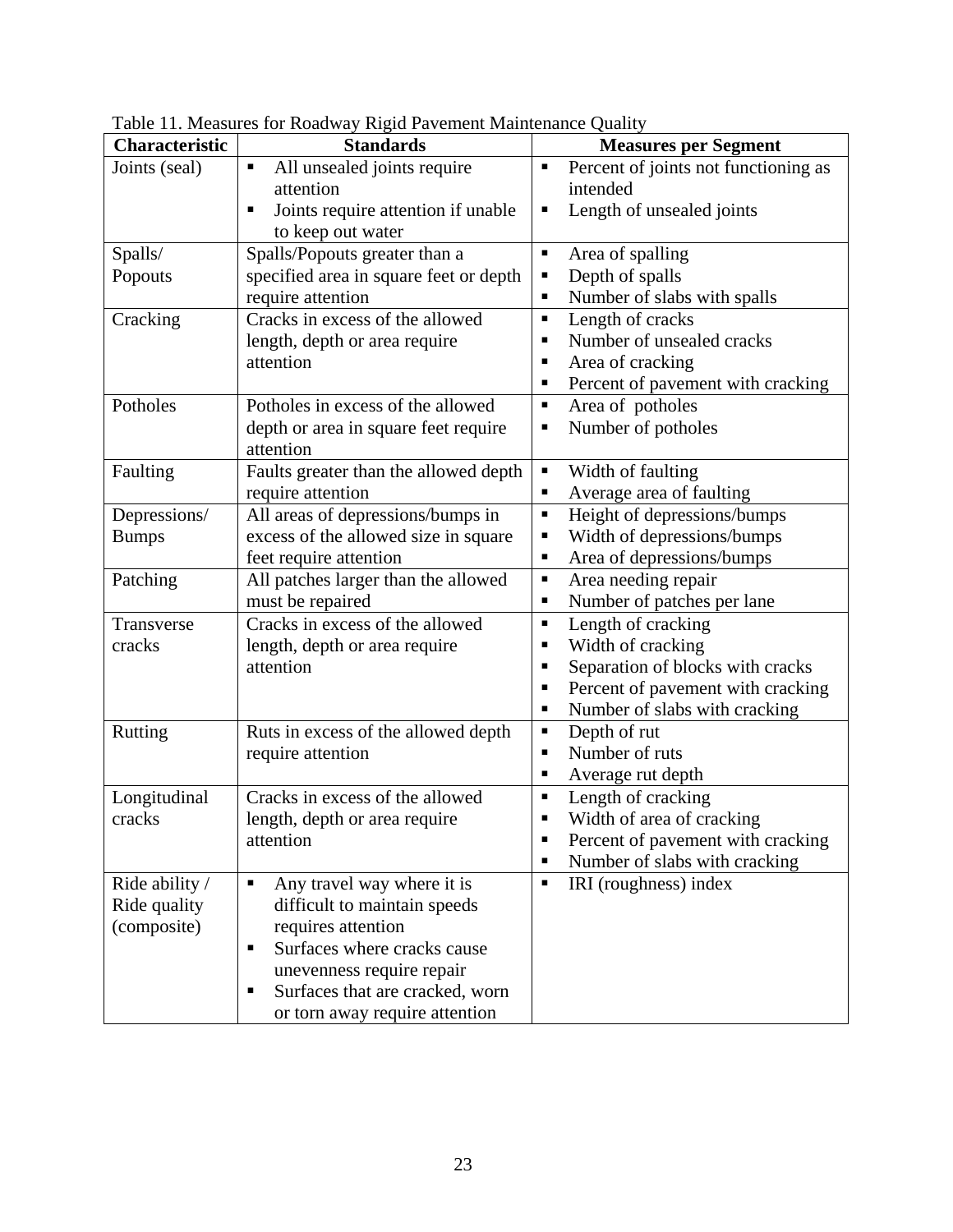| <b>Characteristic</b>                                                          | <b>Standards</b>                                                                                                                                                                                                                                                          | <b>Measures per Segment</b>                                                                                                                                                                                                                         |
|--------------------------------------------------------------------------------|---------------------------------------------------------------------------------------------------------------------------------------------------------------------------------------------------------------------------------------------------------------------------|-----------------------------------------------------------------------------------------------------------------------------------------------------------------------------------------------------------------------------------------------------|
| Shoulder drop-<br>off to ground/<br>Mainline drop-<br>off/Build-up<br>Potholes | Shoulder drop-off requires attention<br>when lower than travel way (e.g. $0.5 - 2$<br>inches lower)<br>All potholes greater than a specified<br>Ξ                                                                                                                         | Longitudinal length where drop-<br>٠<br>off is lower than warranted<br>Drop-off height where deficient<br>٠<br>Number of occurrences of<br>٠<br>deficient drop-off<br>Percent of shoulder with<br>п<br>deficient drop-off<br>Depth of potholes<br>Ξ |
|                                                                                | depth (e.g. $0.5 - 4$ inches) require<br>attention<br>All potholes greater than a specified<br>п<br>area require attention                                                                                                                                                | Area of potholes<br>п<br>Number of deficient potholes<br>٠                                                                                                                                                                                          |
| Cracks                                                                         | Cracks greater that the allowed width<br>П<br>$(e.g. 0.25-1.0$ inch) require attention<br>All unsealed cracks require attention<br>٠                                                                                                                                      | Length of cracking<br>Ξ                                                                                                                                                                                                                             |
| Pavement<br>drop-off to<br>shoulder/<br>Pavement<br>shoulder joint             | Pavement drop-off greater than the<br>allowed length requires attention<br>Pavement drop-off requires attention<br>П<br>when a certain percentage of the<br>joint or drop-off has failed                                                                                  | Longitudinal length of drop-off<br>п<br>Number of uncorrected defects<br>п<br>Height of pavement to shoulder<br>Ξ<br>drop-off                                                                                                                       |
| Surface-edge<br>raveling                                                       | Raveling requires attention when<br>٠<br>greater than allowed size in square<br>feet (e.g. $1 - 2$ inches)<br>Raveling requires attention when the<br>П<br>width of deficient area is greater than<br>allowed (e.g. 1-4 inches)                                           | Area of raveling<br>٠<br>Percent of pavement surface<br>п<br>with raveling                                                                                                                                                                          |
| Non-positive<br>drainage                                                       | Drainage requires attention when<br>standing or ponding water evident                                                                                                                                                                                                     | Area of non-positive drainage<br>$\blacksquare$                                                                                                                                                                                                     |
| High shoulder/<br>Distortion                                                   | Shoulder requires attention if height<br>relative to travel-way is greater than<br>allowed (e.g.0.5-2.0 inches)                                                                                                                                                           | Height of distorted/high<br>Π<br>shoulder<br>Longitudinal length of<br>distorted/high shoulder                                                                                                                                                      |
| Rutting                                                                        | Ruts in excess of the allowed depth<br>require attention                                                                                                                                                                                                                  | Width of rutting<br>Π<br>Length of rutting<br>п                                                                                                                                                                                                     |
| Shoulder cross<br>slope                                                        | Cross slope requires attention if<br>п<br>grade of cross slope does not meet<br>requirements (usually expressed as a<br>percentage)<br>Slope needs attention if flooding or<br>п<br>ponding is observed<br>Slope requires attention if negative<br>п<br>slope is observed | Length of deficiency<br>٠                                                                                                                                                                                                                           |
| Vegetation                                                                     | None found                                                                                                                                                                                                                                                                | Area of vegetated cover<br>$\blacksquare$                                                                                                                                                                                                           |

<span id="page-30-0"></span>Table 12. Measures for Roadway Shoulder Maintenance Quality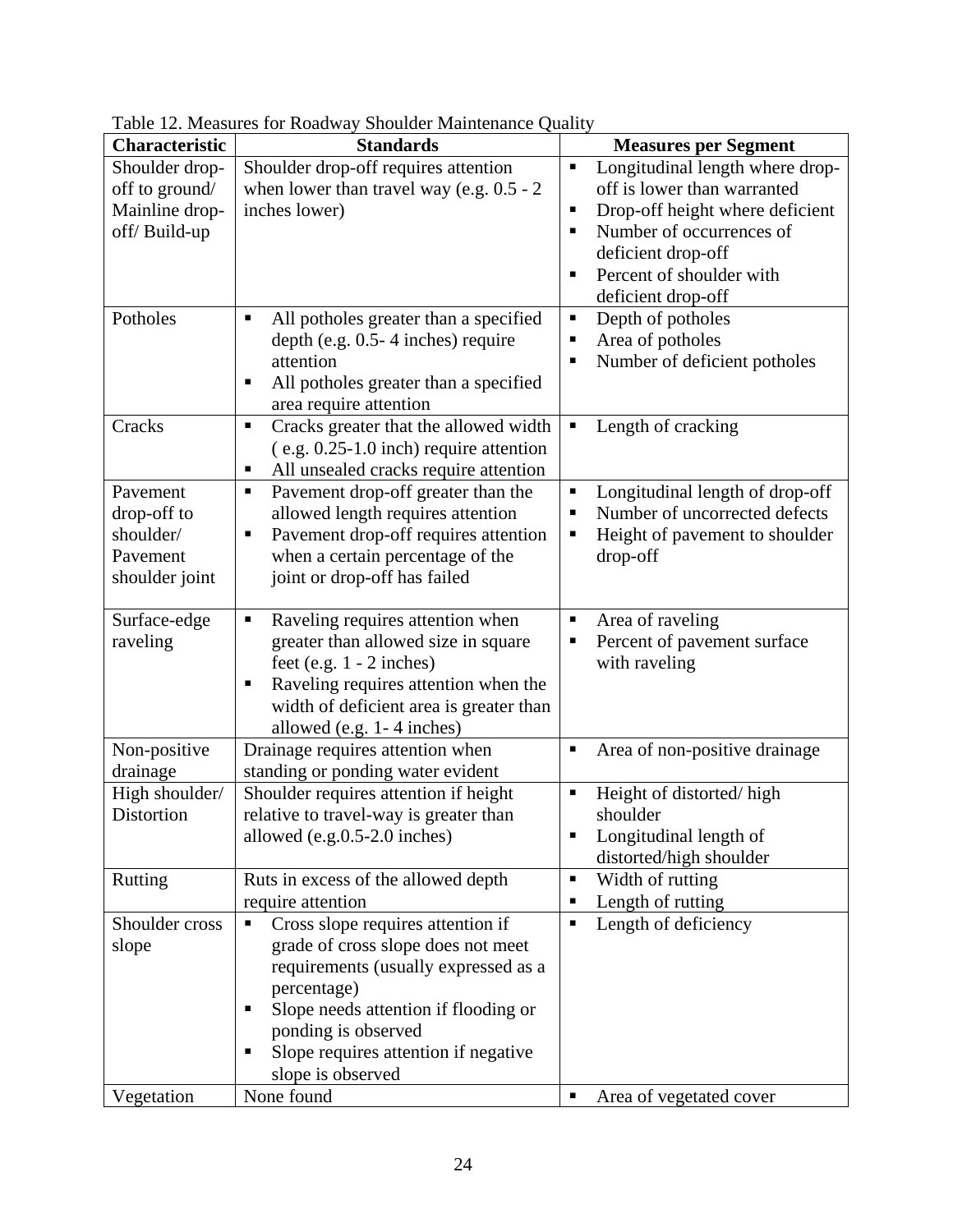Tables 13 to 18 list the measures for the drainage, traffic management, roadside and vegetation, snow and ice, bridges, and rest areas categories. For these categories states assign measures to features; the characteristics are implied by the description of the measure. For example, in the traffic management category, signs are listed as a feature. The measures provided describe the ways in which post alignment, sign height and sign reflectivity are quantified. Though not expressed explicitly these are the characteristics or quality defects that help to define the deficiency of a sign.

Each category describes features that perform unique functions. The drainage category contains features that help to remove water from highways. The roadside and vegetation category contains features that are located along the roadside and within the mowing limit of roadways. The traffic management category contains features specific to maintaining safety along the travel way. The bridge category contains features specific to maintaining the quality of bridge structures. The snow and ice category contains activities relevant to snow and ice removal along a highway. The rest area category contains features located within a rest area and adjoining property (e.g. parking lot and picnic areas).

Three dominant geometries of features have been identified in this study. The features as they relate to roadway segments are continuous linear (e.g. line striping), discontinuous linear (e.g. ditches or fences) or point (e.g. signs). A continuous linear feature/characteristic is one that has a linear geometry, appears in consistent locations, and is continuous within a highway segment; line striping is an example of a continuous linear feature. A discontinuous linear feature is one that has a linear geometry, but does not appear continuously within a highway segment. Instead these features appear at individual locations along a highway segment and are ordered in a linear pattern. Other examples of discontinuous linear features are a guardrail, or a concrete barrier. The final type of geometry identified is the point. These features are not uniformly distributed along a highway segment and demonstrate no pattern or density. An example of a point feature is a sign. The discussion in this paragraph focuses mainly on features. However, characteristics may also exhibit these geometries.

For many features states use different measures that are parametrically related. For example, some states record the total length of a feature and the length that is defective, while other states simply record the percent deficient. The deficiency of a uniform linear feature is often expressed as per mile or as a percentage of segment sampled; the deficiency of a discontinuous linear feature is often expressed in terms of the length or linear feet of damage; and the deficiency of a point feature is often expressed in terms of the total number deficient.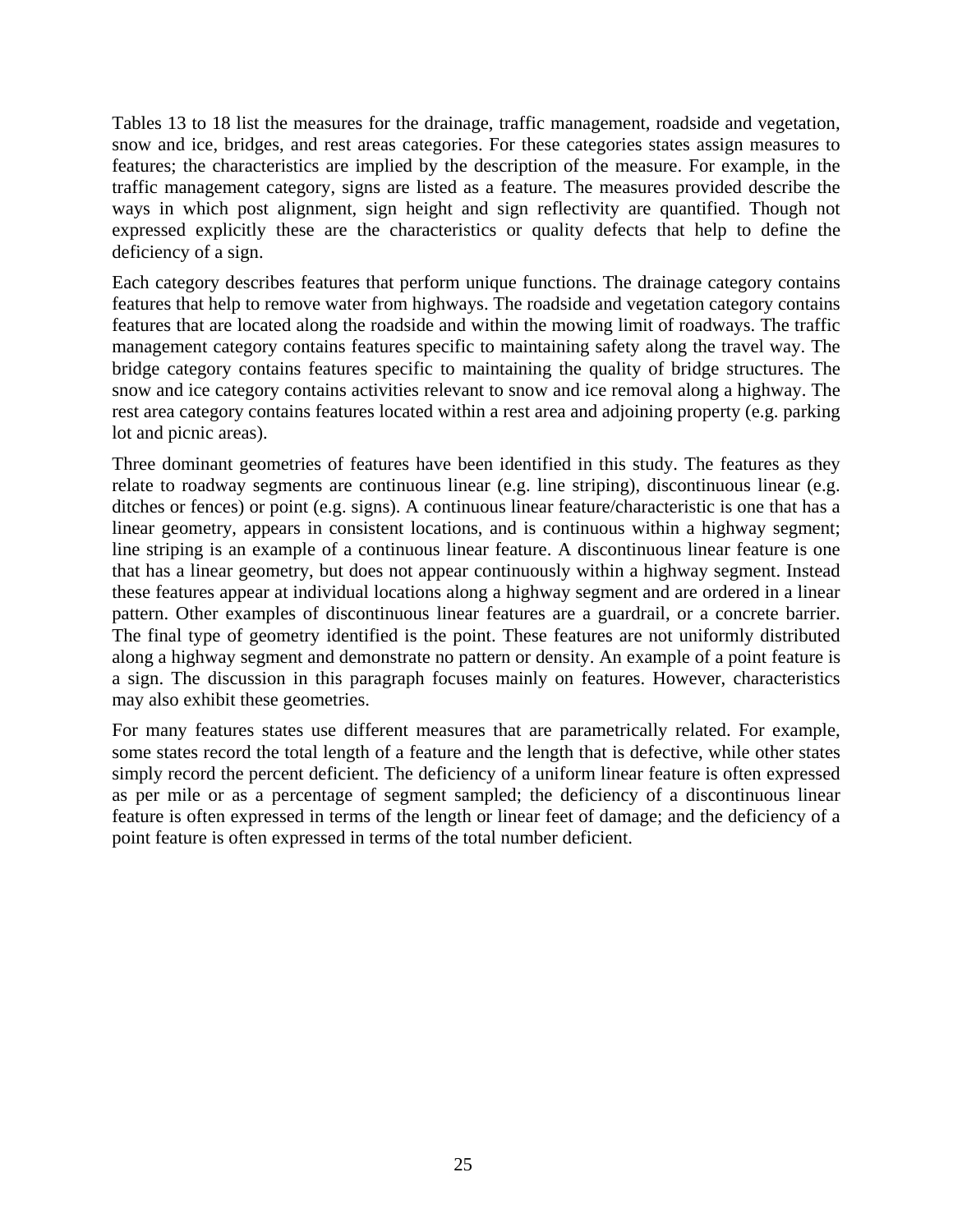| <b>Feature</b>                          | <b>Standards</b>                                                                                                                                                                                                                                                      | <b>Measures per Segment</b>                                                                                                                                                                                                      |
|-----------------------------------------|-----------------------------------------------------------------------------------------------------------------------------------------------------------------------------------------------------------------------------------------------------------------------|----------------------------------------------------------------------------------------------------------------------------------------------------------------------------------------------------------------------------------|
| <b>Ditches</b>                          | Ditches require attention when<br>п<br>percent of ditch accumulation is<br>greater than allowed<br>Ditches require attention when<br>blocked by a certain amount<br>Ditches require attention when depth<br>٠<br>of standing water in pipe is greater<br>than allowed | Length or percent of ditch debris<br>П<br>Length or percent of blocked<br>٠<br>ditches<br>Percent of ditch debris<br>٠<br>accumulation<br>Length of ditch scour<br>Ξ<br>Length or percent of ditch<br>П<br>segment to be cleaned |
| Catch<br>basin/Drop<br>inlets           | Inlet requires attention when full by<br>more than the allowed amount (e.g. $25 -$<br>50%) (expressed as a percentage of total<br>inlet capacity)                                                                                                                     | Number of inlets and catch<br>Ξ<br>basins<br>Number of deficient inlets and<br>П<br>catch basins                                                                                                                                 |
| Curb and<br>gutter                      | Curb and gutter requires attention if<br>П<br>blocked by more than the allowed<br>percentage (e.g. 25-75%)<br>Curb and gutter requires attention<br>٠<br>when functioning at less than the<br>allowed percentage of design<br>capacity (e.g. 50-90 %)                 | Length of blocked curb and<br>П<br>gutter                                                                                                                                                                                        |
| Culverts                                | Culverts require attention when blocked<br>by more than the allowed percentage<br>(e.g. 25%)                                                                                                                                                                          | Number of culverts<br>٠<br>Number of obstructed or blocked<br>٠<br>culverts                                                                                                                                                      |
| Subsurface<br>drainage                  | Subsurface drainage requires attention if<br>functioning at less than a given<br>percentage of design capacity (e.g. 90%)                                                                                                                                             | Length of subsurface drainage<br>Ξ<br>Length of deficient subsurface<br>Ξ<br>drainage<br>Percent of inhibited flow area<br>п                                                                                                     |
| Slopes / Slope<br>failures/<br>Washouts | Slope requires attention if a slide or<br>erosion jeopardizes structural integrity;<br>slide blocks shoulders or travel lanes                                                                                                                                         | Number of slope failures (degree<br>Ξ<br>of slope (foreslope) measured to<br>determine potential for damage)                                                                                                                     |
| Drainage<br>structures                  | Drainage structures require attention if<br>the percentage of inhibited flow area is<br>greater than allowed                                                                                                                                                          | Number of drainage structures<br>Ξ<br>Number of deficient drainage<br>П<br>structures<br>Percent of inhibited flow area<br>П                                                                                                     |
| Storm drains                            | Drains require attention if a given<br>п<br>percentage of cross-sectional area is<br>restricted<br>Drains require attention if<br>٠<br>functioning at a less than optimal<br>percentage of the design capacity                                                        | Number of drains<br>Ξ<br>Number of deficient drains<br>٠                                                                                                                                                                         |
| Pipes                                   | Pipes require attention if blocked by a<br>percentage that is not allowed (e.g. 25-<br>50%), or if damaged or obstructed                                                                                                                                              | Number of pipes<br>п<br>Number of blocked, damaged or<br>Ξ<br>obstructed pipes                                                                                                                                                   |

<span id="page-32-0"></span>Table 13. Measures for Drainage Maintenance Quality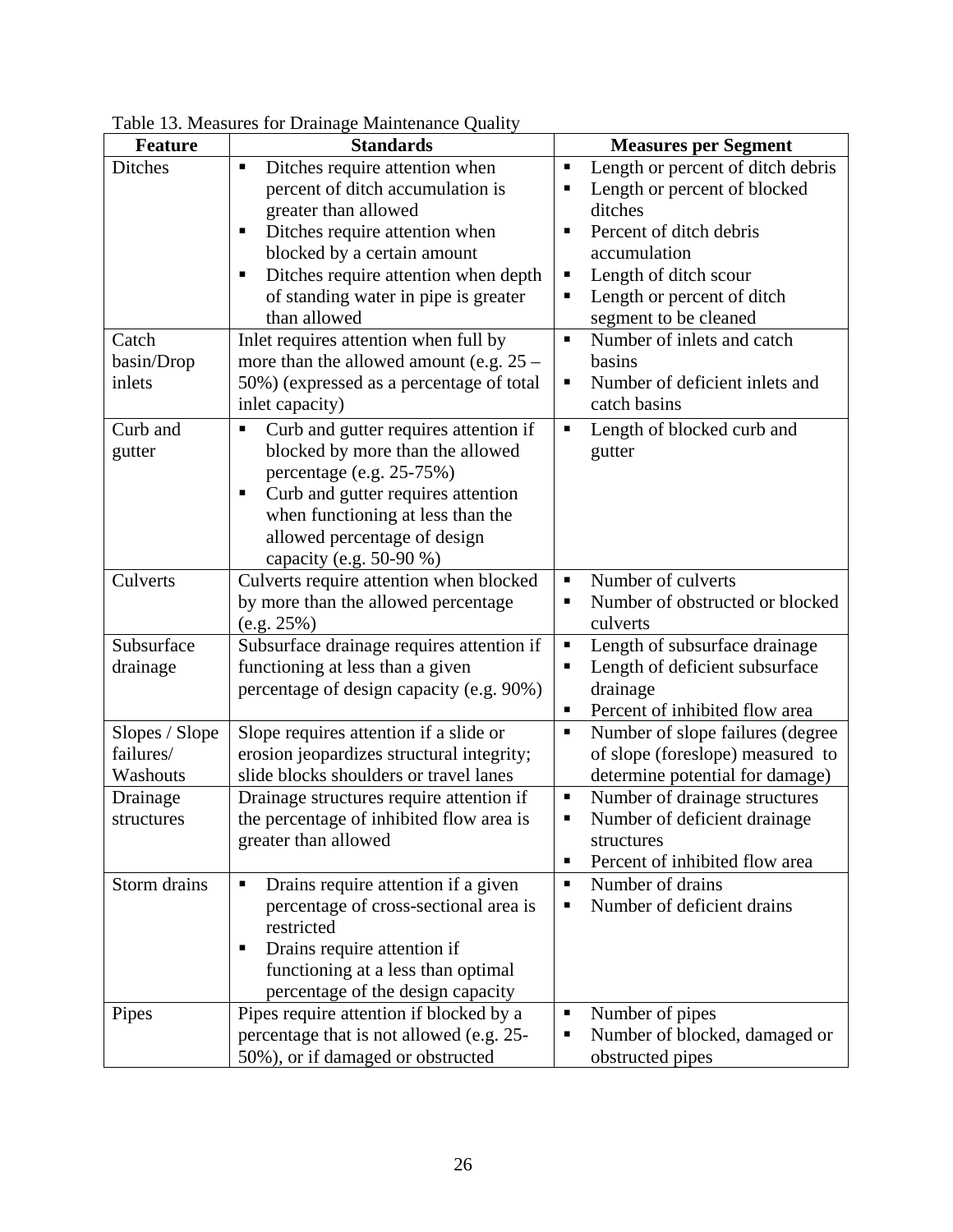| <b>Feature</b> | radic 14. measures for Traffic management manuemance Quanty<br><b>Standards</b> | <b>Measures per Segment</b>                        |
|----------------|---------------------------------------------------------------------------------|----------------------------------------------------|
| Non-           | Signs require attention if there is                                             | Number of signs<br>Ξ                               |
| regulatory     | insufficient reflectivity, worn or missing                                      | Number of signs deficient<br>Ξ                     |
| Signs and      | characters in message, incorrect sign                                           | Number of signs with poor<br>٠                     |
| regulatory     | height, incorrect lateral clearance, or a                                       | reflectivity                                       |
|                | deviation of post alignment from vertical                                       | Number of missing, damaged,<br>Ξ                   |
| signs          | is evident                                                                      |                                                    |
|                |                                                                                 | illegible signs<br>П                               |
|                |                                                                                 | Number of signs with incorrect<br>sign height      |
|                |                                                                                 | Number of non-perpendicular<br>П                   |
|                |                                                                                 | signs<br>П                                         |
|                |                                                                                 | Number of signs with worn or<br>missing characters |
|                |                                                                                 | Number of signs with incorrect<br>٠                |
|                |                                                                                 | lateral clearance                                  |
| Guiderail /    | Count as deficient any guardrail that is                                        | The longitudinal length of any<br>Ξ                |
| Guardrail      | functionally or structurally impaired                                           | guardrail that is not functioning                  |
|                |                                                                                 | as designed or has been damaged                    |
|                |                                                                                 | Percent damaged as a function of<br>Ξ              |
|                |                                                                                 | original design capacity                           |
| Pavement       | ٠                                                                               | Ξ                                                  |
|                | Markings require attention if extent to                                         | Number of markings                                 |
| markings       | which worn is greater than desired                                              | Number of deficient markings<br>Ξ                  |
|                | Marking requires attention if distance<br>п                                     | Amount (length) of line damage<br>Ξ                |
|                | of line from original location is                                               | Distance of pavement markings<br>П                 |
|                | greater than desired                                                            | from original location                             |
|                |                                                                                 | Retroreflectivity of markings<br>П                 |
| Line striping  | Requires attention when percentage<br>٠                                         | Length of lines in segment<br>П                    |
|                | of paint missing from line exceeds                                              | Length of worn, missing or<br>Ξ                    |
|                | allowed amount                                                                  | damaged striping                                   |
|                | Line requires attention if line is not<br>п                                     | Distance of line striping from<br>Ξ                |
|                | visible from the required distance                                              | original location                                  |
|                | Line requires attention if distance of<br>٠                                     | Retroreflectivity of line striping<br>Ξ            |
|                | line from original location is greater                                          |                                                    |
|                | than desired                                                                    |                                                    |
| Impact         | Attenuators require attention if                                                | Π<br>Number of attenuators needing                 |
| attenuators    | functioning at less than allowed                                                | repairs                                            |
|                | percentage of design capacity                                                   | Length of deficient attenuators<br>п               |
|                |                                                                                 | Percent of attenuators free of<br>٠                |
|                |                                                                                 | defects                                            |
| Delineators    | Delineators require attention if a<br>٠                                         | Number of delineators that<br>Π                    |
|                | given percentage of reflectivity is                                             | should be present                                  |
|                | missing, or worn                                                                | Number of delineators missing<br>П                 |
|                | Delineator requires attention if<br>٠                                           | or defective                                       |
|                | vertical height alignment or                                                    |                                                    |
|                | perpendicularity varies by more than                                            |                                                    |

<span id="page-33-0"></span>Table 14. Measures for Traffic Management Maintenance Quality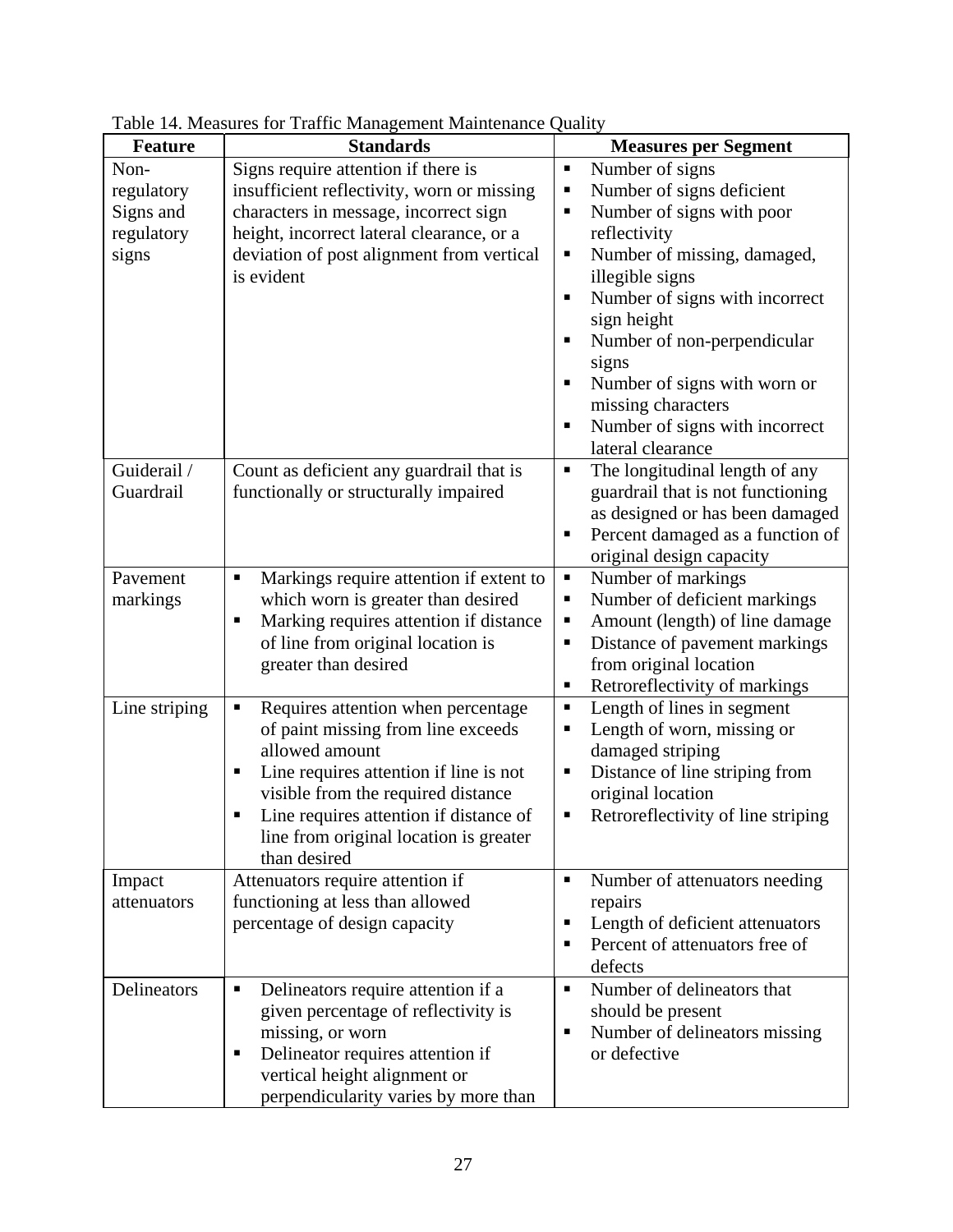<span id="page-34-0"></span>

| <b>Feature</b>                           | <b>Standards</b>                                                                                                                                                                                                    | <b>Measures per Segment</b>                                                                                                                                                                            |
|------------------------------------------|---------------------------------------------------------------------------------------------------------------------------------------------------------------------------------------------------------------------|--------------------------------------------------------------------------------------------------------------------------------------------------------------------------------------------------------|
|                                          | allowed amount                                                                                                                                                                                                      |                                                                                                                                                                                                        |
| Barrier wall/<br>Concrete<br>barrier     | Walls require attention once deficient or<br>not functioning as originally intended                                                                                                                                 | Number of crash barriers<br>$\blacksquare$<br>Number of crash barriers<br>$\blacksquare$<br>deficient or malfunctioning<br>barriers                                                                    |
| Raised<br>pavement<br>markings           | Raised markings require attention if a<br>given percent of original installation is<br>deficient or not functioning as intended                                                                                     | Number of RPM's that should be<br>$\blacksquare$<br>present in the segment<br>Number of deficient RPMs<br>$\blacksquare$                                                                               |
| Highway<br>lighting                      | Lighting requires attention if a given<br>$\blacksquare$<br>percentage of installation is not<br>functioning<br>Lighting requires attention if the<br>Е<br>structural integrity of the lighting is<br>compromised   | Number of highway lights<br>П<br>Number of highway lights<br>Е<br>deficient<br>Percentage of lights along<br>Ξ<br>segment that are functional/not<br>functional                                        |
| Guard cable                              | Cable requires attention if damaged<br>$\blacksquare$<br>to the point of functional deficiency<br>Cable requires attention if there is<br>$\blacksquare$<br>deviation of horizontal alignment<br>from design height | Length of cable<br>Ξ<br>Length of deficient cable<br>П<br>Number of cables not<br>$\blacksquare$<br>functioning as intended                                                                            |
| Object<br>markers                        | Markers require attention if<br>consecutively non-functional markers<br>observed                                                                                                                                    | Number of consecutive non-<br>$\blacksquare$<br>functional markers                                                                                                                                     |
| Traffic<br>signals                       | Signals require attention if not working<br>properly                                                                                                                                                                | Number of signals with lamp<br>$\blacksquare$<br>outages, improper signal<br>operation or damage<br>Percent of traffic lights with<br>bulbs not working, structural<br>damage or non functioning loops |
| Intelligent<br>transportation<br>systems | ITS requires attention if the percentage of<br>non-functioning systems is more than<br>allowed                                                                                                                      | Percent of ITS systems not<br>Ξ<br>working                                                                                                                                                             |

| Table 15. Measures for Roadside and Vegetation Maintenance Quality |
|--------------------------------------------------------------------|
|--------------------------------------------------------------------|

| <b>Feature</b> | <b>Standards</b>                                     |    | <b>Measures per Segment</b>        |
|----------------|------------------------------------------------------|----|------------------------------------|
| Litter/debris  | Litter needs removal if visible at<br>$\blacksquare$ | п. | Length of litter                   |
| (roadside)     | posted speed                                         |    | Number of pieces of litter counted |
|                | Litter larger than an identified<br>п                |    | Percent of site with litter        |
|                | dimension (e.g. fist size) requires                  |    |                                    |
|                | removal                                              |    |                                    |
|                | Litter visible as one walks along<br>п               |    |                                    |
|                | roadside requires removal                            |    |                                    |
| Fences         | Fence requires attention if it fails to              |    | Length of fence                    |
|                | provide a positive barrier, missing or               |    | Percentage of fence requiring      |
|                | damaged                                              |    | repair                             |
|                |                                                      |    | Length of deficient fence          |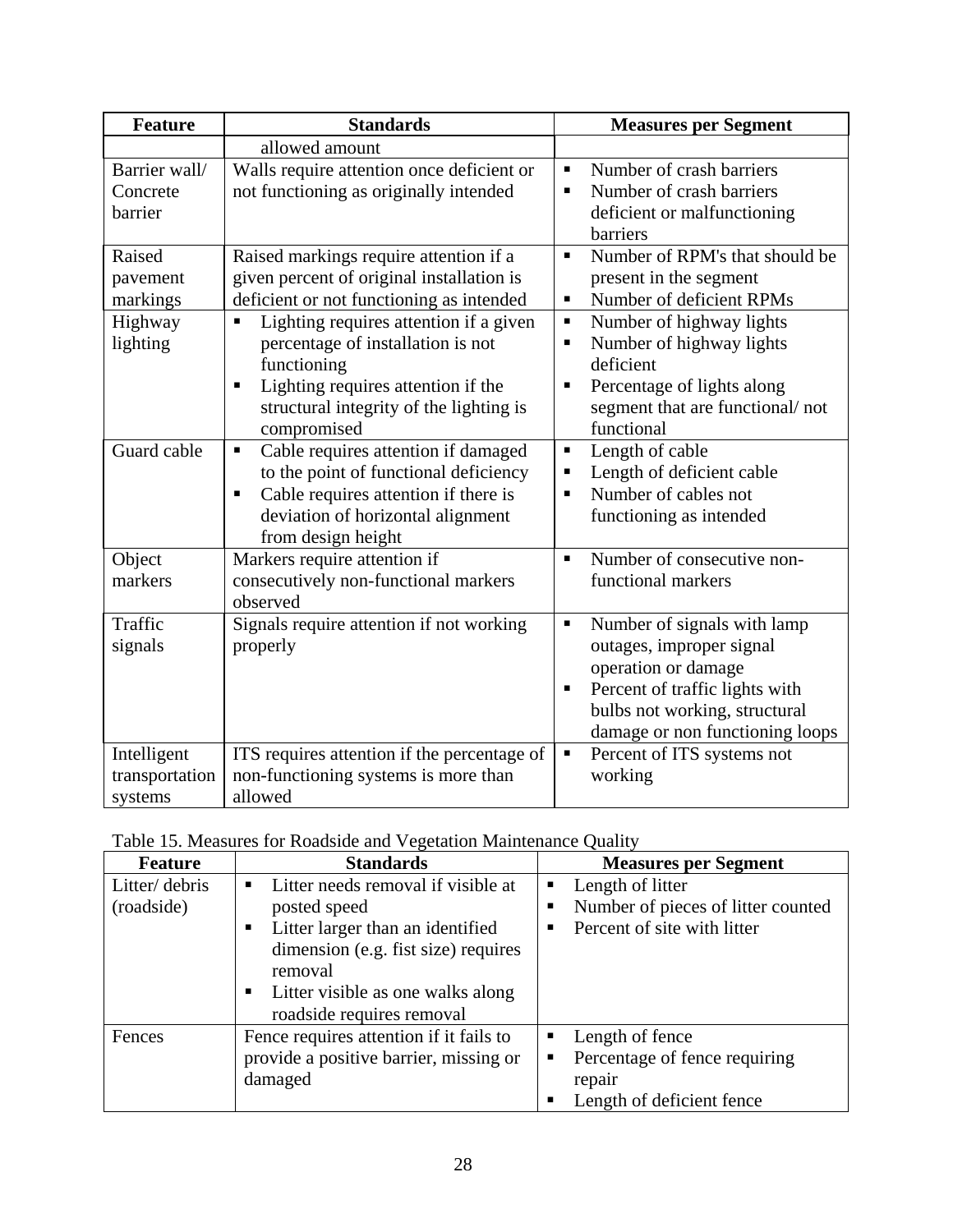| <b>Feature</b>                          | <b>Standards</b>                                                                                                                                                                | <b>Measures per Segment</b>                                                                                                                                           |
|-----------------------------------------|---------------------------------------------------------------------------------------------------------------------------------------------------------------------------------|-----------------------------------------------------------------------------------------------------------------------------------------------------------------------|
| Brush and tree<br>control               | Brush requires attention if<br>Ξ<br>obstructing vision, obstructing<br>sight distance, or obstructing clear<br>zone<br>Brush requires attention if                              | Number of instances of trees in the<br>$\blacksquare$<br>clear zone<br>Number of vegetation obstructions<br>п<br>per segment<br>Percent of travel way free of         |
|                                         | encroaching upon travel way or<br>blocking signage                                                                                                                              | encroachment                                                                                                                                                          |
| Mowing                                  | Grass requires mowing once a given<br>percentage of grassy area exceeds the<br>allowed height                                                                                   | Percentage of vegetated area<br>mowed to standard<br>Average grass height over a<br>٠<br>specific length<br>Length of grassy area that is above<br>the allowed height |
| <b>Slopes</b>                           | Slopes require attention if the<br>width of erosion is greater than<br>allowed<br>Slopes require attention if the<br>depth of observed ruts or<br>washouts is more than allowed | Length of slopes<br>Length of deficient slopes<br>п                                                                                                                   |
| Noxious weeds                           | Weeds require removal if visible<br>Е<br>clumps are present<br>Weeds require removal if the<br>percentage of infestation is more<br>than allowed                                | Length of highway where noxious<br>п<br>weeds are present<br>Percentage of noxious weeds<br>present per segment<br>Area of roadside<br>п<br>Area of infestation<br>٠  |
| Landscaping                             | Landscaping requires attention once<br>area is no longer maintained at its<br>original condition                                                                                | Area of landscaping<br>п<br>Area of poor landscaping<br>٠<br>Percentage of landscape that is<br>п<br>poorly maintained                                                |
| Sidewalks/<br>Curb                      | Sidewalk requires attention once the<br>percentage of sidewalk under visible<br>distress exceeds allowed amount                                                                 | Area of sidewalk<br>ш<br>Area of sidewalk that needs repair<br>Length of sidewalk<br>Length of non-functioning<br>٠<br>sidewalks                                      |
| Graffiti                                | Graffiti requires attention if visible at<br>posted speed                                                                                                                       | Area with graffiti<br>п<br>Percent of surface free of graffiti<br>٠<br>Number of hours following<br>п<br>notification of deficiency that<br>graffiti is removed       |
| Litter removal<br>(vegetated)<br>areas) | Litter requires removal when<br>٠<br>visible at posted speeds<br>Litter requires removal when<br>п<br>present within mowing limit or<br>located at an unacceptable              | Number of pieces of litter<br>$\blacksquare$                                                                                                                          |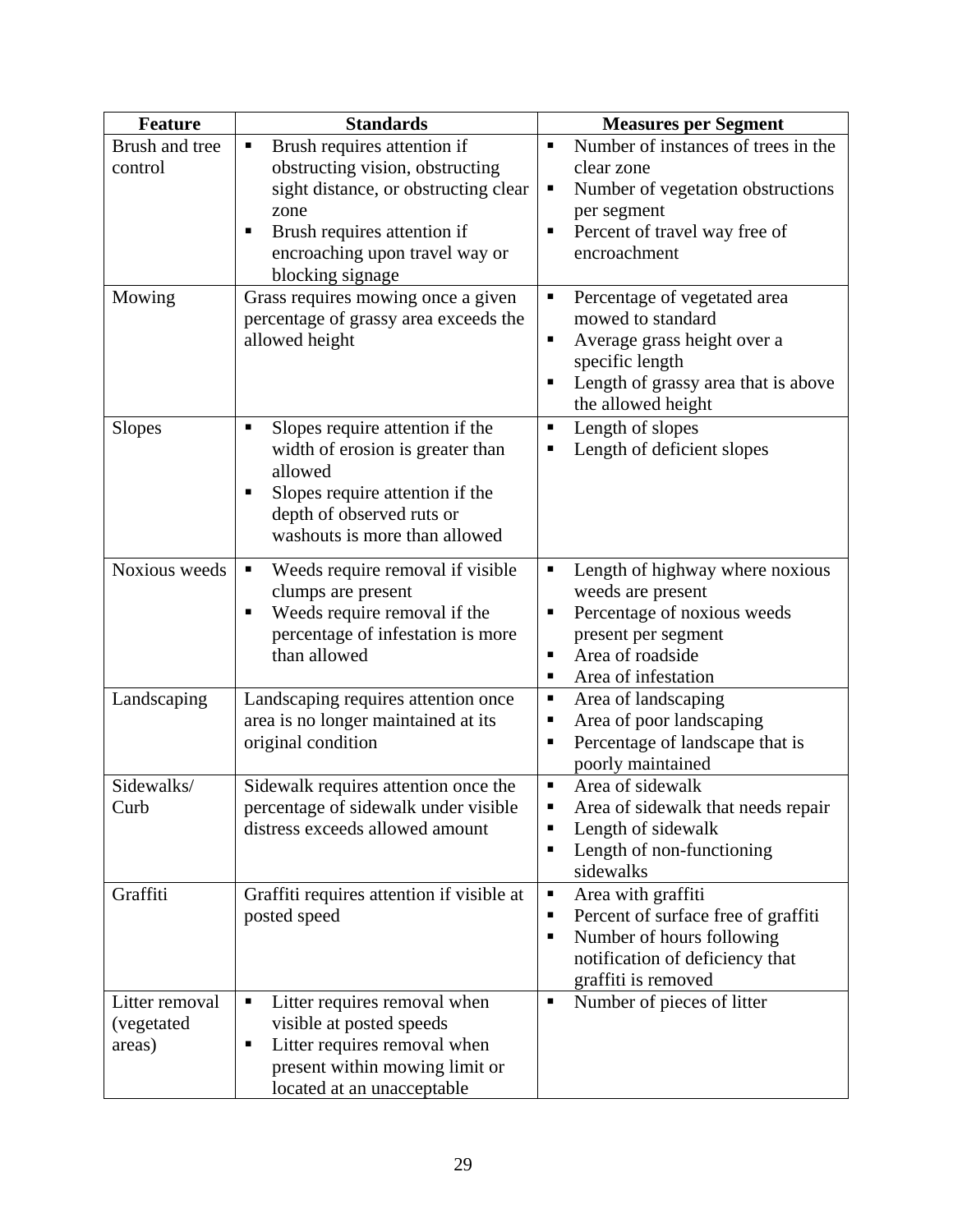<span id="page-36-0"></span>

| <b>Feature</b>               | <b>Standards</b>                                                                                           | <b>Measures per Segment</b>                                                                                           |
|------------------------------|------------------------------------------------------------------------------------------------------------|-----------------------------------------------------------------------------------------------------------------------|
|                              | distance from mowing limit                                                                                 |                                                                                                                       |
| Retaining<br>walls           | Wall requires attention when<br>undermining of rip-rap slope, paved<br>ditch slope, or pavement is evident | Percent of weep holes with blocked<br>п<br>drainage<br>Linear feet of wall<br>п<br>Linear feet of deficient wall<br>п |
| Turf condition               | Turf requires attention if no longer<br>maintained at its original condition                               | Longitudinal length of with poor<br>п<br>sod<br>Percentage of turf maintained at<br>п<br>below healthy condition      |
| Curb trees/<br>Sidewalk edge | Sidewalk requires attention if there is<br>an encroachment of grass or<br>vegetation along sidewalk        | Length of sidewalk<br>п<br>Longitudinal length of deficient<br>sidewalk                                               |
| Hazardous<br>debris/Roadkill | Carcasses on shoulder, visible from<br>the roadway or in roadway<br>require removal                        | Percentage of carcass removed<br>٠<br>following notification<br>Time taken to remove carcass                          |

Table 16. Measures for Snow and Ice Maintenance Quality

| <b>Feature</b>          | <b>Standards</b>                                                                                                     | <b>Measures per Segment</b>                                                                                            |
|-------------------------|----------------------------------------------------------------------------------------------------------------------|------------------------------------------------------------------------------------------------------------------------|
| Hours to bare lane      | None found                                                                                                           | Number of hours taken to achieve<br>bare pavement                                                                      |
| Plowing activity        | No roadway ice or snow<br>accumulations shall be present<br>12 hours after the local state<br>supervisor is notified | Number of hours after storm that<br>plowing is completed                                                               |
| Statewide salt<br>usage | None found                                                                                                           | Number of hours after storm that<br>salting is completed<br>Amount of salt required to achieve<br>pre-storm conditions |

#### Table 17. Measures for Bridge Maintenance Quality

| <b>Feature</b> | <b>Standards</b>                       | <b>Measures per Segment</b>    |
|----------------|----------------------------------------|--------------------------------|
| Bridge Deck    | All deficiencies larger than the<br>п. | Percent of deck surface with   |
| (composite)    | allowed depth or length require        | deficiencies                   |
|                | attention. (e.g. minimum size 6" x     | Total square feet of deficient |
|                | $6"$ x 1" depth or larger)             | deck                           |
|                | Deck requires cleaning if sand or      | Total square feet of sand or   |
|                | debris is present.                     | debris                         |
|                | Sand or debris requires removal if     |                                |
|                | flow of water or drainage on           |                                |
|                | bridge deck is adversely affected      |                                |
| Drain holes    | Blocked drain holes require            | None found                     |
|                | attention                              |                                |
|                | Drain holes functioning at less        |                                |
|                | than a given percentage (e.g. $\lt$    |                                |
|                | 90%) of design capacity require        |                                |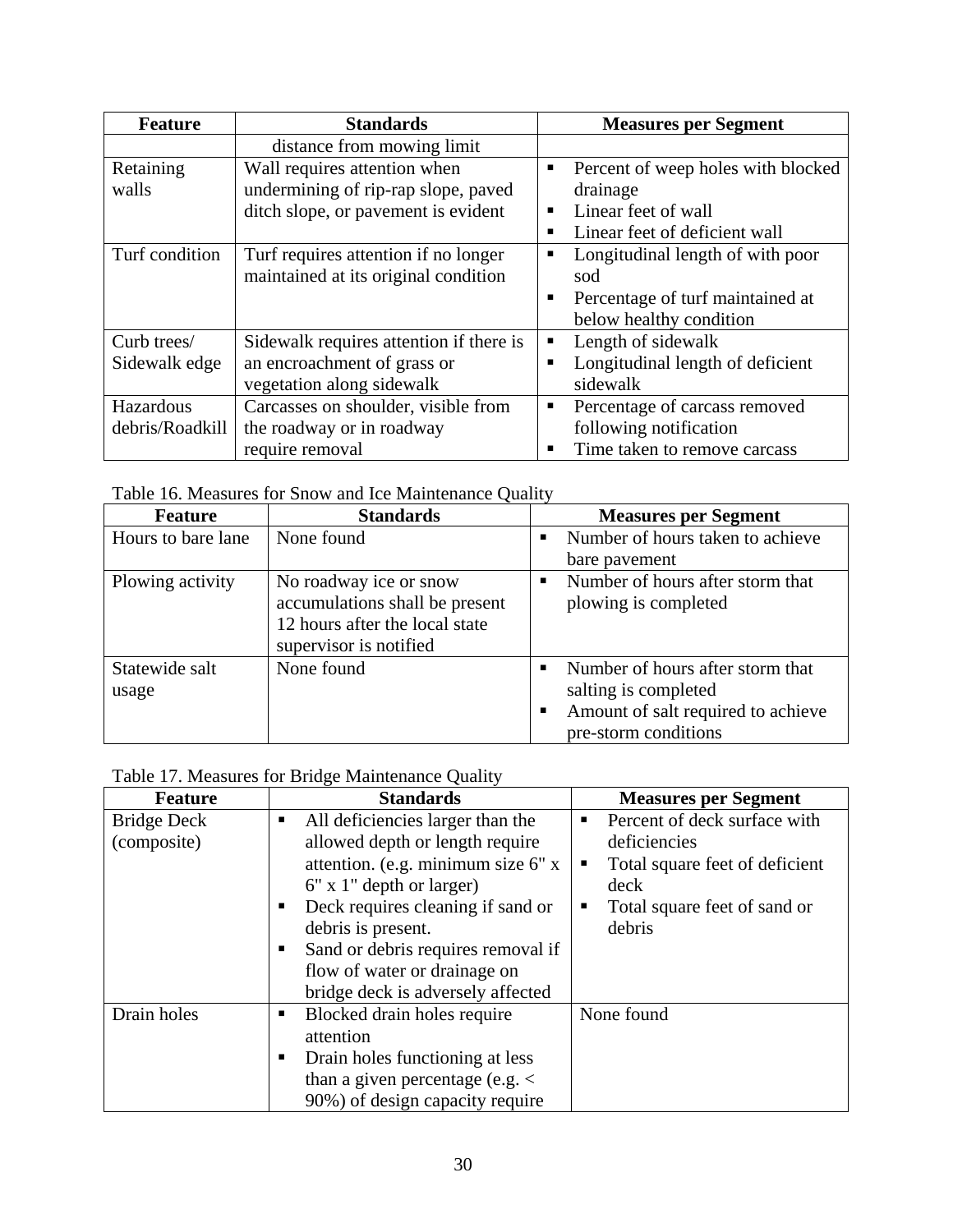<span id="page-37-0"></span>

| <b>Feature</b>   | <b>Standards</b>                                                                                                                                                                                                                                                                                                                                                       | <b>Measures per Segment</b>                                                                                                                                            |  |
|------------------|------------------------------------------------------------------------------------------------------------------------------------------------------------------------------------------------------------------------------------------------------------------------------------------------------------------------------------------------------------------------|------------------------------------------------------------------------------------------------------------------------------------------------------------------------|--|
|                  | attention                                                                                                                                                                                                                                                                                                                                                              |                                                                                                                                                                        |  |
| Joints           | Joints functioning at less than an<br>$\blacksquare$<br>allowable percentage (e.g. $<$ 90%)<br>of functional capacity require<br>attention<br>Joints require attention once a<br>٠<br>given percentage (e.g. 95%) of<br>joint is blocked by debris or dirt<br>Joints require attention if unable<br>٠<br>to inhibit the longitudinal<br>movement of the superstructure | None found                                                                                                                                                             |  |
| Bridge railing   | All damaged rails require<br>п<br>attention<br>Railing requires attention if a<br>п<br>given percentage does not<br>function as intended (e.g. $< 90\%$ )<br>Out of place rails require attention<br>Е                                                                                                                                                                 | None found                                                                                                                                                             |  |
| Bridge approach  | Approach requires attention if<br>elevation difference is greater than<br>allowed (e.g. $> 1.5$ inches)                                                                                                                                                                                                                                                                | None found                                                                                                                                                             |  |
| Bridge structure | All dents that impact structural<br>$\blacksquare$<br>integrity require attention<br>Erosion that would have an<br>٠<br>adverse effect on thru roadway or<br>structure requires attention<br>Graffiti requires removal if more<br>٠<br>than the allowed percentage of<br>structure is covered<br>Graffiti requires removal if<br>п<br>present                          | Percentage of structure<br>$\blacksquare$<br>covered with graffiti<br>Percentage of graffiti removed<br>$\blacksquare$<br>within the required time<br>following report |  |
| Painting         | Steel structures exceeding the "non-<br>deteriorated" range by more than a<br>given percentage of rust (e.g.1%)<br>require attention                                                                                                                                                                                                                                   | None found                                                                                                                                                             |  |

| Table 18. Measures for Rest Areas Maintenance Quality |  |  |  |
|-------------------------------------------------------|--|--|--|
|-------------------------------------------------------|--|--|--|

| Feature*               | Measures per Segment                              |
|------------------------|---------------------------------------------------|
| Parking area           | Condition of parking area                         |
| Condition of buildings | Appearance of building exterior                   |
| Condition of grounds   | Appearance of grounds (landscaping, litter, etc.) |
| Condition of restrooms | Functionality of plumbing and dryers in restrooms |
| Restroom interior      | Cleanliness $\&$ appearance of building interior  |

*\* No standards were identified for the rest area category*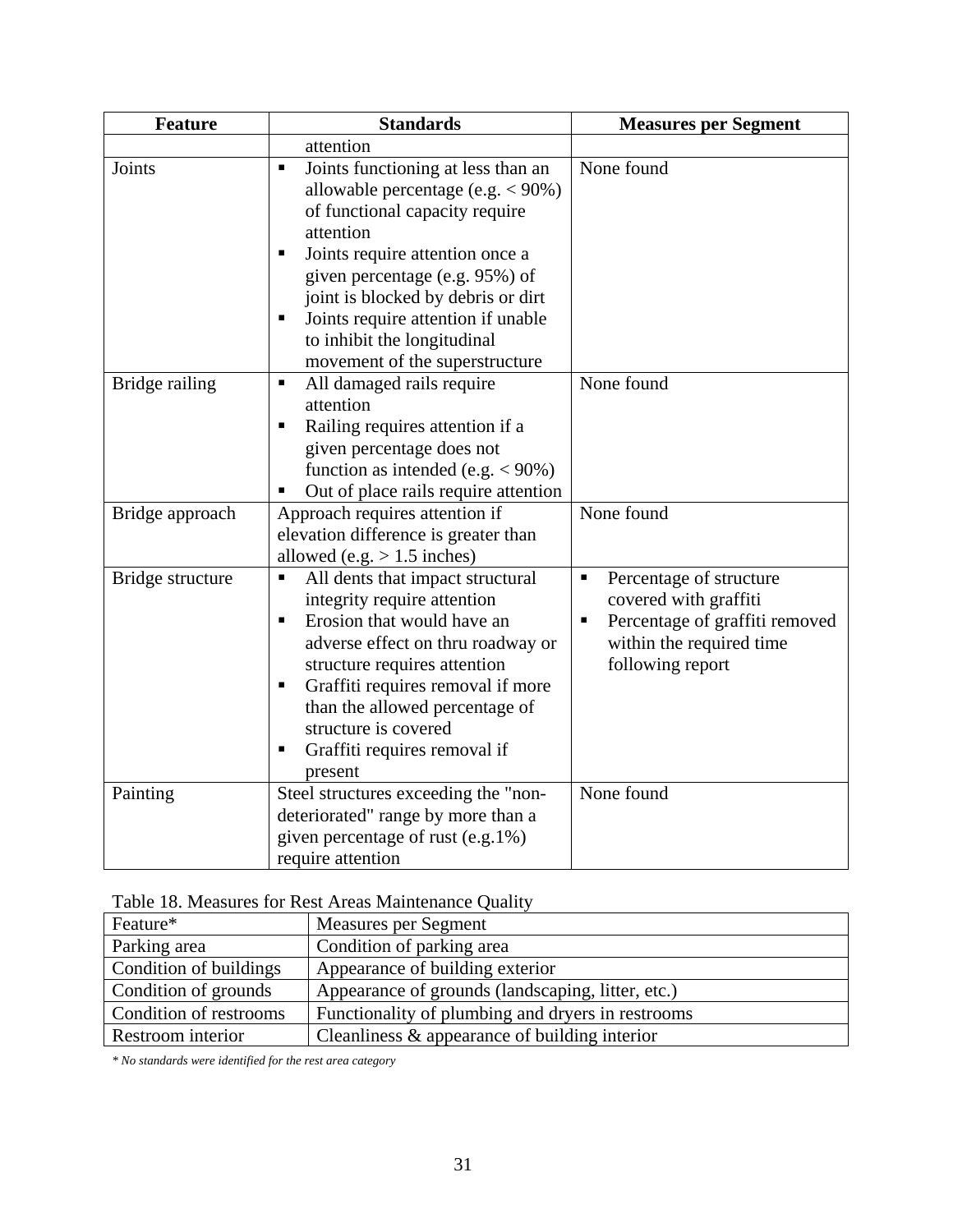Trends noted between feature geometry and measures used are mere guidelines for the use of measures when assessing the deficiency of a given type of feature. As was noted previously, there is very little consensus on the use of measures to quantify deficiency, or on the types of measures to be used when assessing a particular feature/characteristic. As a result there were several cases observed where the deficiency of a continuous linear feature was expressed in terms of the number deficient or length deficient. For many continuous linear features percent deficient is adequate because the quantity of the feature is implied by the segment length. For discontinuous linear and point features it may be best to record the quantity (area or length or number of) the feature along with the quantity that is defective. By recording both values, absolute (magnitude of the backlog) and relative measures are known. These values become particularly important if those interpreting measures wish to calculate average deficiency over a region. It is expected that in time, using the trends highlighted herein, greater uniformity will be brought to the selection of measures to quantify maintenance deficiency.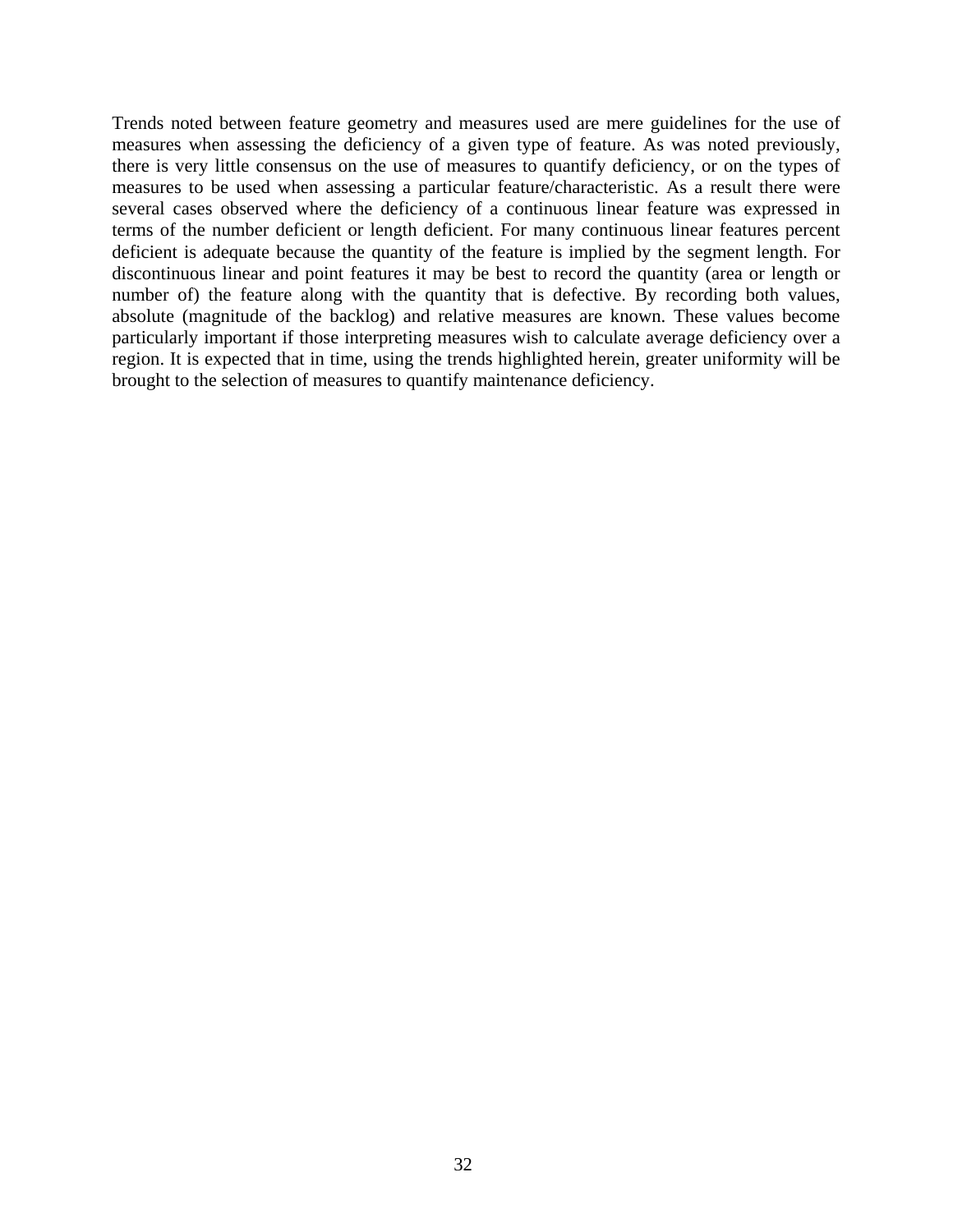## <span id="page-39-0"></span>**5 RELATIONSHIP TO SCOTTSDALE WORKSHOP FINDINGS**

In June 2000, a National Workshop on Commonly Recognized Measures for Maintenance was held in Scottsdale Arizona (8) with the objective to reach consensus on a set of common measures for the delivery of maintenance services and products. Representatives from 25 states and 18 organizations participated in the Workshop which was sponsored by the AASHTO Subcommittee on Maintenance with funding from the Federal Highway Administration (FHWA).

The Scottsdale workshop represents the first major attempt to identify measures for maintenance quality assurance and provides a basis for comparisons with current terminology and measures. Since the Scottsdale event, MQA terminology has evolved considerably. The participants of the workshop made little distinction between measures and features. Terms like characteristic, quality defect, standard, target, and threshold were not used in the proceedings of the Scottsdale event.

Table 19 shows the results of the Scottsdale workshop labeled and organized to allow for a comparison with measures in use today. For consistency, the terms – maintenance element, commonly recognized measures, and discussion/issues – used in the Scottsdale report were replaced with the appropriate terms used in this report. From the table it can be seen that the participants identified a number of relevant features but few actual measures.

At the time of the Scottsdale event, agencies organized measures into "categories" apparently related to availability of information. Since then, the concept of a category has evolved to reflect spending categories and maintenance work activities. Although there are more categories in use today, some of the categories identified at the Scottsdale event are today widely used (e.g., Drainage, Snow and Ice, Pavement Surfaces, Shoulders).

It is interesting to note that all of the features and measures identified at the Scottsdale Workshop were adopted unanimously by the participants with the exception of potholes. Today rutting and potholes are the most widely measured pavement characteristics.

The scope of the Scottsdale workshop included customer satisfaction. Since the Scottsdale event, the measurement of customer satisfaction has evolved independently of the measurement of maintenance quality assurance. Today agencies tend to consider customer satisfaction as related to but separate from their MQA programs. The agencies' MQA Library documents contain very little on customer satisfaction. Today measures are often linked to a grading scale (threshold levels) that is designed to reflect customer satisfaction. The threshold levels for each measure are used to relate customer satisfaction to the maintenance being done which enables comparison of between features and categories based on customer perceived maintenance quality.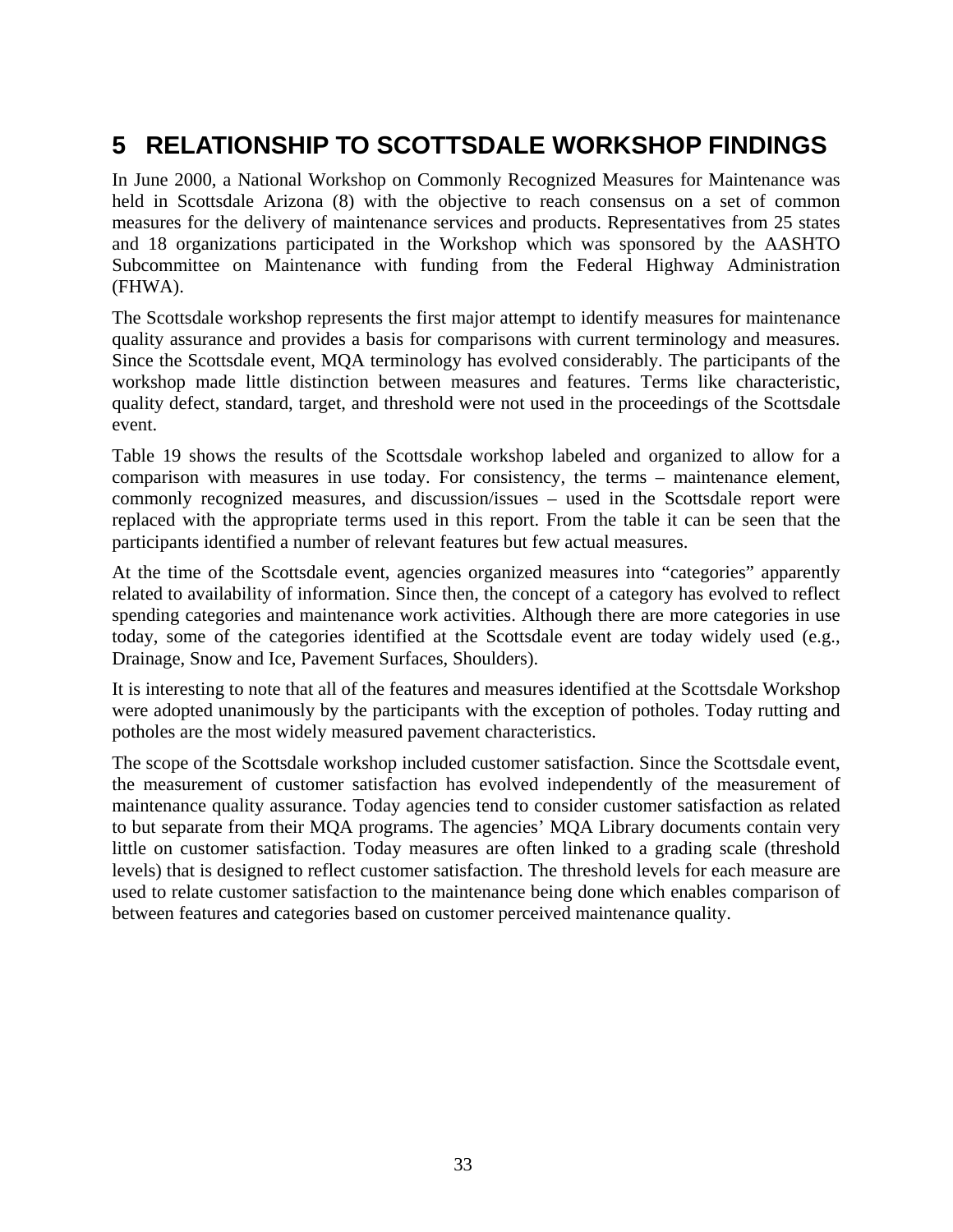| <b>Maintenance</b>    | 2000 Scottsdale Workshop      |                                                                             |                                                                                                |
|-----------------------|-------------------------------|-----------------------------------------------------------------------------|------------------------------------------------------------------------------------------------|
| Category              | <b>Features</b>               | <b>Characteristics</b>                                                      | <b>Measures</b>                                                                                |
|                       | Roughness (IRI)               |                                                                             | Ride Quality Index or                                                                          |
| Roadway               |                               |                                                                             | <b>International Roughness Index</b>                                                           |
| Pavement              | Rutting                       |                                                                             |                                                                                                |
|                       | Friction                      |                                                                             |                                                                                                |
|                       | Potholes                      |                                                                             |                                                                                                |
|                       | <b>Signs</b>                  | Retroreflectivity                                                           | Standard measurement<br>procedures                                                             |
|                       |                               | Physical<br>appearance<br>Contrast<br>Color fade<br>Legibility<br>Sign post | Attributes and measurement<br>procedures not fully defined                                     |
|                       | Pavement markings             | condition                                                                   |                                                                                                |
| Traffic<br>Management |                               | Retroreflectivity                                                           | Standard measurement<br>procedures                                                             |
|                       |                               | Physical<br>appearance<br>Contrast<br>Presence                              | Not fully defined                                                                              |
|                       | Attenuators                   | Functioning as<br>intended                                                  |                                                                                                |
|                       | Guardrail                     | Functioning as<br>intended                                                  |                                                                                                |
|                       | Guardrail end<br>treatment    | Functioning as<br>intended                                                  |                                                                                                |
|                       |                               |                                                                             | <b>Surveys</b>                                                                                 |
|                       | <b>Customer satisfaction</b>  |                                                                             | Focus groups                                                                                   |
| Roadway<br>Shoulders  | Clear zone                    | Horizontal<br>distance from<br>edge<br>Vertical clearance                   | Vertical clearance applies to<br>clearance over vehicles using<br>roadway. Needs to be defined |
|                       |                               | distance                                                                    |                                                                                                |
|                       | Obstruction                   | Yes/No                                                                      | Vegetative obstruction of<br>guardrail, signs, etc                                             |
|                       | Vegetation (grass)            | Height in inches                                                            |                                                                                                |
|                       | Noxious weeds                 | Yes/No                                                                      | Presence or absence of noxious<br>weeds                                                        |
|                       | Litter count<br>(per segment) |                                                                             | Method of counting litter needs<br>to be defined                                               |
|                       | Edge variance (drop-          |                                                                             | Methods need to be defined                                                                     |

<span id="page-40-0"></span>Table 19. Reinterpretation of Scottsdale Workshop Findings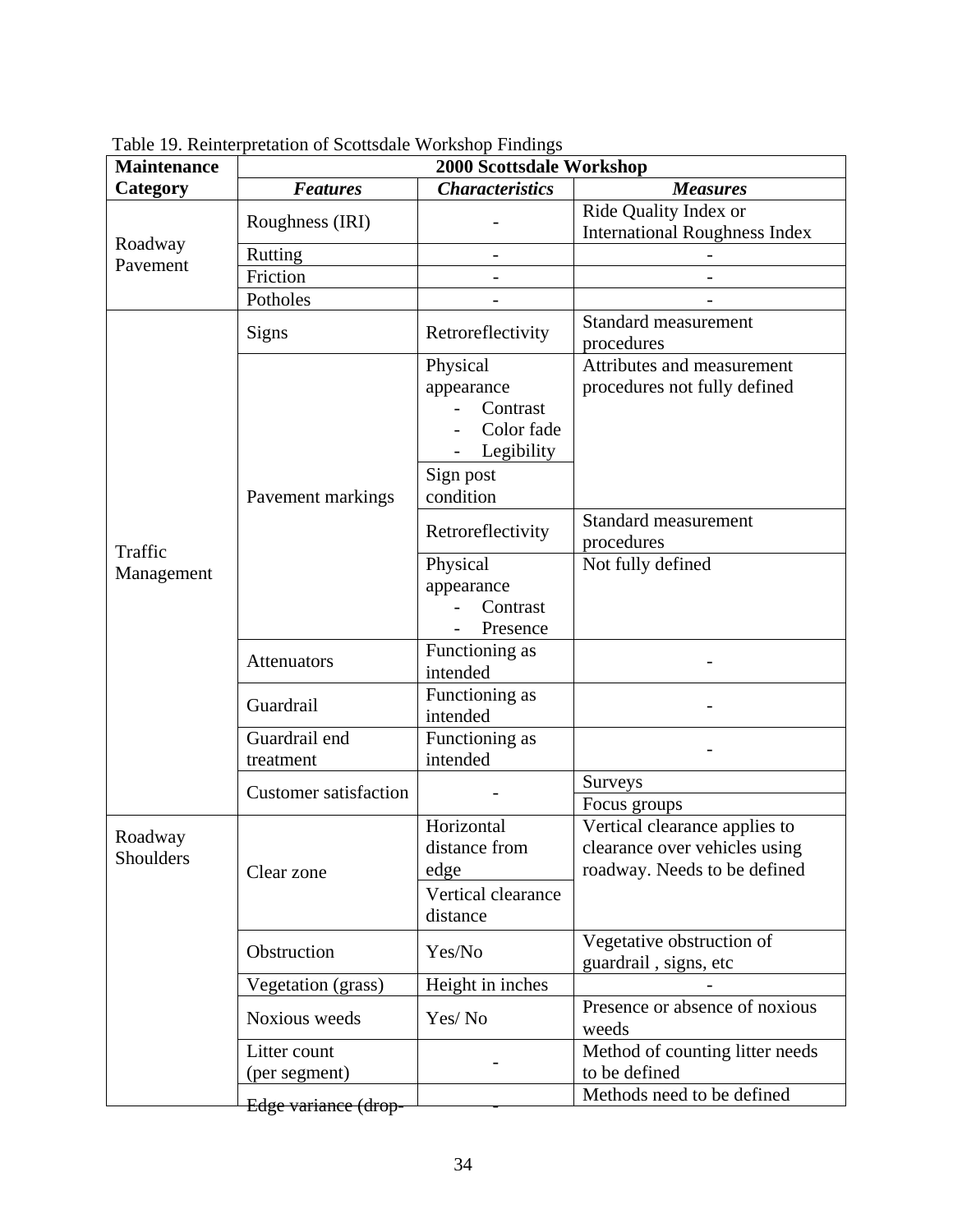| <b>Maintenance</b>       | 2000 Scottsdale Workshop          |                        |                                     |
|--------------------------|-----------------------------------|------------------------|-------------------------------------|
| Category                 | <b>Features</b>                   | <b>Characteristics</b> | <b>Measures</b>                     |
|                          | off $& build-up)$                 |                        |                                     |
|                          | <b>Customer satisfaction</b>      |                        | <b>Surveys</b>                      |
|                          |                                   |                        | Focus groups                        |
|                          | Culverts, Cross                   | Percent                |                                     |
|                          | drains                            | blocked/damaged        |                                     |
|                          |                                   | Percent                | The total length of the ditch in    |
|                          | Open ditches                      | blocked/damaged        | feet should also be determined      |
| Drainage                 | Curb, gutters, and                | Percent                | The total length of the drainage in |
|                          | barrier walls                     | blocked/damaged        | feet should also be determined      |
|                          | Catch basins and<br>inlets        | Percent blocked        |                                     |
|                          | Subsurface drainage               | Percent blocked        |                                     |
|                          | Road closures                     |                        | Duration traffic volume impacted    |
| Snow and Ice             |                                   |                        | Number of closures                  |
|                          | <b>Bare Pavement</b><br>indicator |                        | Duration of loss of bare            |
|                          |                                   |                        | pavement                            |
|                          |                                   |                        | Duration of time to recover from    |
|                          |                                   |                        | the end of event                    |
|                          | <b>Customer satisfaction</b>      |                        | Surveys                             |
|                          |                                   |                        | Focus groups                        |
| Customer<br>Satisfaction |                                   |                        | Methods for maintenance that is     |
|                          | Survey questions                  |                        | not visible to the public needs to  |
|                          |                                   |                        | be defined                          |

\* Dashes signify locations where Scottsdale tables did not provide data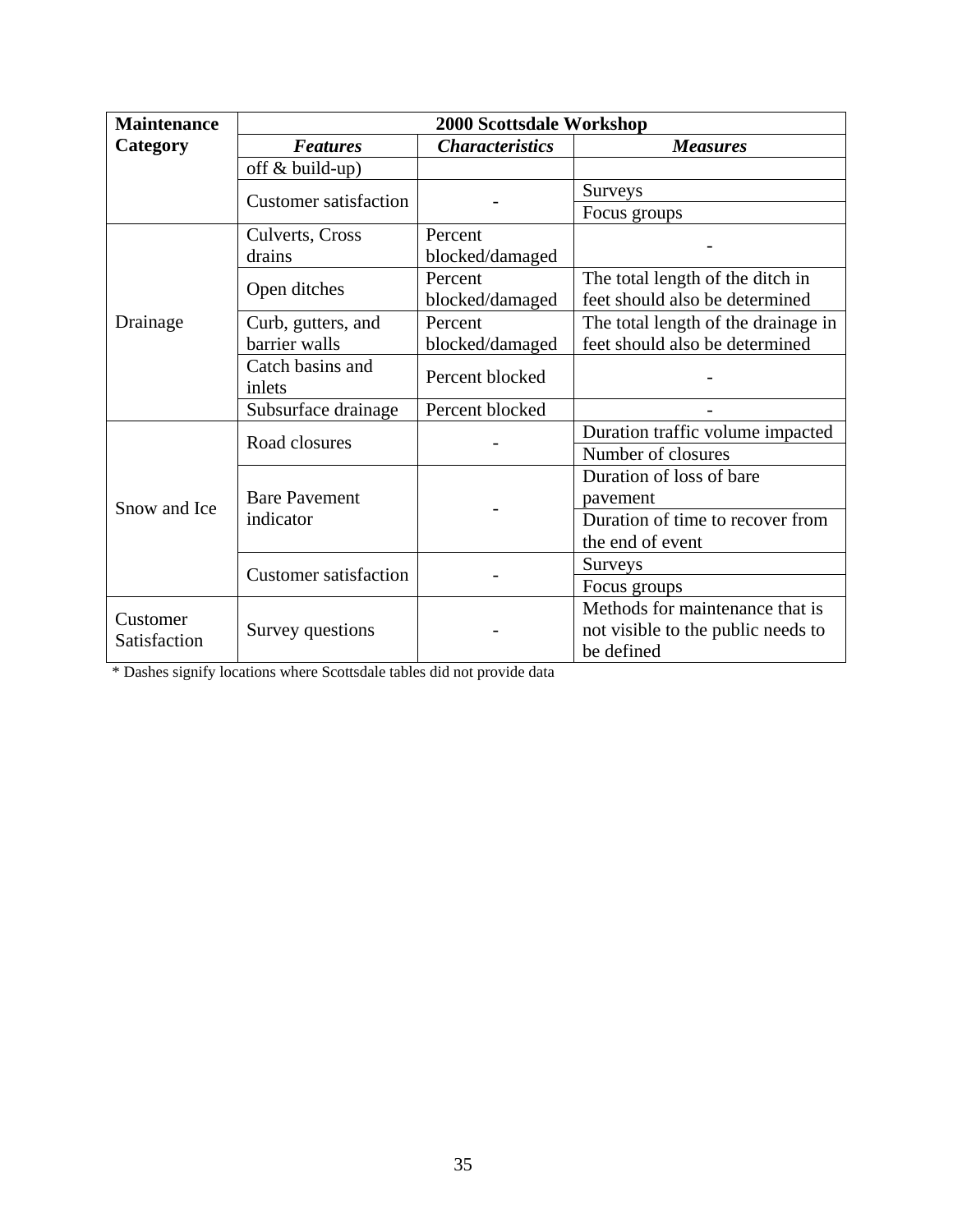## <span id="page-42-0"></span>**6 DISCUSSION AND CONCLUSIONS**

This document provides a helpful framework for measuring and for creating and grouping measures. An agency beginning a program could use this to design measures. For agencies with established programs, the information can be used to expand their program to include new measures or to refine existing measures. The findings are essential to the broader maintenance community to launch the discussion about developing consensus on and adopting a set of common measures for MQA.

Overall states use very similar categories for organizing maintenance features and characteristics. The reason for good agreement on maintenance categories (e.g. roadway, drainage, traffic management, and bridges, etc.) is that they are tied to maintenance budgeting and work activities. There is little agreement among the states on what particular features or characteristics are important to measure in each category. Additionally, there were features identified as being measured for which little information on measures were not available. Though a comprehensive list of measures was identified, there is still much opportunity for the expansion of this list. For example, pavement and bridge condition are managed by well developed and mature asset management systems. As a result measures for pavement and bridge maintenance are less likely to be included in state MQA documents.

When compared to results of Scottsdale meeting in 2000, MQA programs have evolved considerably. MQA is becoming a recognized business function at state transportation agencies. Terminology for MQA business has evolved significantly but no standard exists. With out commonly understood terms agencies will not be able to efficiently communicate on the development of their programs. It is expected that the terminology developed and steps outlined in this report will assist in the development of future MQA programs and the identification of measures for those features less commonly used by states to assess the performance of highways. In addition, it was discovered that the measurement of customer satisfaction and maintenance quality has evolved independently.

Most states are beyond gathering information and now concentrate on using the information in decision making. Programs now include statistical analysis, and states are experimenting with alternate reporting formats to effectively communicate to legislatures and the public. As a consequence, a common understanding of terms like thresholds and targets will be essential to the future development of this field.

To the maintenance community, thresholds are predetermined system-wide maintenance levels for features and categories. Thresholds can be thought of as a grading scale or LOS indicator for MQA that relates measures to customer satisfaction. A threshold indicates how much or what percentage of the system is with or without deficiency. As statistical techniques become more widely used clearly defined thresholds will facilitate comparisons between programs, counties and districts. Some but not many MQA programs integrate thresholds into the assessment of maintenance work. States have different standards and thresholds, even where they have similar features and characteristics. These disparities make it difficult for maintenance officials to compare maintenance results.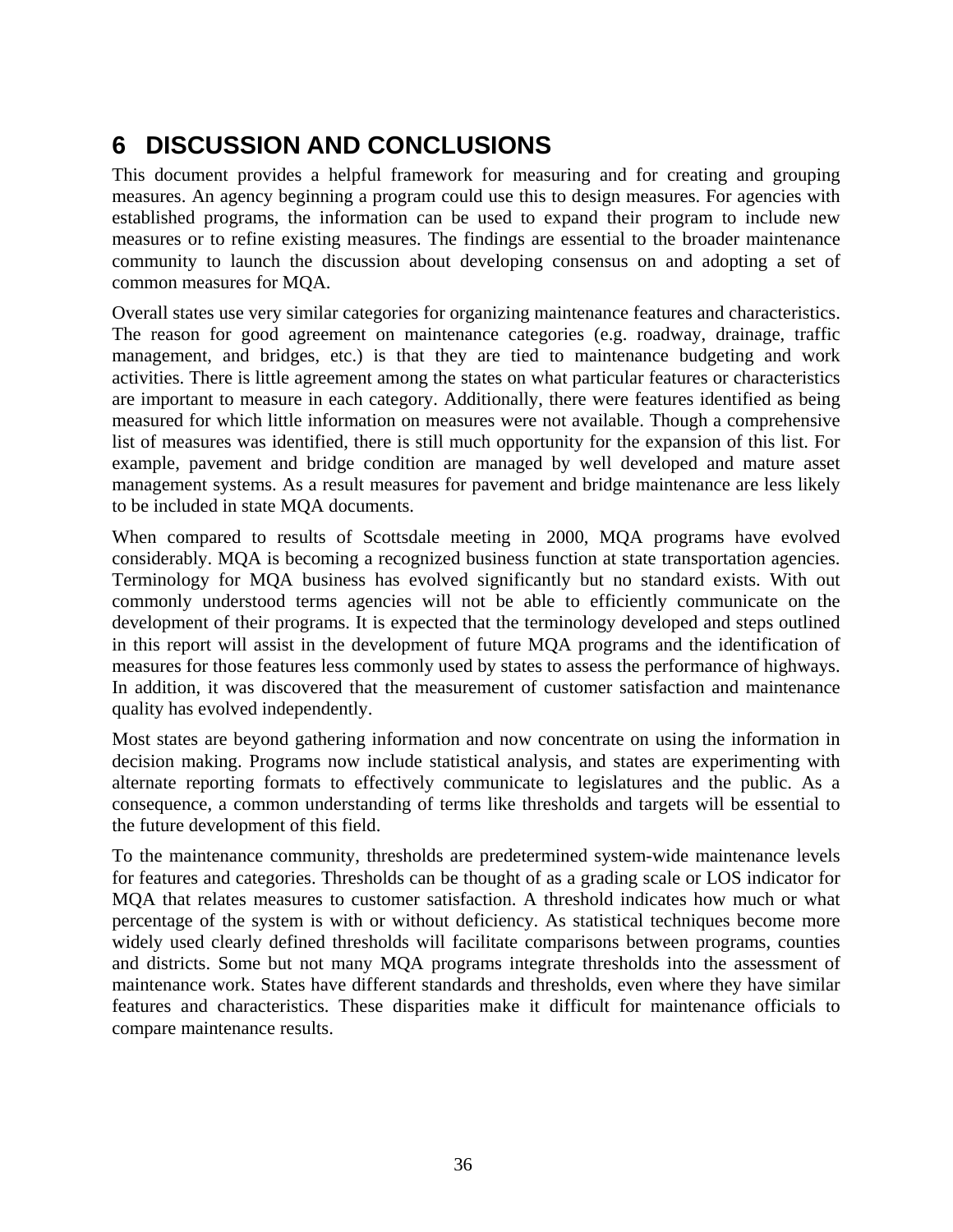## <span id="page-43-0"></span>**7 RECOMMENDATIONS**

Several actions are required by the broader maintenance community to further the development of MQA programs. Foremost is the adoption of a consistent terminology to facilitate the development of MQA programs and concepts. It is recommended that common measures be identified for maintenance features and characteristics for which there appears to be consensus e.g. rutting of pavement, retro-reflectivity of striping, and retro-reflectivity of signs. Action should also be taken to adopt consistent terminology to facilitate the development of MQA programs and concepts. There should also be an effort to expand upon the comprehensive list of measures, and to develop consensus on measures for less commonly used features and characteristics

Next, there must be agreement on common standards as a first step towards common measures. States have different standards, even where they have similar features. Agreement on common standards and measures are both essential for states to engage in dialog and information exchange regarding the effectiveness of various maintenance activities. The obvious features and characteristics for dialogue on common measures include rutting of pavement and retroreflectivity of striping and signs. A common understanding of terms like thresholds and targets will be essential to the future development of this field. (Thresholds are the grading scale indicator of maintenance deficiency at the county, district or system-wide level. Targets represent the allowable/acceptable backlog and the expected threshold level that is attainable given the available budget).

Finally, discussions should be held to ascertain whether or not the maintenance community is in fact interested in moving towards common measures, that is a set of standardized measures, for use in all MQA programs. If in the future, maintenance officials are unable to reach consensus on common measures for MQA it is recommended that steps be taken to identify clearly articulated definitions of how measures are achieved in different states.

Clearly articulate definitions would allow maintenance officials to make comparisons across programs. From an outside perspective the ability to make such comparisons appears to be useful. However, at some point in the future the maintenance community will need to determine whether creating a system for comparison is in fact the ultimate goal for the use of measures in MQA.